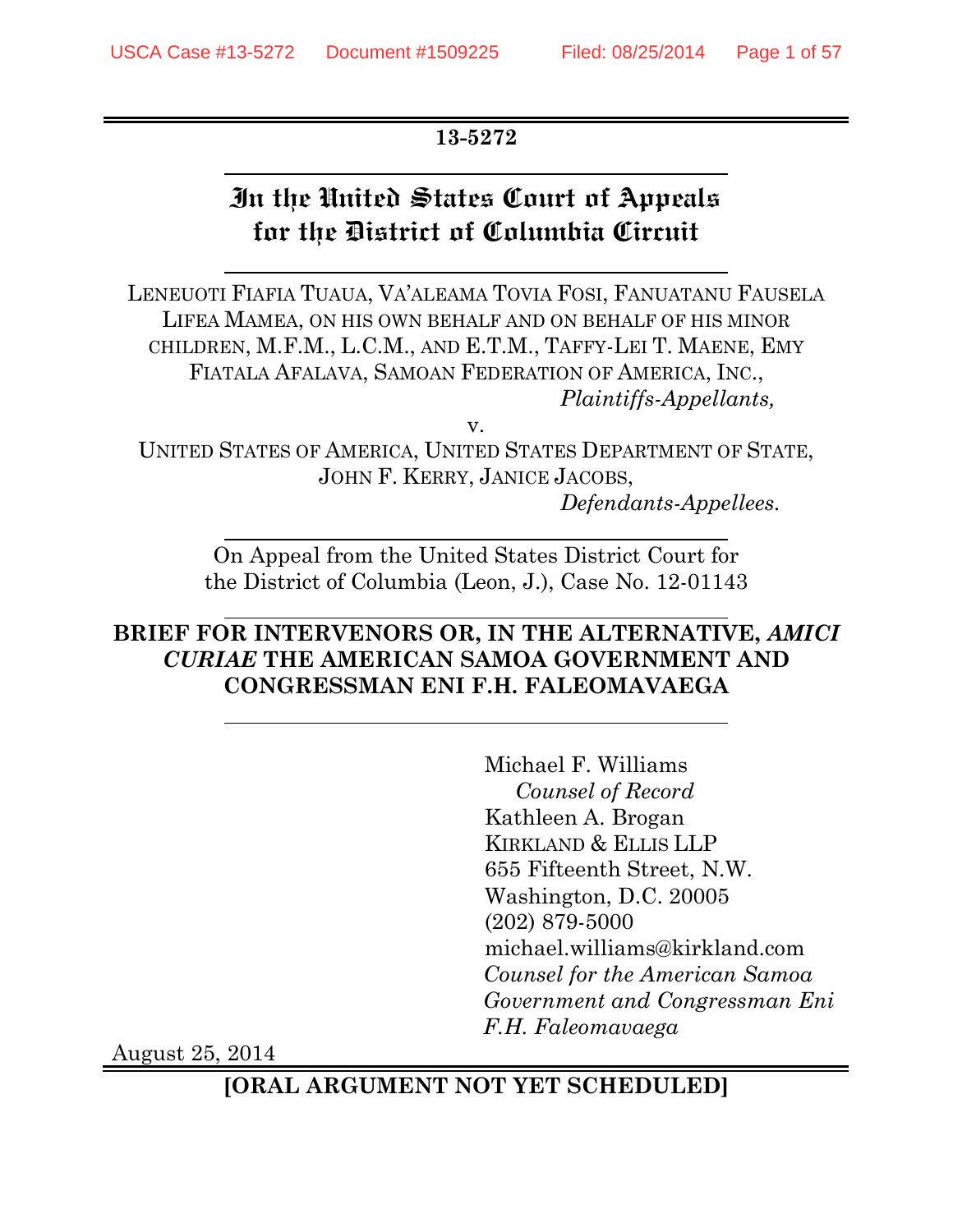## **CERTIFICATE AS TO PARTIES, RULINGS, AND RELATED CASES**

Pursuant to D.C. Circuit Rule 28(a)(1), counsel certifies as follows:

**A. Parties and** *Amici*. All parties, intervenors, and *amici* appearing before the district court and in this Court are listed in the Brief for Defendants-Appellees.

**B. Rulings Under Review.** References to the ruling at issue appear in the Brief for Plaintiffs-Appellants.

**C. Related Cases**. Intervenors for Defendants-Appellees are unaware of any related cases.

Dated: August 25, 2014 /s/ Michael F. Williams Michael F. Williams KIRKLAND & ELLIS LLP 655 Fifteenth Street, N.W. Washington, DC 20005 (202) 879-5000 michael.williams@kirkland.com

> *Counsel for the American Samoa Government and Congressman Eni F.H. Faleomavaega*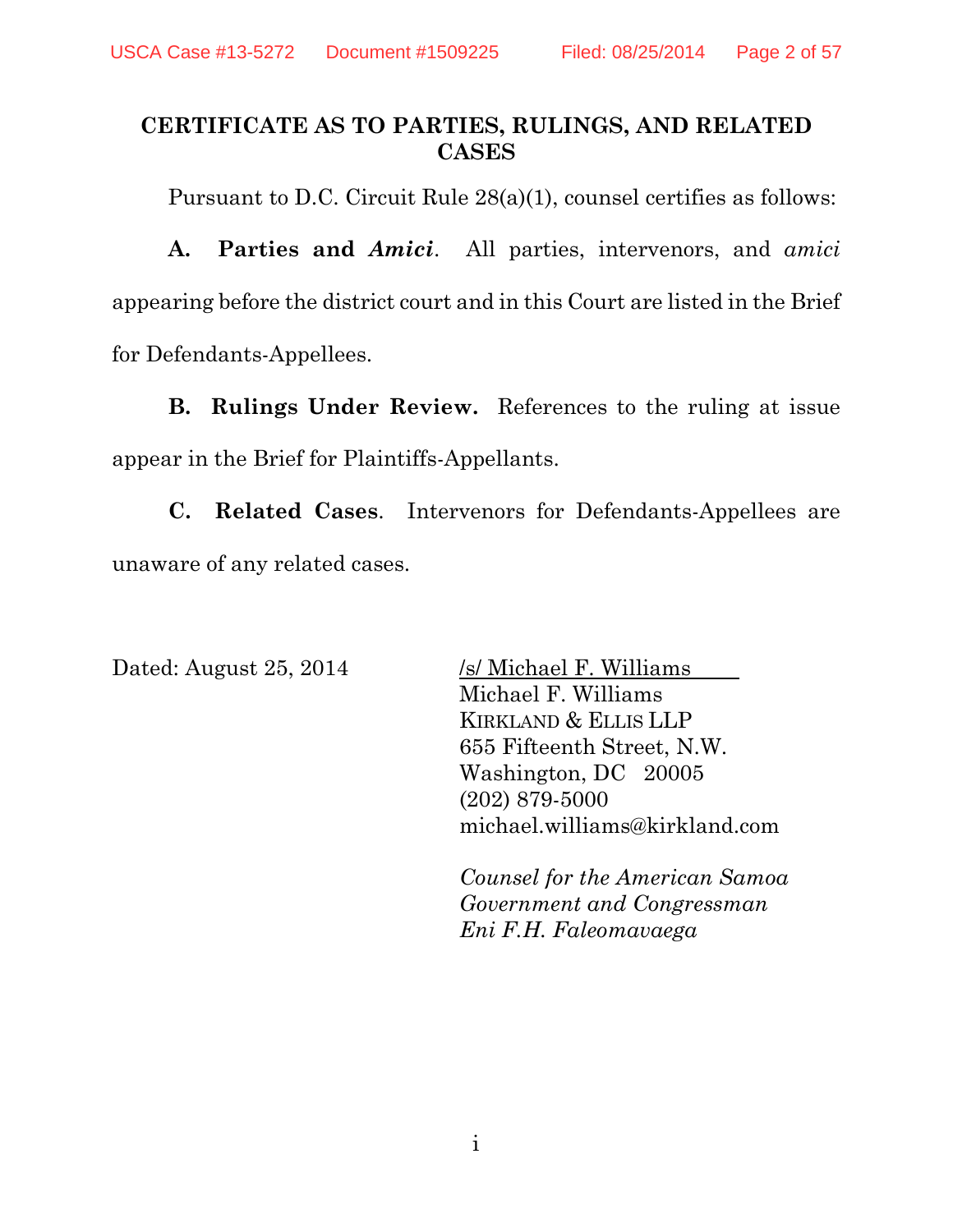## **TABLE OF CONTENTS**

|           | STATEMENT OF ISSUES PRESENTED FOR REVIEW  X                                                                                                                   |
|-----------|---------------------------------------------------------------------------------------------------------------------------------------------------------------|
|           |                                                                                                                                                               |
|           |                                                                                                                                                               |
|           |                                                                                                                                                               |
|           |                                                                                                                                                               |
|           |                                                                                                                                                               |
| Ι.        | THE INSULAR CASES FORECLOSE PLAINTIFFS-                                                                                                                       |
| $\Pi$ .   | CONGRESS AND THE PEOPLE OF AMERICAN SAMOA,<br>NOT THE COURTS, SHOULD DECIDE WHETHER TO<br>EXTEND BIRTHRIGHT CITIZENSHIP TO AMERICAN                           |
| $A$ .     | The Imposition Of Birthright Citizenship By Judicial<br>Fiat Would Have Unintended Negative Consequences<br>For The Culture Of American Samoa, Which Congress |
| <b>B.</b> | The Imposition Of Birthright Citizenship Would Upset A<br>Political Process That Ensures Self-Determination For<br>The People Of Unincorporated Territories32 |
|           | III. THE AMERICAN SAMOA GOVERNMENT AND<br>CONGRESSMAN ENI F.H. FALEOMAVAEGA SHOULD BE                                                                         |
| A.        | This Court Should Grant The Motion Of The American<br>Samoa Government and Congressman Faleomavaega To                                                        |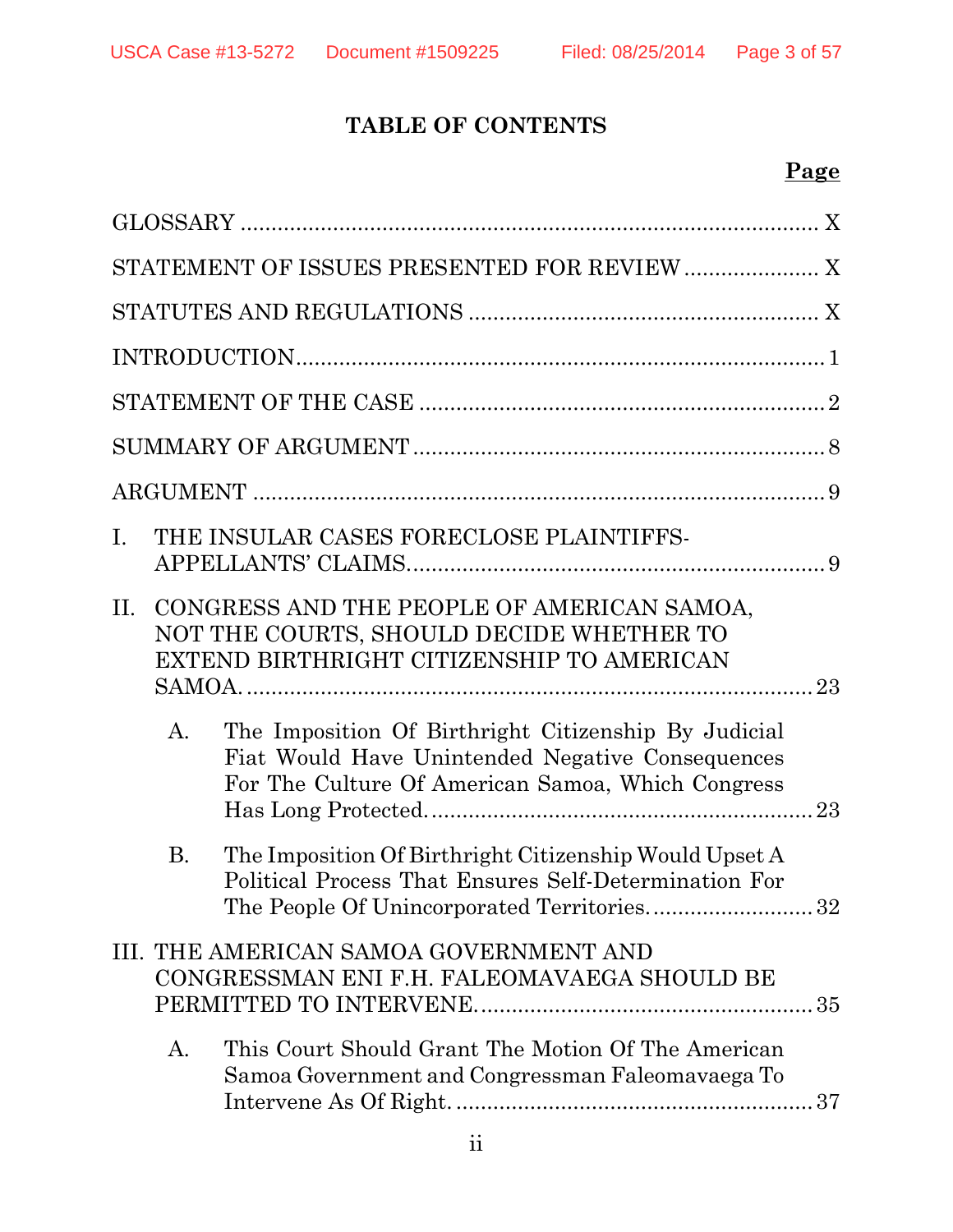|  | In The Alternative, The American Samoa Government |
|--|---------------------------------------------------|
|  | And Congressman Faleomavaega Request That This    |
|  |                                                   |
|  |                                                   |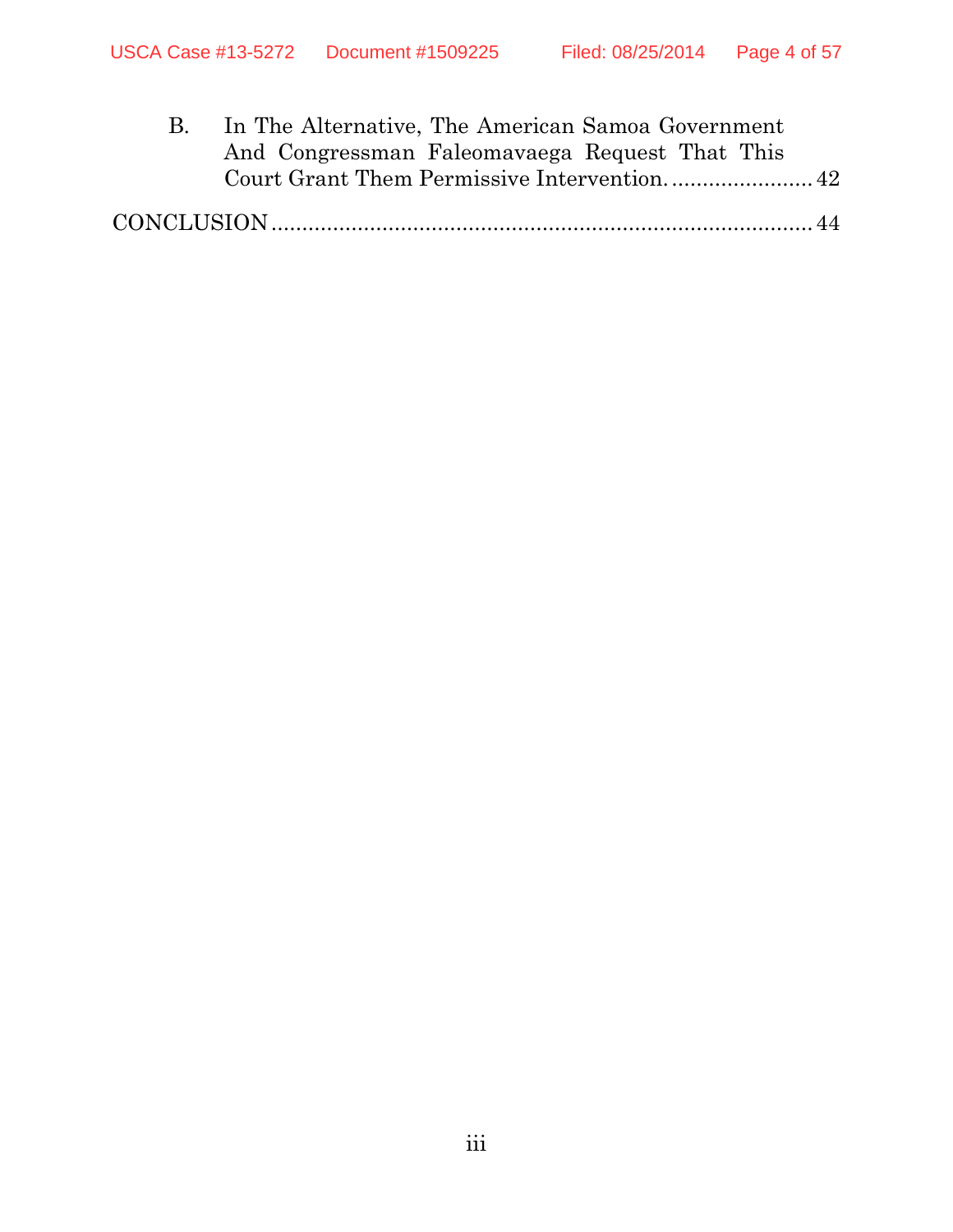# **TABLE OF AUTHORITIES**

## **Page(s)**

## **Cases**

| Afroyim v. Rusk,                                                                          |  |
|-------------------------------------------------------------------------------------------|--|
| Alfred L. Snapp & Son, Inc. v. Puerto Rico, ex. rel., Barez,                              |  |
| Armstrong v. United States,                                                               |  |
| <i>Balzac v. Porto Rico,</i>                                                              |  |
| Boumediene v. Bush,                                                                       |  |
| Citizens United v. Fed. Election Comm'n,                                                  |  |
| Corp. of Presiding Bishop of Church of Jesus Christ of<br>the Latter-Day Saints v. Hodel, |  |
| Craddick v. Territorial Registrar,                                                        |  |
| Davis v. Commonwealth Election Comm'n,<br>14-CV-00002, 2014 WL 2111065                    |  |
| De Lima v. Bidwell,                                                                       |  |
| Defenders of Wildlife v. Perciasepe,                                                      |  |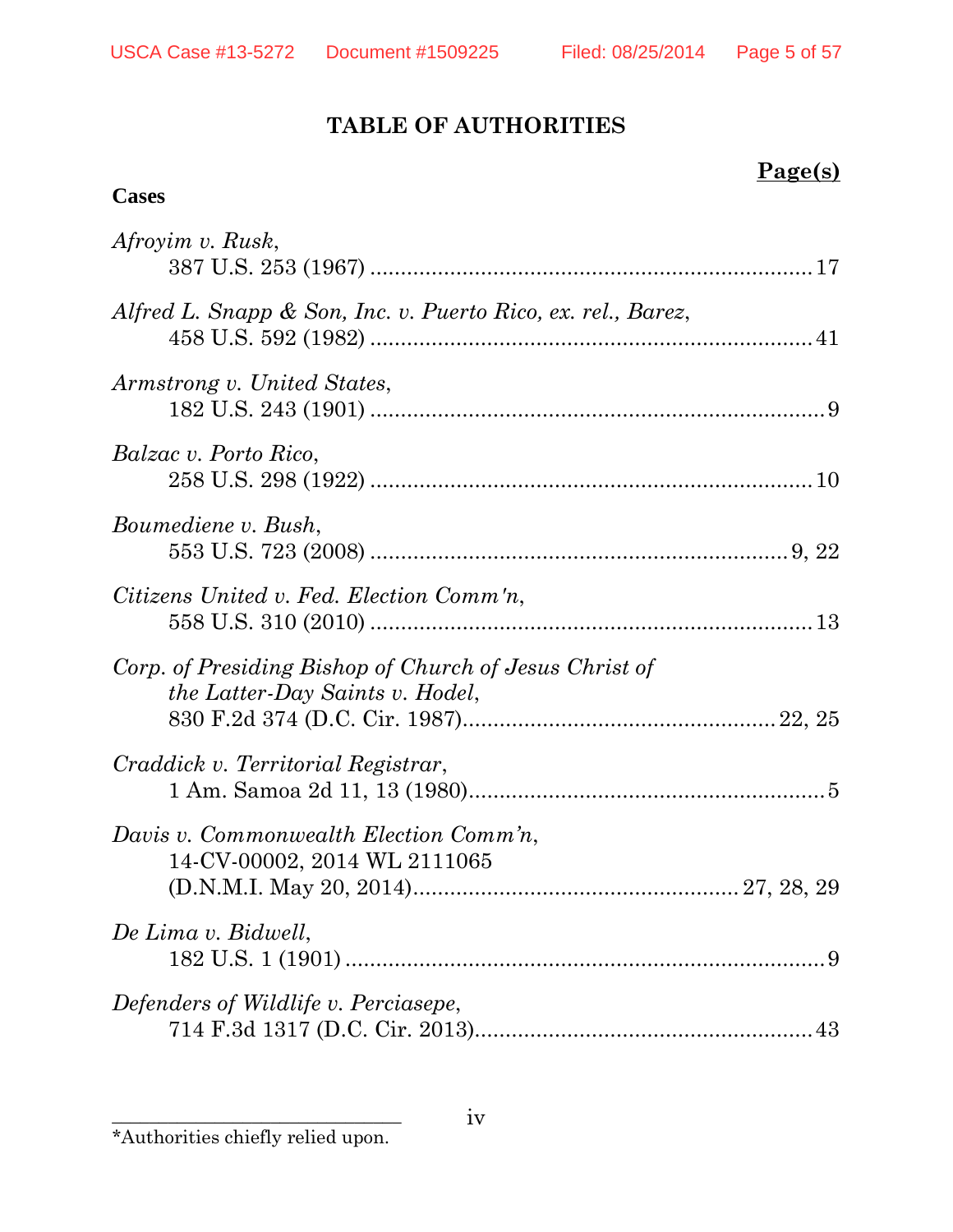| Deutsche Bank Nat'l Trust Co. v. FDIC,                                          |
|---------------------------------------------------------------------------------|
| Dickerson v. United States,                                                     |
| Dooley v. United States,                                                        |
| Dorr v. United States,                                                          |
| *Downes v. Bidwell,                                                             |
| Eche v. Holder,                                                                 |
| Elk Grove Unified Sch. Dist. v. Newdow,                                         |
| <i>Examining Bd. of Eng'rs, Architects and Surveyors</i><br>v. Flores de Otero, |
| Ezell v. City of Chicago,                                                       |
| Goetze v. United States,                                                        |
| Gov't of Virgin Islands v. Rijos,                                               |
| Hawaii v. Mankichi,                                                             |
| Huus v. N.Y. & Porto Rico Steamship Co.,                                        |

 $\overline{\phantom{a}}$  , where  $\overline{\phantom{a}}$  , where  $\overline{\phantom{a}}$  ,  $\overline{\phantom{a}}$  ,  $\overline{\phantom{a}}$  ,  $\overline{\phantom{a}}$  ,  $\overline{\phantom{a}}$  ,  $\overline{\phantom{a}}$  ,  $\overline{\phantom{a}}$  ,  $\overline{\phantom{a}}$  ,  $\overline{\phantom{a}}$  ,  $\overline{\phantom{a}}$  ,  $\overline{\phantom{a}}$  ,  $\overline{\phantom{a}}$  ,  $\overline{\phantom{a}}$  , \*Authorities chiefly relied upon.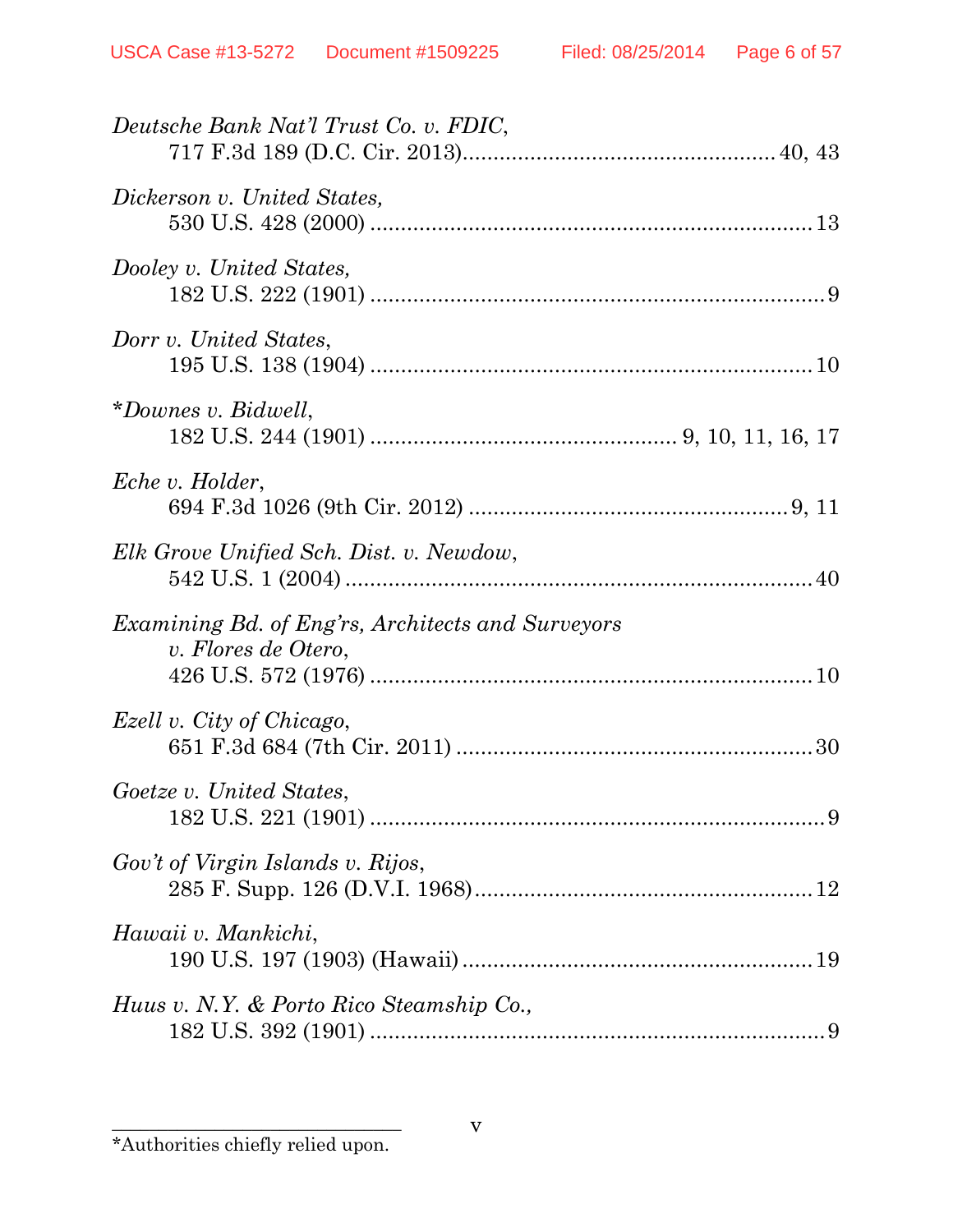| International Union, UAW, Local 283 v. Scofield,        |
|---------------------------------------------------------|
| King v. Morton,                                         |
| Lacap v. INS,                                           |
| Lexmark Int'l, Inc. v. Static Control Components, Inc., |
| Licudine v. Winter,                                     |
| Loughborough v. Blake,                                  |
| Massachusetts v. EPA,                                   |
| McCullough v. Maryland,                                 |
| Nat'l Fed'n of Indep. Bus. v. Sebelius,                 |
| <i>*NRLB v. Noel Canning,</i>                           |
| Palmore v. Sidoti,                                      |
| Perez v. Brownell,                                      |
| Planned Parenthood v. Casey,                            |
| $*Rabang$ v. INS,                                       |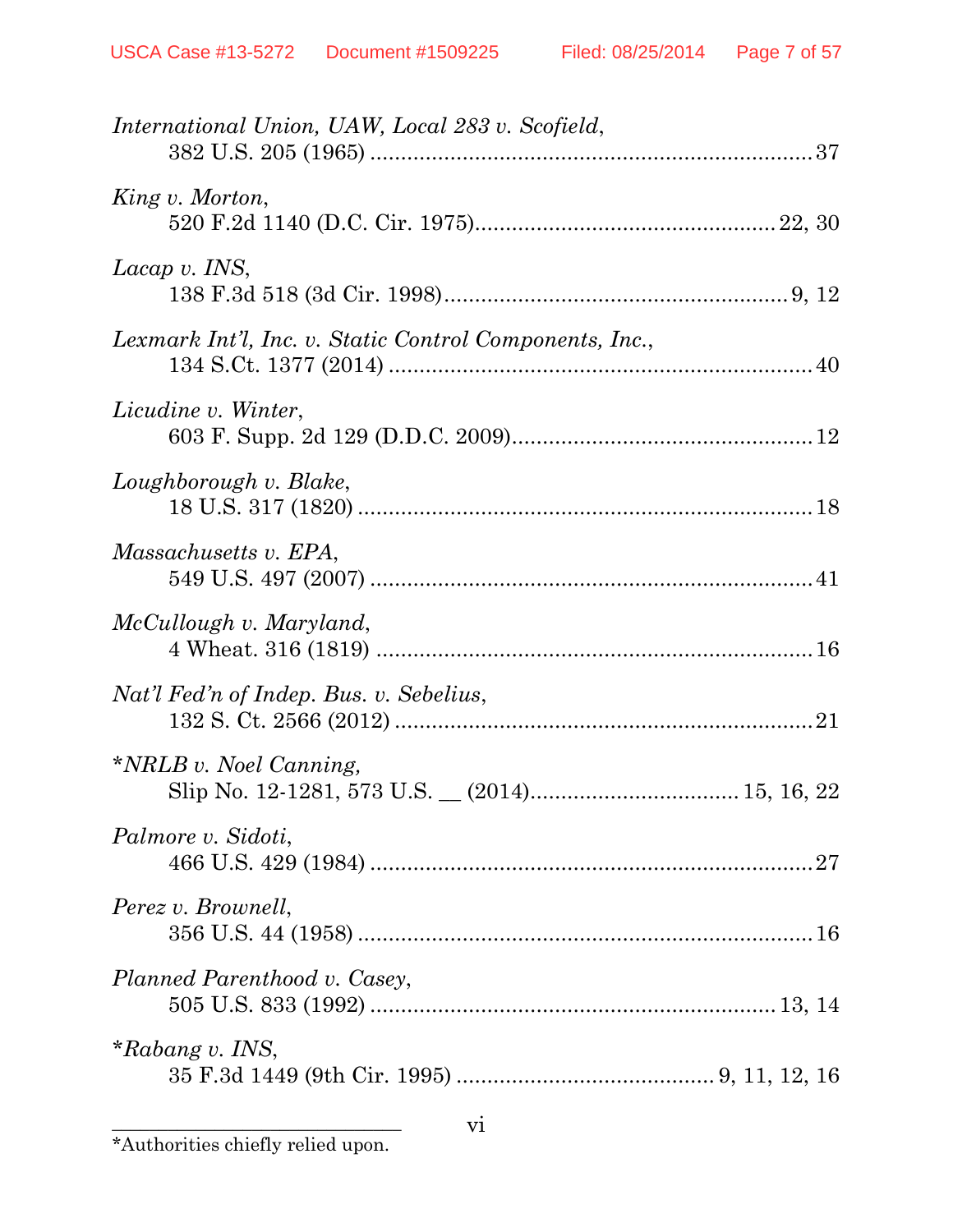| Rassmussen v. United States,                     |
|--------------------------------------------------|
| Reid v. Covert,                                  |
| Roeder v. Islamic Republic of Iran,              |
| *Slaughter-House Cases,                          |
| Smuck v. Hobson,                                 |
| The Pocket Veto Case,                            |
| United States v. Burwell,                        |
| United States v. Verdugo-Urquidez,               |
| United States v. Wong Kim Ark,                   |
| Valmonte v. INS,                                 |
| *Wabol v. Villacrusis,                           |
| Welch v. Texas Dep't of Highways & Pub. Transp., |
| <b>Statutes</b>                                  |
|                                                  |
|                                                  |
|                                                  |

vii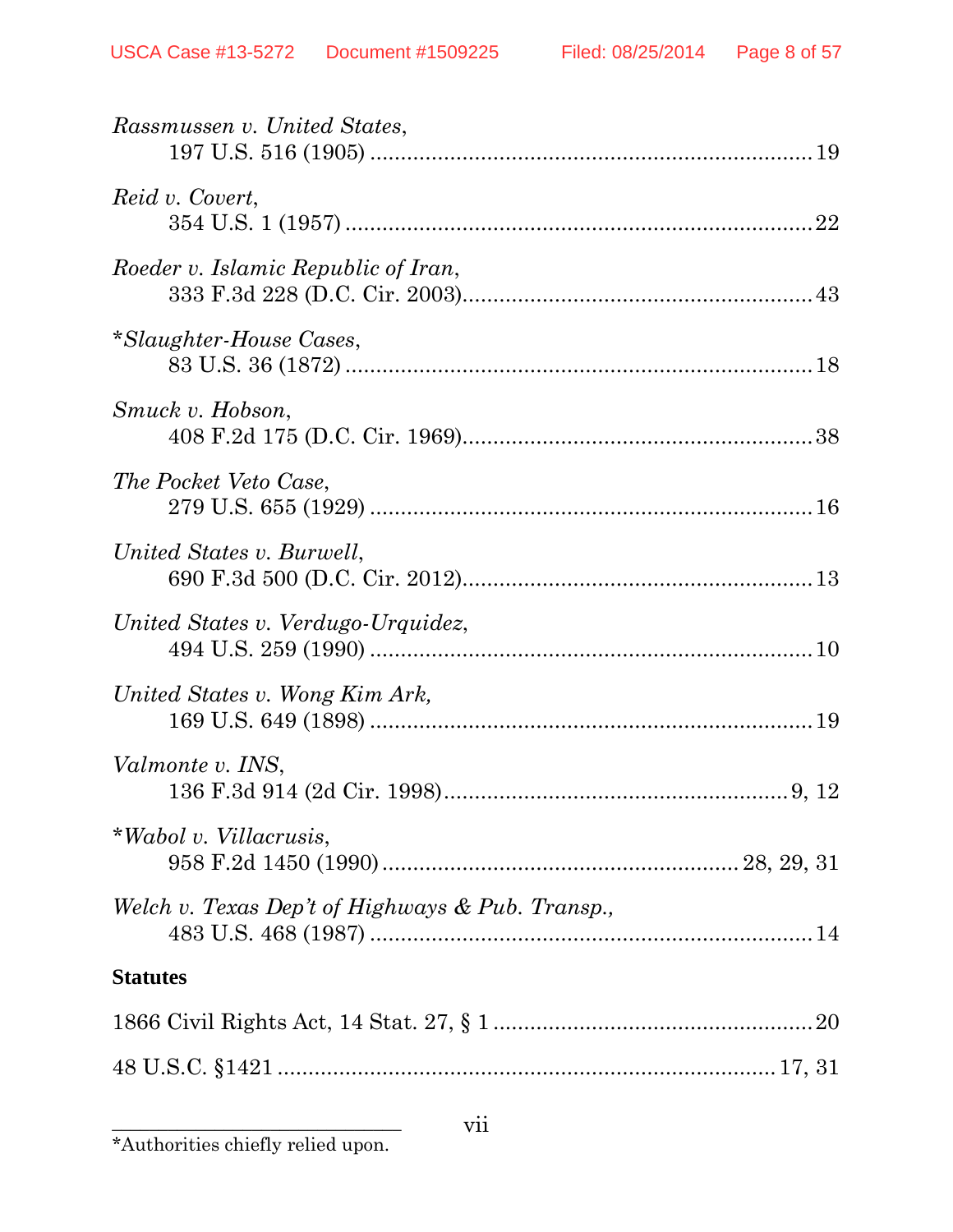| Act of March 24, 1976, Pub. L. No. 94-241,                                                                                                                                                                                    |
|-------------------------------------------------------------------------------------------------------------------------------------------------------------------------------------------------------------------------------|
|                                                                                                                                                                                                                               |
| American Samoa must consider independence - congressman,<br>Radio Australia, May 18, 2012, <i>available at</i><br>http://www.radioaustralia.net.au/international/radio/<br>program/pacific-beat/american-samoa-must-consider- |
| Jones-Shafroth Act of 1917,                                                                                                                                                                                                   |
| Naturalization Act of 1795,                                                                                                                                                                                                   |
|                                                                                                                                                                                                                               |
|                                                                                                                                                                                                                               |
| <b>Other Authorities</b>                                                                                                                                                                                                      |
| Arnold H. Leibowitz, American Samoa: Decline of a Culture,                                                                                                                                                                    |
| Erwin Chemerinsky, <i>Decision-Makers: In Defense of Courts</i> ,                                                                                                                                                             |
| Jeffrey B. Teichert, J.D., Resisting Temptation in the Garden of<br>Paradise: Preserving the Role of Samoan Custom in the Law<br>of American Samoa,<br>26                                                                     |
| Pedro Malavet, The Inconvenience of a "Constitution (That)<br>Follows the Flag  but Doesn't Quite Catch Up with It":                                                                                                          |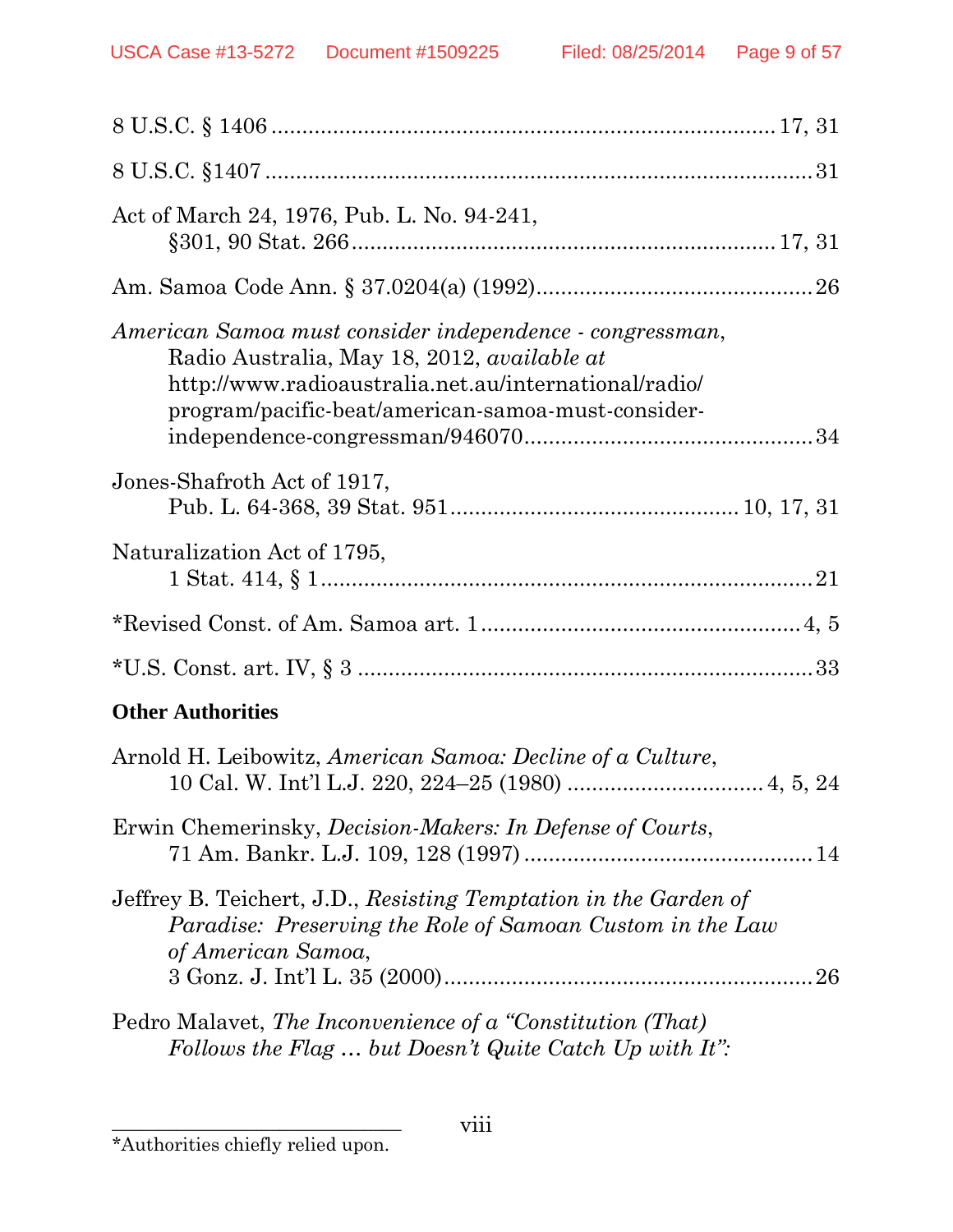| <i>From Downes v. Bidwell to Boumediene v. Bush,</i>                                                                                                                                                                                                           |
|----------------------------------------------------------------------------------------------------------------------------------------------------------------------------------------------------------------------------------------------------------------|
| *Revised Constitution of Am. Samoa: Hearing before the<br>Subcomm. on Energy Conservation<br>and Supply of the Comm. on Energy and Natural Res.,                                                                                                               |
| Stanley K. Laughlin, Jr., Cultural Preservation in<br>Pacific Islands: Still A Good Idea-and Constitutional,                                                                                                                                                   |
| Stanley K. Laughlin, Jr., The Application of the Constitution<br>in the United States Territories: American Samoa, A Case Study,                                                                                                                               |
| Statement of Cong. Eni F.H. Faleomavaega,<br>Stmt. before the United Nations Special Committee on<br>Decolonization (May 23, 2001), <i>available at</i><br>https://web.archive.org/web/20120702002618/http://www.<br>house.gov/list/ speech/as00_faleomavaega/ |
| <b>Rules</b>                                                                                                                                                                                                                                                   |
|                                                                                                                                                                                                                                                                |
| 42                                                                                                                                                                                                                                                             |
| <b>Regulations</b>                                                                                                                                                                                                                                             |
| Covenant to Establish a Commonwealth of the Northern<br>Mariana Islands in Political Union with the United States<br>of America, Proclamation No. 4534,<br>28                                                                                                  |

 $\overline{\phantom{a}}$  , where  $\overline{\phantom{a}}$  , where  $\overline{\phantom{a}}$  ,  $\overline{\phantom{a}}$  ,  $\overline{\phantom{a}}$  ,  $\overline{\phantom{a}}$  ,  $\overline{\phantom{a}}$  ,  $\overline{\phantom{a}}$  ,  $\overline{\phantom{a}}$  ,  $\overline{\phantom{a}}$  ,  $\overline{\phantom{a}}$  ,  $\overline{\phantom{a}}$  ,  $\overline{\phantom{a}}$  ,  $\overline{\phantom{a}}$  ,  $\overline{\phantom{a}}$  , \*Authorities chiefly relied upon.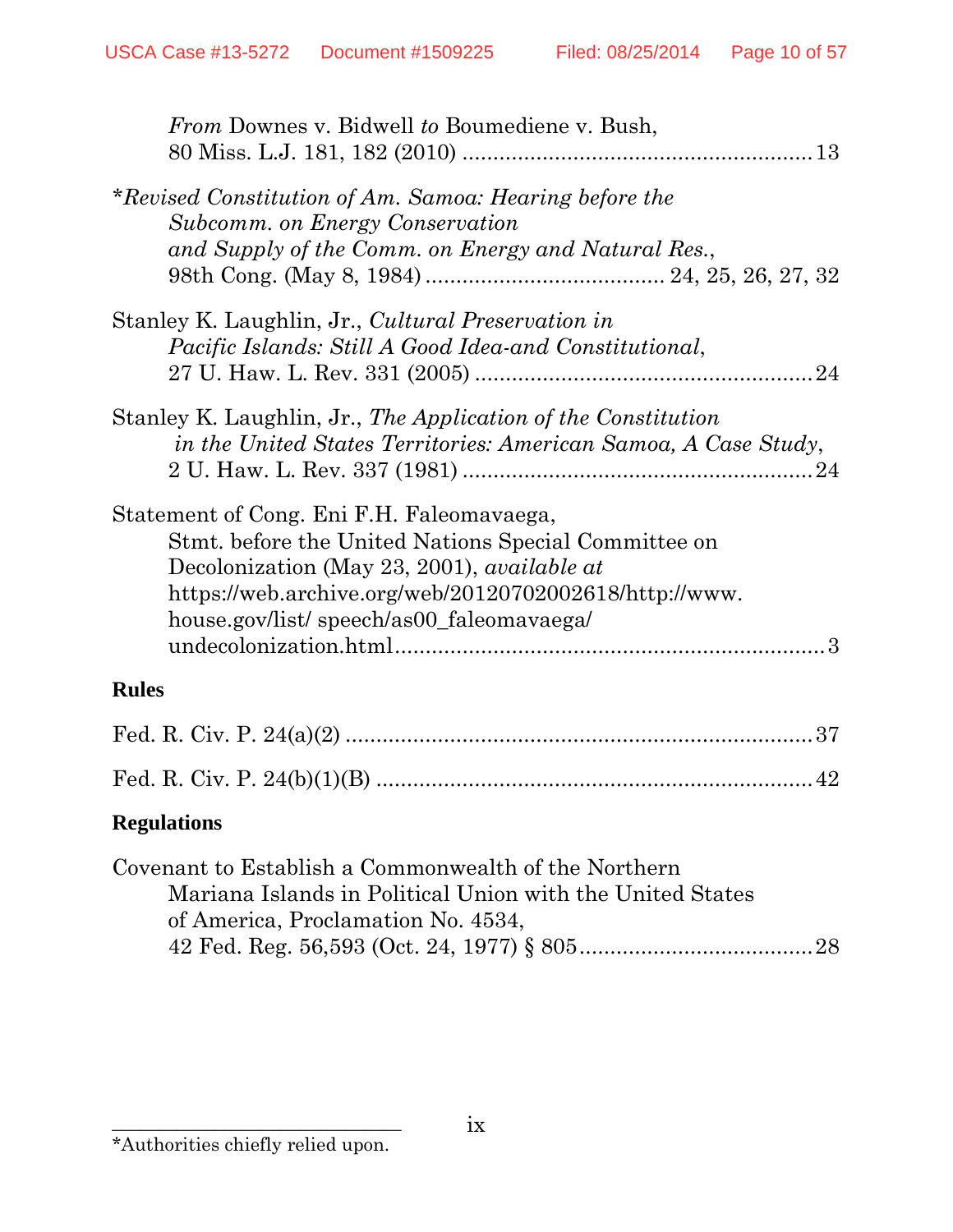#### **GLOSSARY**

*Fa'a Samoa* — the Samoan way of life

*Matai* — chiefs of Samoan extended families

*'Aiga* — the organization of Samoan households according to large,

extended families

*Fono* — a council, legislative assembly

CNMI — Commonwealth of the Northern Mariana Islands

#### **STATEMENT OF ISSUES PRESENTED FOR REVIEW**

1. Whether the district court correctly concluded, consistent with over a century of precedent and practice, that the Citizenship Clause of the U.S. Constitution does not grant birthright citizenship to persons born in the unincorporated territory of American Samoa.

2. Whether the district court erred in resolving this purely legal question on a motion to dismiss.

#### **STATUTES AND REGULATIONS**

Relevant statutes and regulations are reproduced in the Addendums to the Plaintiffs-Appellants' and Defendants'-Appellees' Briefs.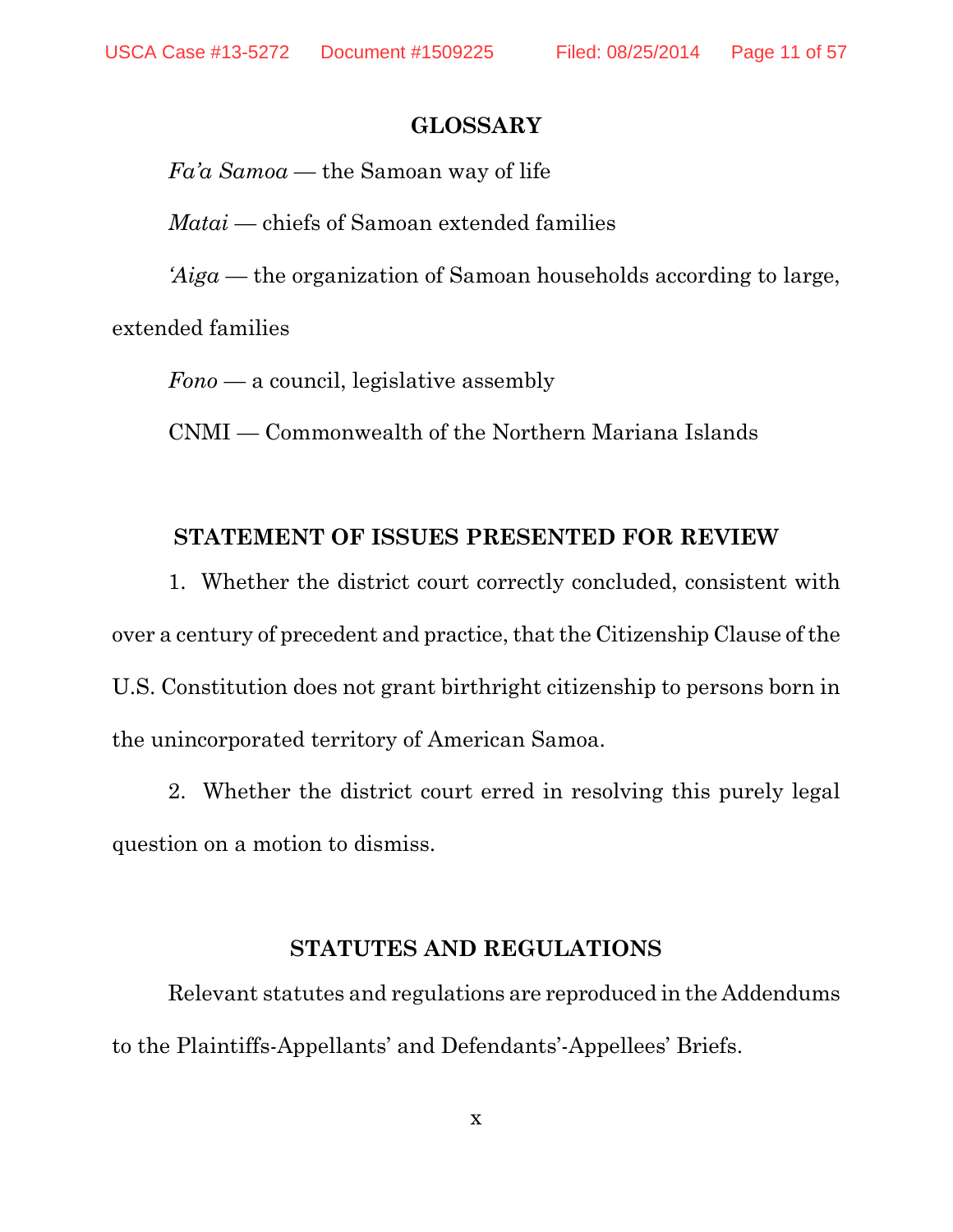#### **INTRODUCTION**

Whether birthright citizenship should extend to the people of American Samoa is a question for the people of American Samoa, and not for this Court to decide. In *every* other case in which people born in overseas territories were granted birthright citizenship, Congress, not the courts, has made that decision. There simply is no legal basis for upsetting one hundred years of precedent indicating that the Citizenship Clause does not apply in every territory subject to the jurisdiction of the United States. Nor would doing so make any sense. Many aspects of *the fa'a Samoa*—the Samoan way of life—are wholly unlike anything either in the other territories or the continental United States, and this way of life and foundational, cultural institutions would be jeopardized if subjected to scrutiny under the Fourteenth Amendment. For these reasons, this appeal presents unique and serious concerns to the elected representative ofthe American Samoan people, Congressman Eni F.H. Faleomavaega and the American Samoa Government, and they should be permitted to intervene in a suit that seeks to upend their sovereignty, autonomy, and way of life.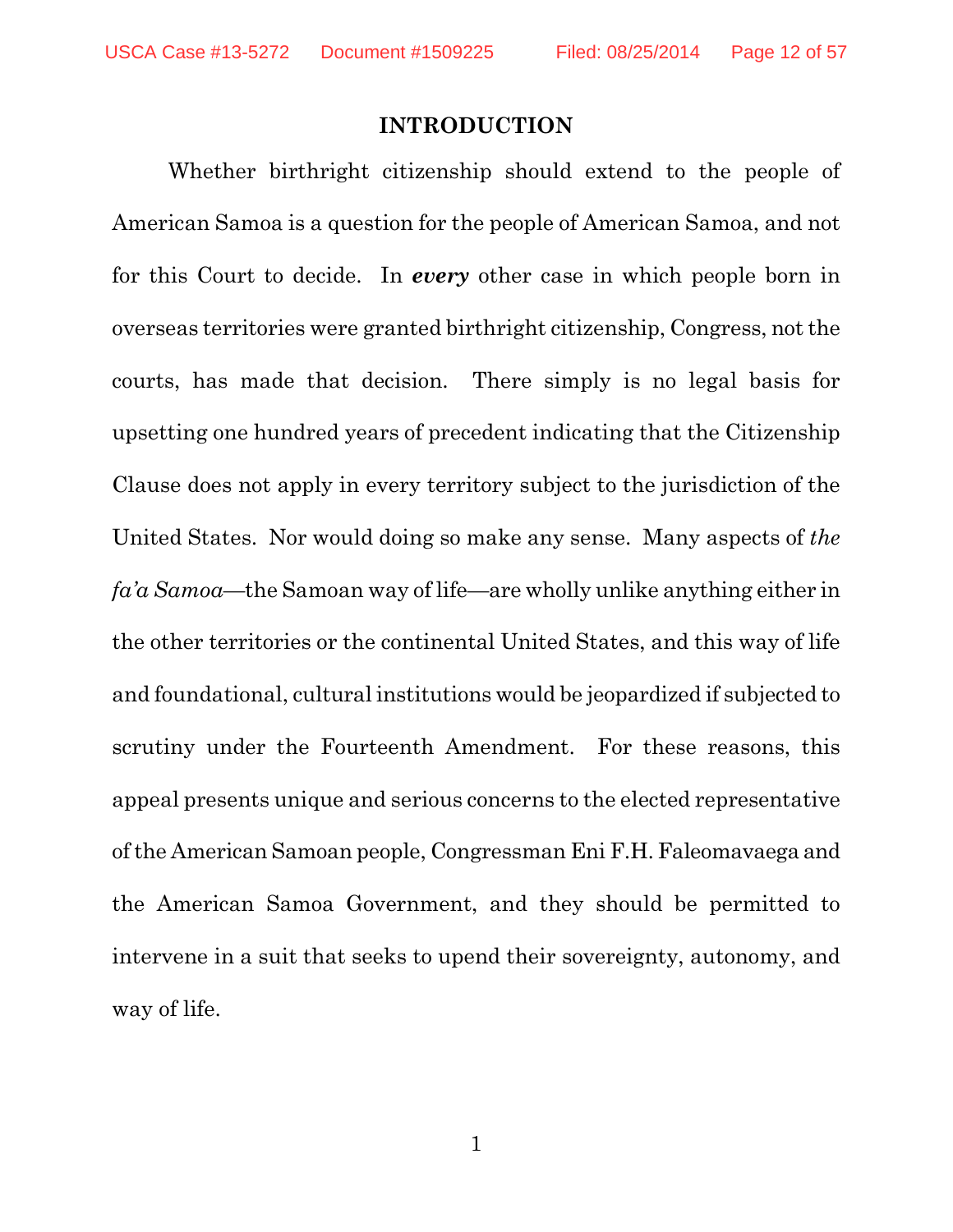#### **STATEMENT OF THE CASE**

During the period spanning from 1857 to 1947, the United States gained control of a number of lands outside the continental United States. The United States first took possession of a series of uninhabited islands in the Pacific containing deposits of guano, which was prized for its use in gunpowder and agricultural fertilizer. In 1899, Spain ceded control of Guam, the Philippines, and Puerto Rico to the United States in the Treaty of Paris. In 1900, the tribal leaders of American Samoa ceded sovereignty of the Samoan Islands to the United States. And in 1917, the United States purchased the U.S. Virgin Islands from Denmark. Finally, in 1947, the United Nations entrusted the United States with the Trust Territory of the Pacific Islands, which included the Marshall Islands, Federated States of Micronesia, Northern Mariana Islands, and Palau.

The relationship between the United States and these lands has changed over time in response to the will of the people inhabiting them. The Philippines gained self-governance and, eventually, full independence. The Marshall Islands, Federated States of Micronesia, and Palau became independent, but freely associated with the United States following the end of a trusteeship. American Samoa, Guam, the Northern Mariana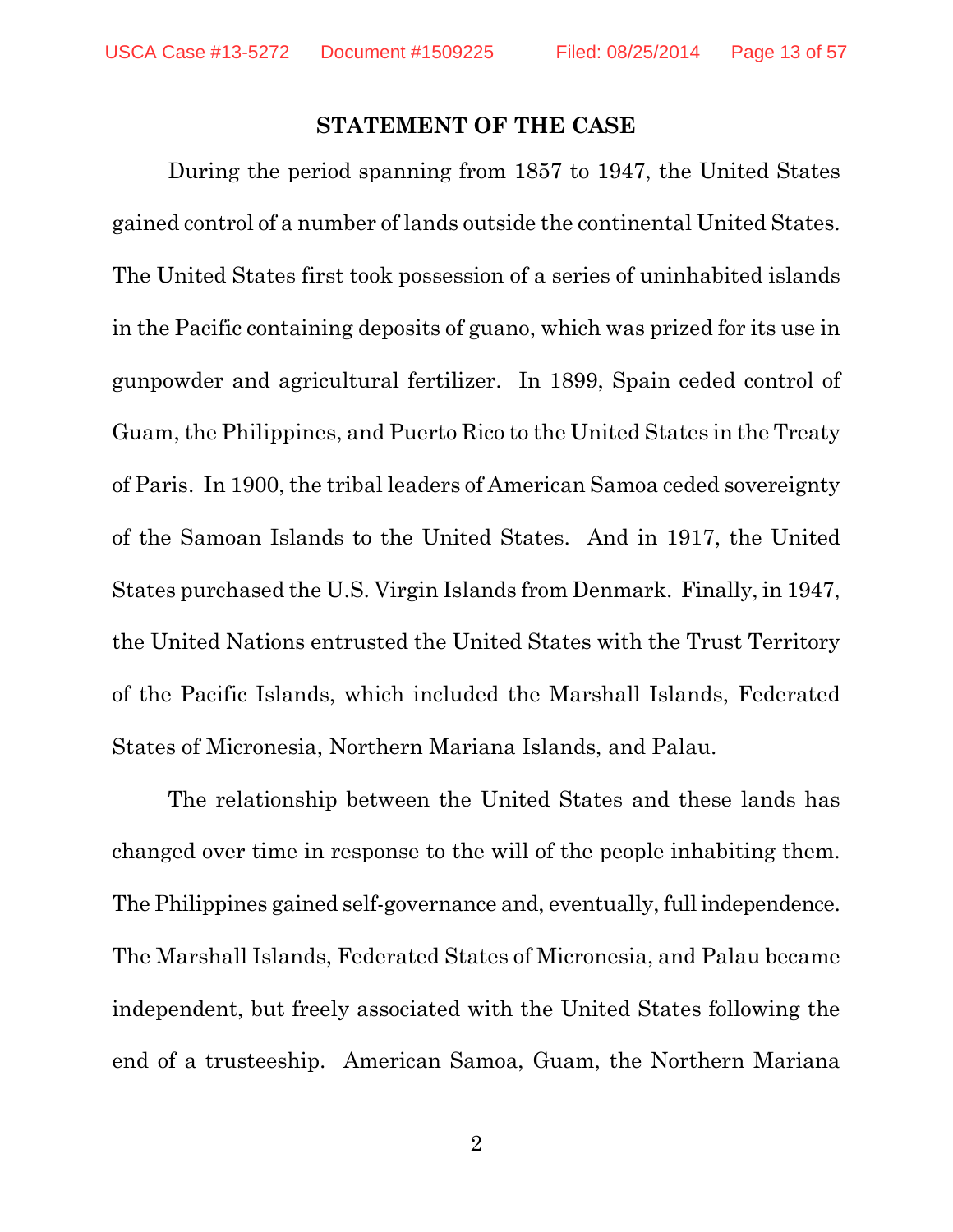Islands, Puerto Rico, and the U.S. Virgin Islands have all remained unincorporated territories of the United States.

American Samoa is unique among the territories of the United States. In contrast to many other former colonies, "American Samoa has never been conquered, never been taken as a prize of war, and never been annexed against the will of [its] people." *See* Statement of Cong. Eni F.H. Faleomavaega, Stmt. before the United Nations Special Committee on Decolonization (May 23, 2001), *available at* https://web.archive.org/web/20120702002618/http://www.house.gov/list/ speech/as00\_faleomavaega/undecolonization.html. Instead, American Samoa's tribal leaders, the *matai*, voluntarily ceded sovereignty to the United States Government in 1900.

American Samoa is predominantly a self-governing territory. Its Constitution establishes a bicameral legislature, elected by the Samoan people; a judiciary appointed by the Secretary of the Interior; and a popularly-elected territorial governor. *See* Joint Appendix at 13. The Constitution includes a Bill of Rights that recognizes freedom of speech, freedom of religion, due process under law, freedom from unreasonable searches and seizures, and many other protections of civil rights. *See*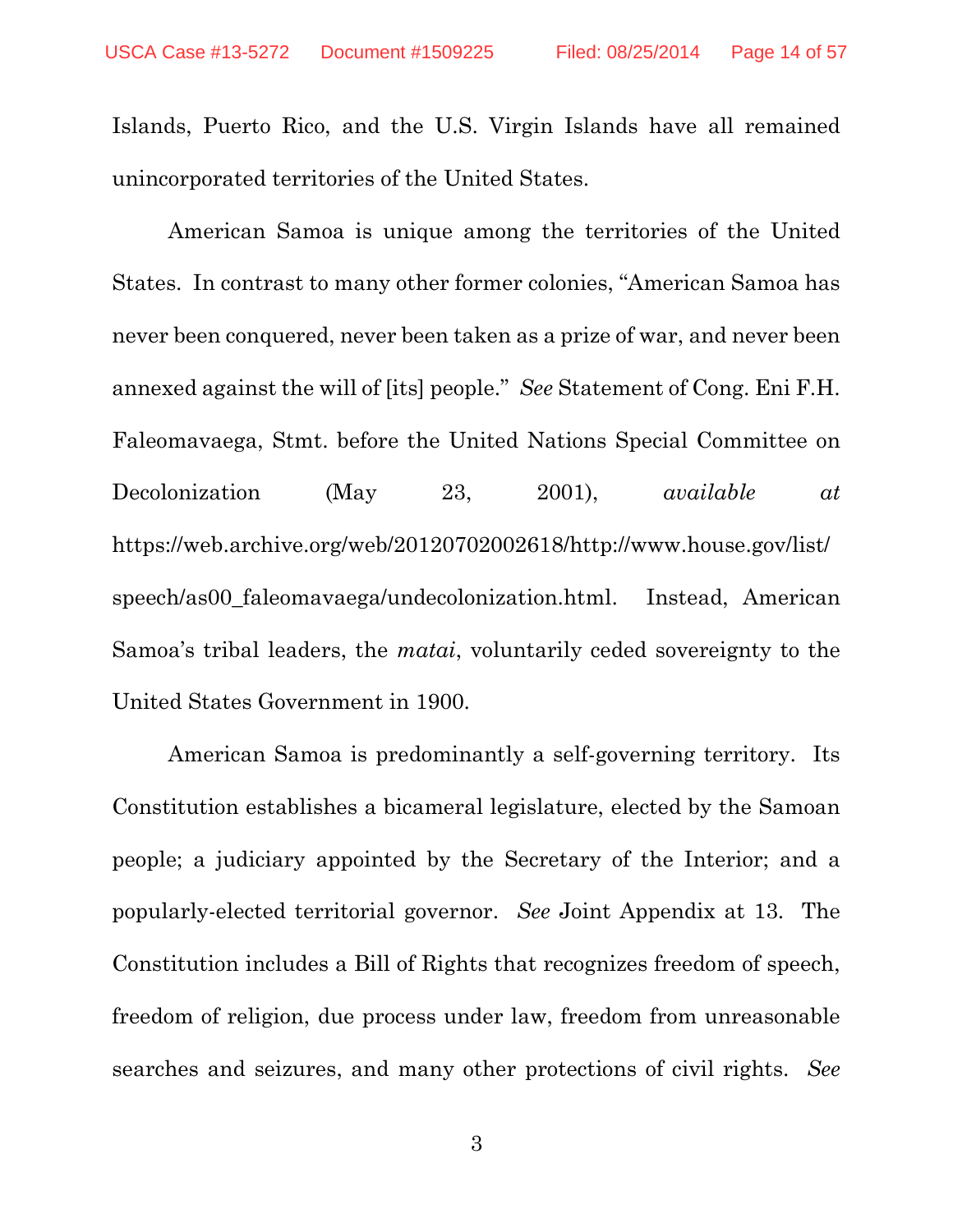Revised Const. of Am. Samoa art. 1 §§ 1, 2, 5. And since 1978, American Samoa has had representation in the U.S. House of Representatives.

Although American Samoa has adopted many of the governing values of the United States, it retains a vibrant and unique culture, the Samoan way of life or *fa'a Samoa*. Samoan households, for example, are notable for their organization according to large, extended families, known as '*aiga*. These extended families, under the authority of *matai*, or chiefs, remain a fundamental social unit in Samoan society. *See* Arnold H. Leibowitz, *American Samoa: Decline of a Culture*, 10 Cal. W. Int'l L.J. 220, 224–25 (1980). These deep kinship and social ties are also highly conducive to a strong sense of community. For example, the *matai*  traditionally organize the resources of the '*aiga* to undertake projects for the benefit of the entire community. *Id.* at 224. At the same time, an intricate series of ceremonial exchanges of goods and food provide a *private* social safety net within Samoan society. *See id.* at 225–26.

A key aspect of the traditional kinship practices and social structures is the land. As island people, Samoans are acutely aware of the scarcity of land. The importance of land as a place for creating a home, for sustaining a livelihood, and for gathering together the '*aiga* are fundamental to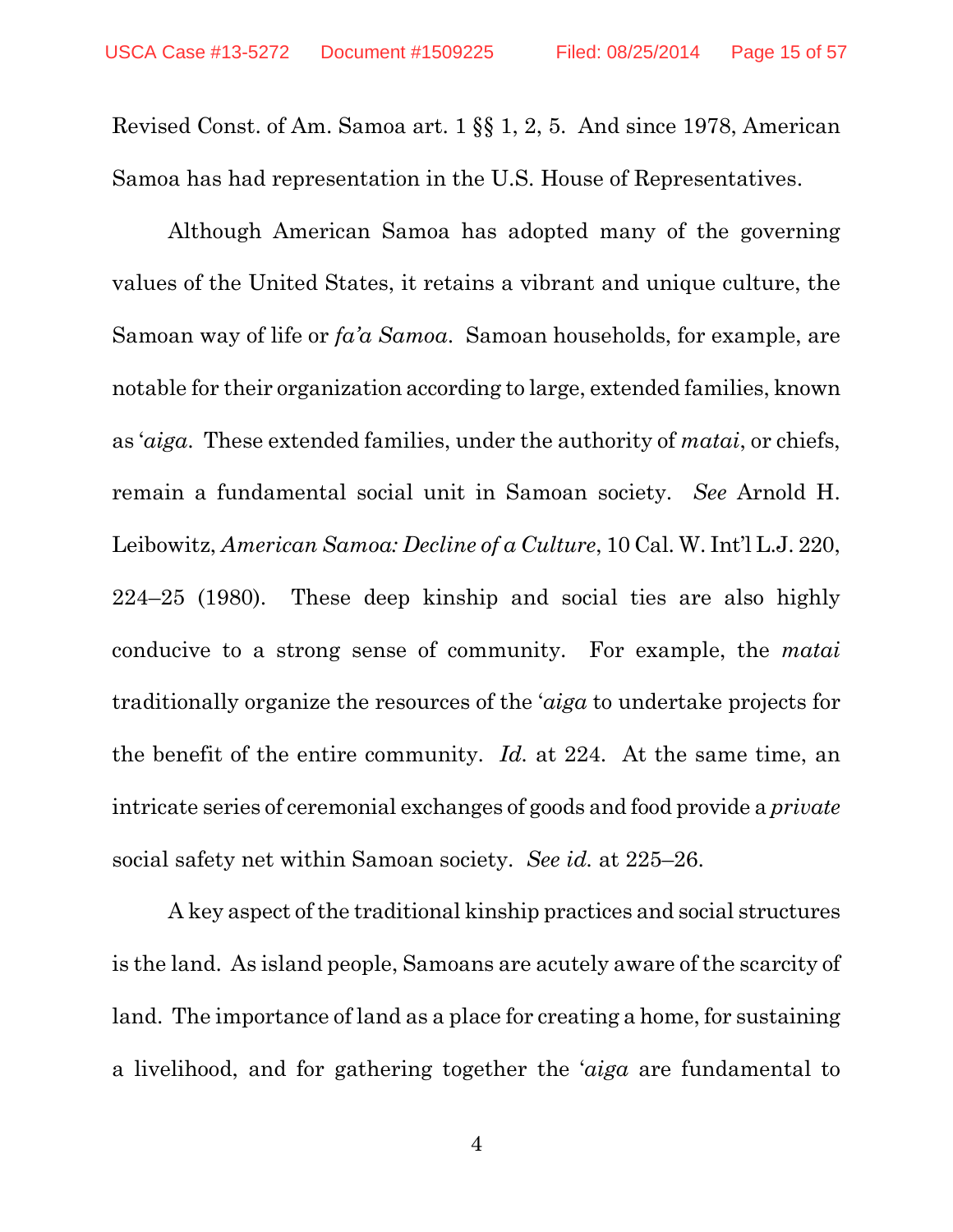Samoan culture. *See Craddick v. Territorial Registrar*, 1 Am. Samoa 2d 11, 13 (1980), *available at* http://www.asbar.org/index.php? option=com\_content&view=article&id=641:craddick-v-territorialregistrar&catid=50&Itemid=254. As the High Court of American Samoa has observed:

Land to the American Samoan is life itself. He cherishes the land where his ancestors came hundreds of years ago, and where he and his children were born. Land is the only thing he values above anything else because it belongs to him and will belong to his children, just as it belonged to his predecessors for centuries past.

*Id.* Communal ownership of land is a fundamental aspect of American Samoan identity because other important parts of Samoan culture, such as the '*aiga* and the *matai*, are intimately and historically predicated upon control of the land. *See* Leibowitz, *supra*, at 222–23. As such, the American Samoa Bill of Rights specifically provides restrictions on alienation of land to prevent "the destruction of the Samoan way of life and language, contrary to [the] best interests [of the Samoan people]." Revised Const. of Am. Samoa art. 1, § 3.

Although the people of American Samoa are proud of their relationship with the United States, they have never come to a consensus about whether they should ask for Congress to grant them citizenship at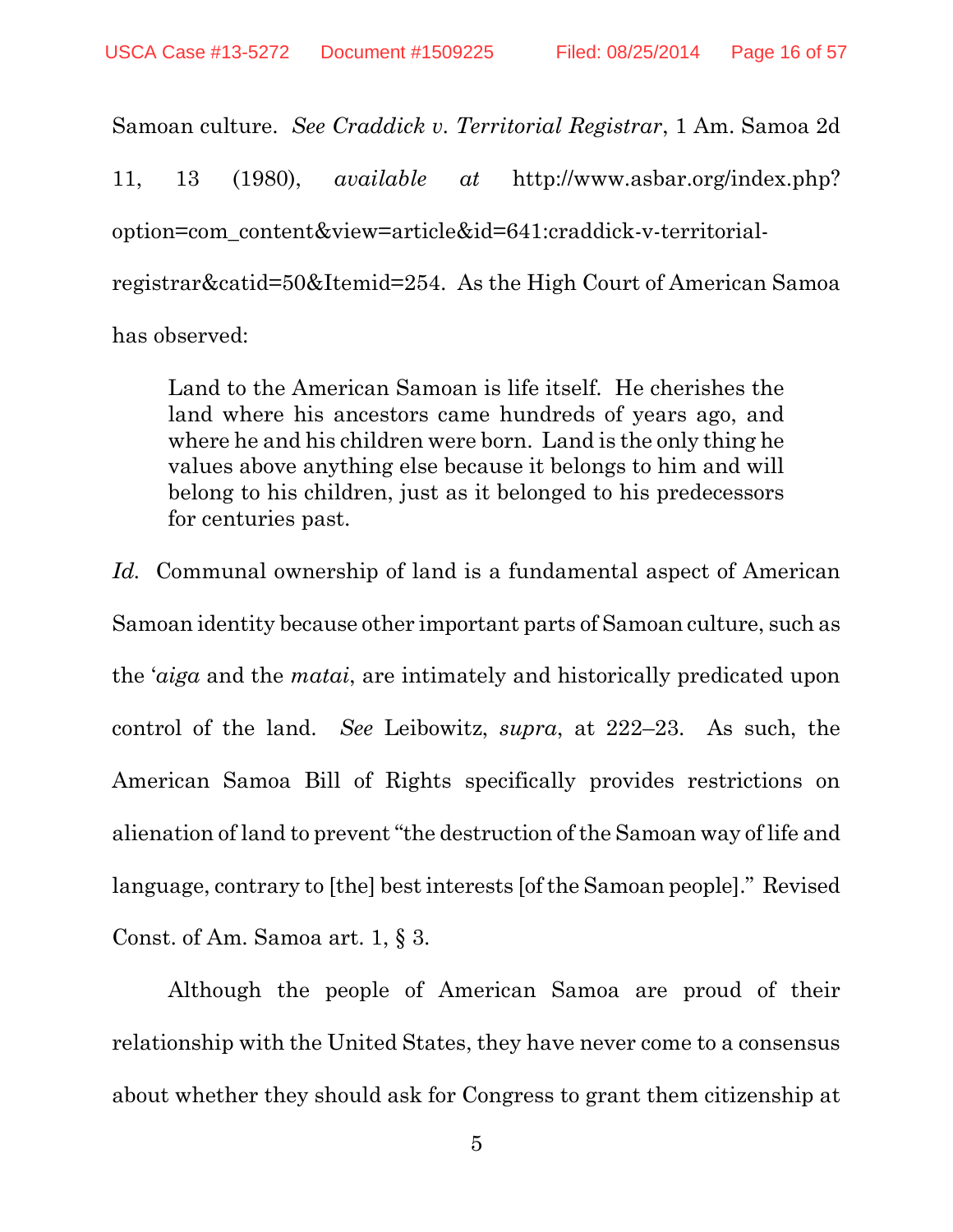birth. Instead, people born in American Samoa are U.S. nationals, not U.S. citizens, by birth. They owe allegiance to the United States, are able to enter the United States freely, and may apply for U.S. citizenship without satisfying the requirements of permanent residence. Many American Samoans also serve with distinction in the U.S. Armed Forces.

Five U.S. nationals born in American Samoa and the Samoan Federation of America, a private organization serving Samoans in Los Angeles, sued the United States and related parties entrusted with executing its citizenship laws. In their complaint, they alleged that they were entitled to U.S. citizenship as a birthright because the Citizenship Clause of the Fourteenth Amendment extends to American Samoa and that the failure of the U.S. government to recognize this right had caused them various harms.

The district court permitted the Honorable Eni F.H. Faleomavaega to participate as *amicus curiae*. Congressman Faleomavaega filed an *amicus* brief and—at the request of the district court—a reply brief to the Plaintiffs-Appellants' opposition to the United States' motion to dismiss. The Congressman also participated in the oral argument on the United States' motion to dismiss.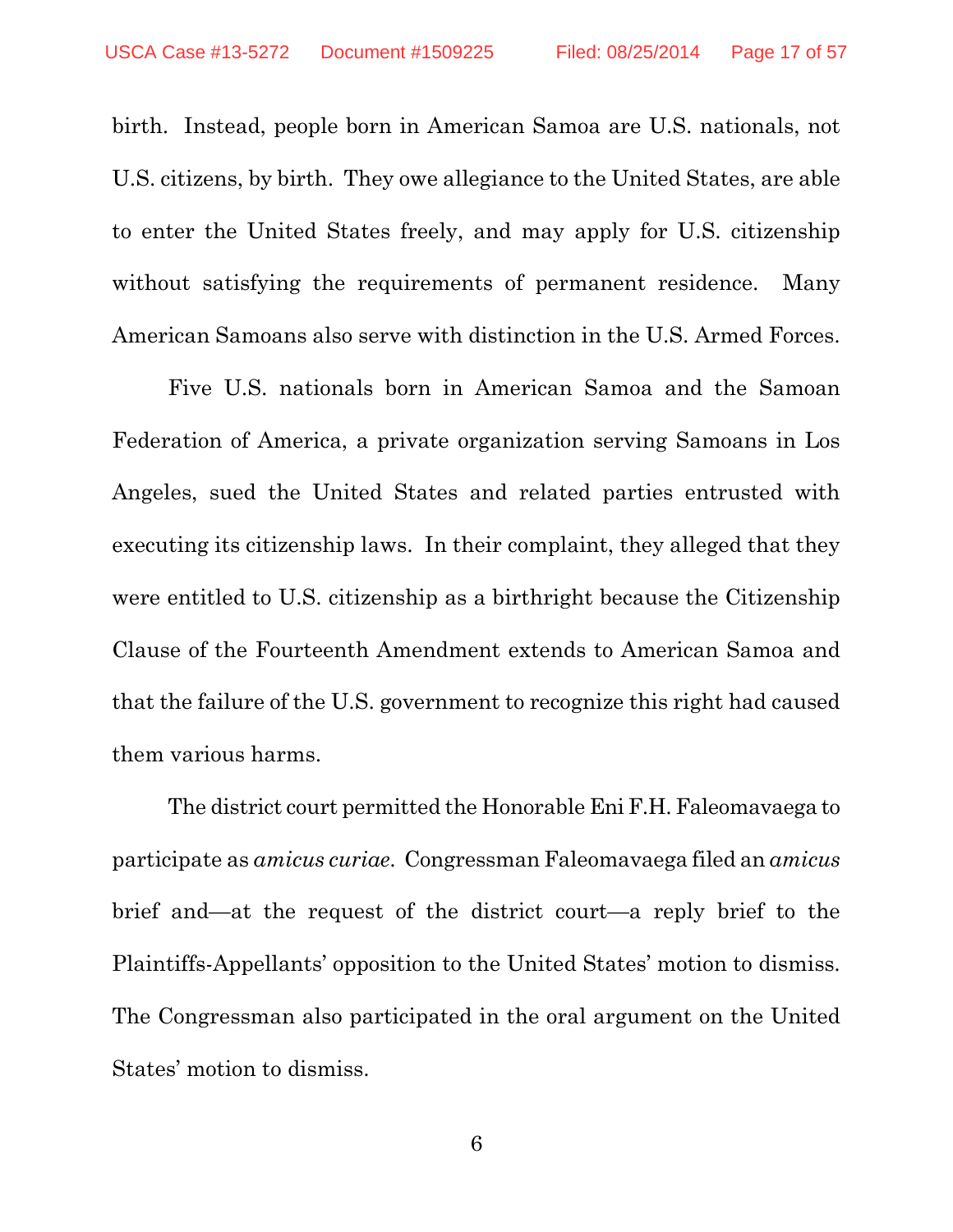As *amicus curiae*, Congressman Faleomavaega argued on behalf of the defendants that the district court should dismiss the Plaintiffs-Appellants' complaint. Congressman Faleomavaega agreed with the defendants that longstanding precedent of the Supreme Court foreclosed the plaintiff Samoans' arguments, but he also offered additional context and arguments about the application of birthright citizenship to unincorporated territories. Congressman Faleomavaega argued that Congress, not the courts, should determine whether birthright citizenship should extend to the people of American Samoa, as it has in *every* other case in which people born in overseas territories were granted birthright citizenship. Congressman Faleomavaega also explained that mandating birthright citizenship by judicial fiat could have unintended and potentially harmful consequences for American Samoan society because many aspects of the *fa'a Samoa*, which are wholly unlike anything either in the other territories or the continental United States, might be jeopardized if subjected to scrutiny under the Fourteenth Amendment.

The district court agreed with the defendants and Congressman Faleomavaega and dismissed the complaint. The district court explained that, although "none of the Insular Cases directly addressed the

7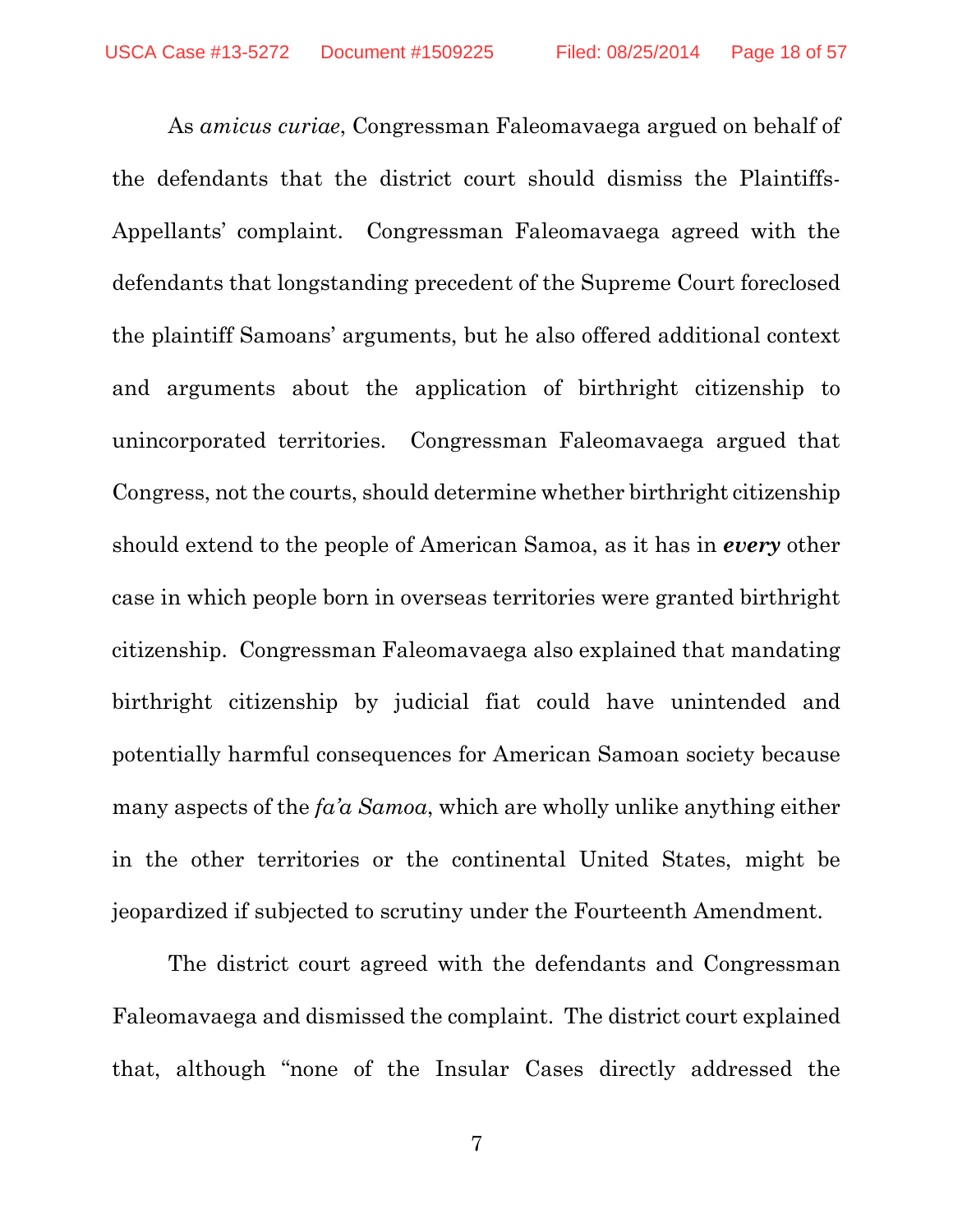Citizenship Clause, they suggested that citizenship was not a 'fundamental' right that applied to unincorporated territories." Joint Appendix at 47. The district court cited Congressman Faleomavaega's brief multiple times, particularly his argument about the longstanding and non-controversial practice of congressional grants of birthright citizenship to people born in other overseas territories of the United States.

On appeal, Congressman Faleomavaega and the American Samoa Government seek to intervene on behalf of the Defendant-Appellee United States. This appeal presents unique and serious concerns to the Congressman and the American Samoa Government as the elected representatives of the American Samoan people.

#### **SUMMARY OF ARGUMENT**

Plaintiffs-Appellants' suit is foreclosed by the Insular Cases. Citizenship by judicial fiat would undermine the American Samoan way of life and interfere with American Samoan cultural autonomy and sovereignty by effectively removing the resolution of American Samoa's status from the democratic process.

8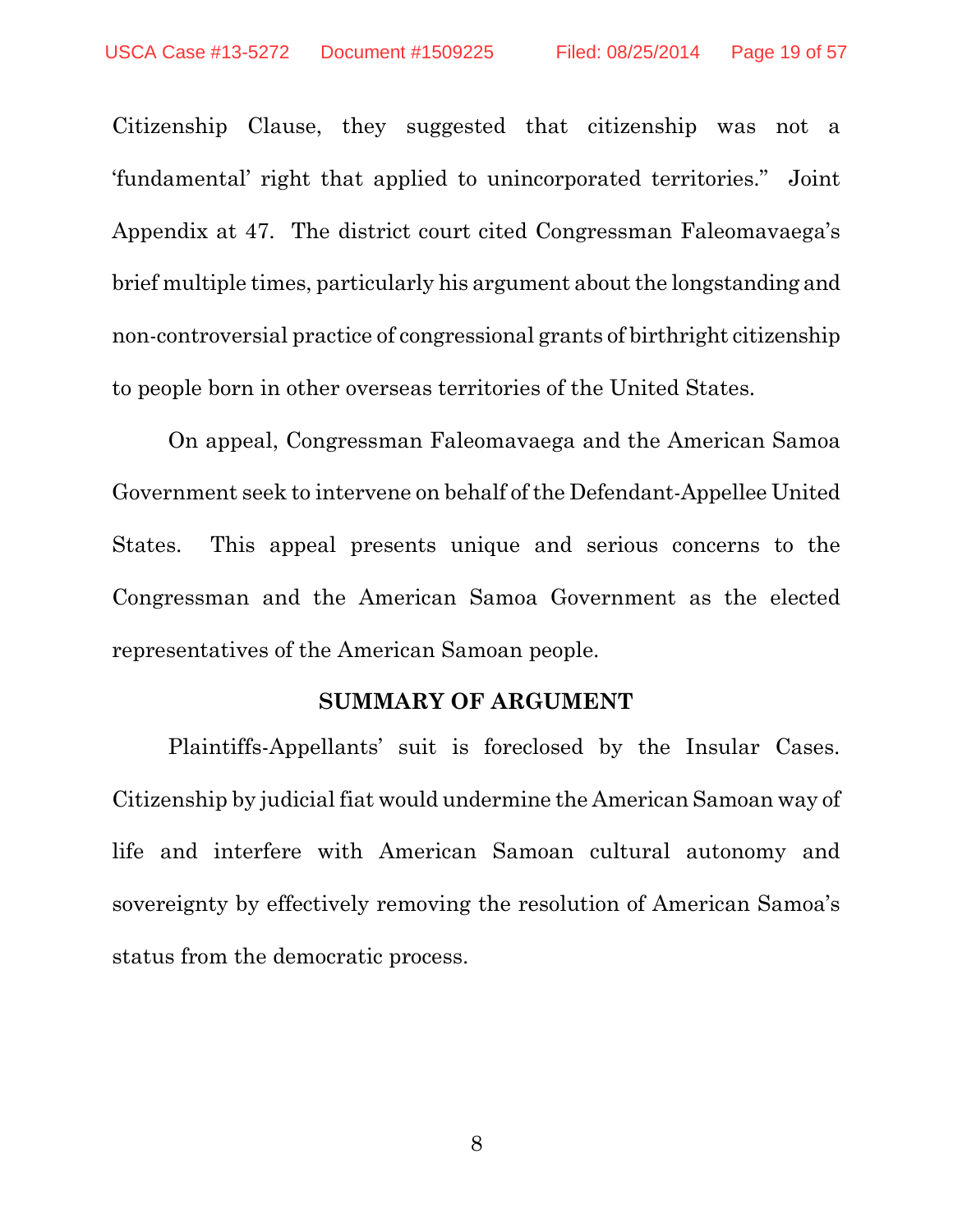USCA Case #13-5272 Document #1509225 Filed: 08/25/2014 Page 20 of 57

 $\overline{a}$ 

#### **ARGUMENT**

### **I. THE INSULAR CASES FORECLOSE PLAINTIFFS-APPELLANTS' CLAIMS.**

The constitutional framework that governs the outlying territories of the United States has been in place for over a century. Through a series of decisions in 1901 known as the Insular Cases, the Supreme Court acknowledged the limited application of the Constitution in the territories.1 Since then, this "century-old doctrine," *Boumediene v. Bush*, 553 U.S. 723, 759 (2008), has been followed by every appellate court to address the issue to find that the Citizenship Clause does not apply in every territory subject to the jurisdiction of the United States.2 The Supreme Court has affirmed the basic principle of the Insular Cases, stating that "[o]nly 'fundamental' constitutional rights are guaranteed to inhabitants" of unincorporated United States territories. *See, e.g.*, *United* 

<sup>1</sup> *See, e.g.*, *De Lima v. Bidwell*, 182 U.S. 1 (1901); *Goetze v. United States*, 182 U.S. 221 (1901); *Dooley v. United States,* 182 U.S. 222 (1901); *Armstrong v. United States*, 182 U.S. 243 (1901); *Downes v. Bidwell*, 182 U.S. 244 (1901); *Huus v. N.Y. & Porto Rico Steamship Co.,* 182 U.S. 392 (1901).

<sup>2</sup> *See Eche v. Holder*, 694 F.3d 1026, 1027-28 (9th Cir. 2012); *Valmonte v. INS*, 136 F.3d 914 (2d Cir. 1998); *Lacap v. INS*, 138 F.3d 518 (3d Cir. 1998); *Rabang v. INS*, 35 F.3d 1449 (9th Cir. 1995)*.*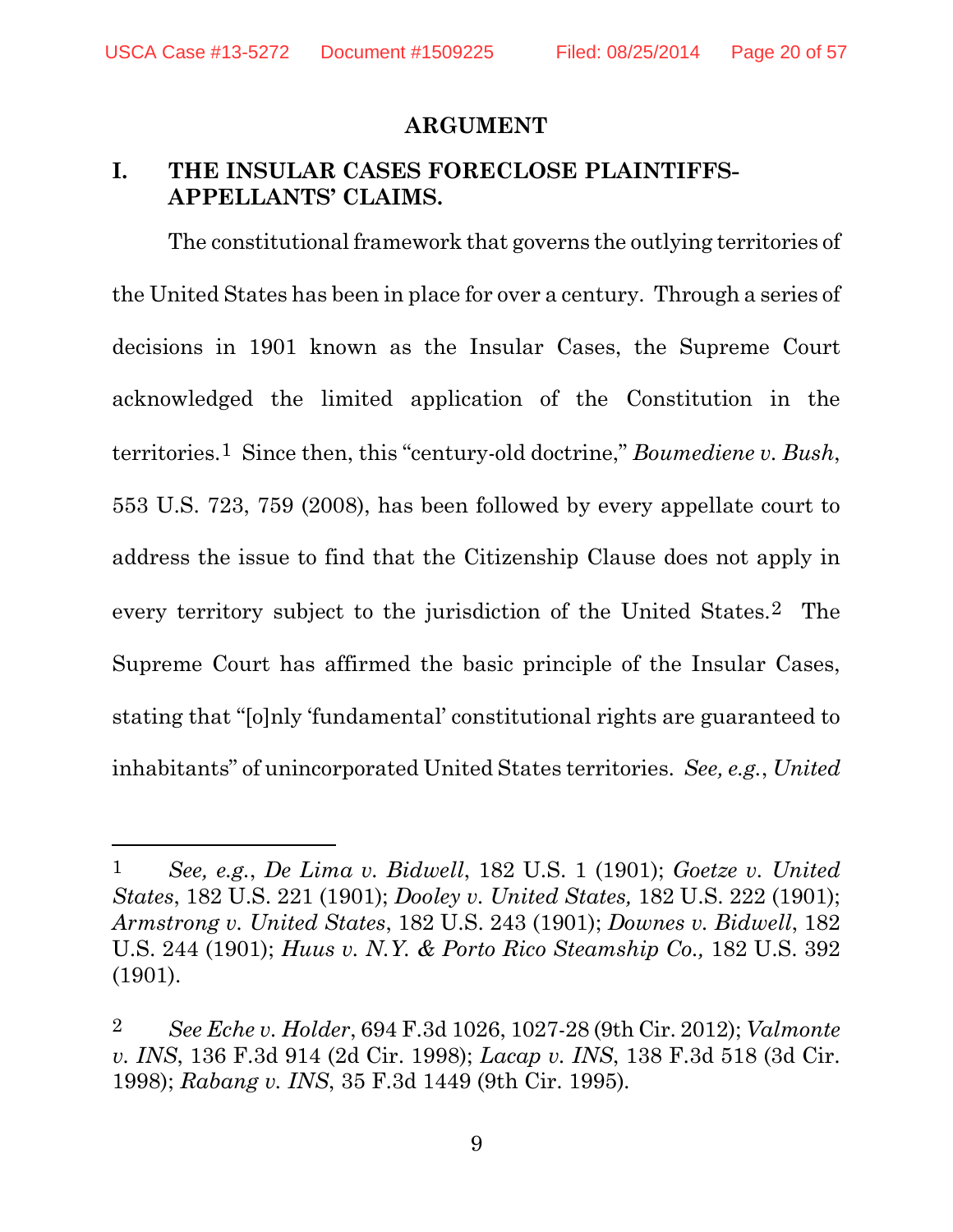*States v. Verdugo-Urquidez*, 494 U.S. 259, 268 (1990) (citing *Dorr v. United States*, 195 U.S. 138, 149 (1904)); *Balzac v. Porto Rico*, 258 U.S. 298, 312- 13 (1922); *Examining Bd. of Eng'rs, Architects and Surveyors v. Flores de Otero*, 426 U.S. 572, 599 n.30 (1976).

One of the most famous Insular Cases, *Downes v. Bidwell,* is longcited as authority for the proposition that citizenship is not one such "fundamental right" applicable to the territories. 182 U.S. 244, 282 (1901). While *Downes* lacked a single majority opinion, both Justices Brown and White's opinions in the case stated that citizenship is "unnecessary to the proper protection of individuals" and is therefore not a "natural right." *Id.* at 382-83. *Downes* went on to find that the Uniformity Clause did not apply in the territory of Puerto Rico prior to Congress's grant of statutory citizenship to inhabitants of that territory. *Id.*; *see also* Jones-Shafroth Act of 1917, Pub. L. 64-368, 39 Stat. 951. Though *Downes* was a plurality opinion that addressed the Citizenship Clause in dicta, these dicta are persuasive and have been both cited and undisputed for over a hundred years. The reasoning in *Downes* should control here just as it has for other lower courts seeking a coherent rubric for the application of constitutional provisions in other territories.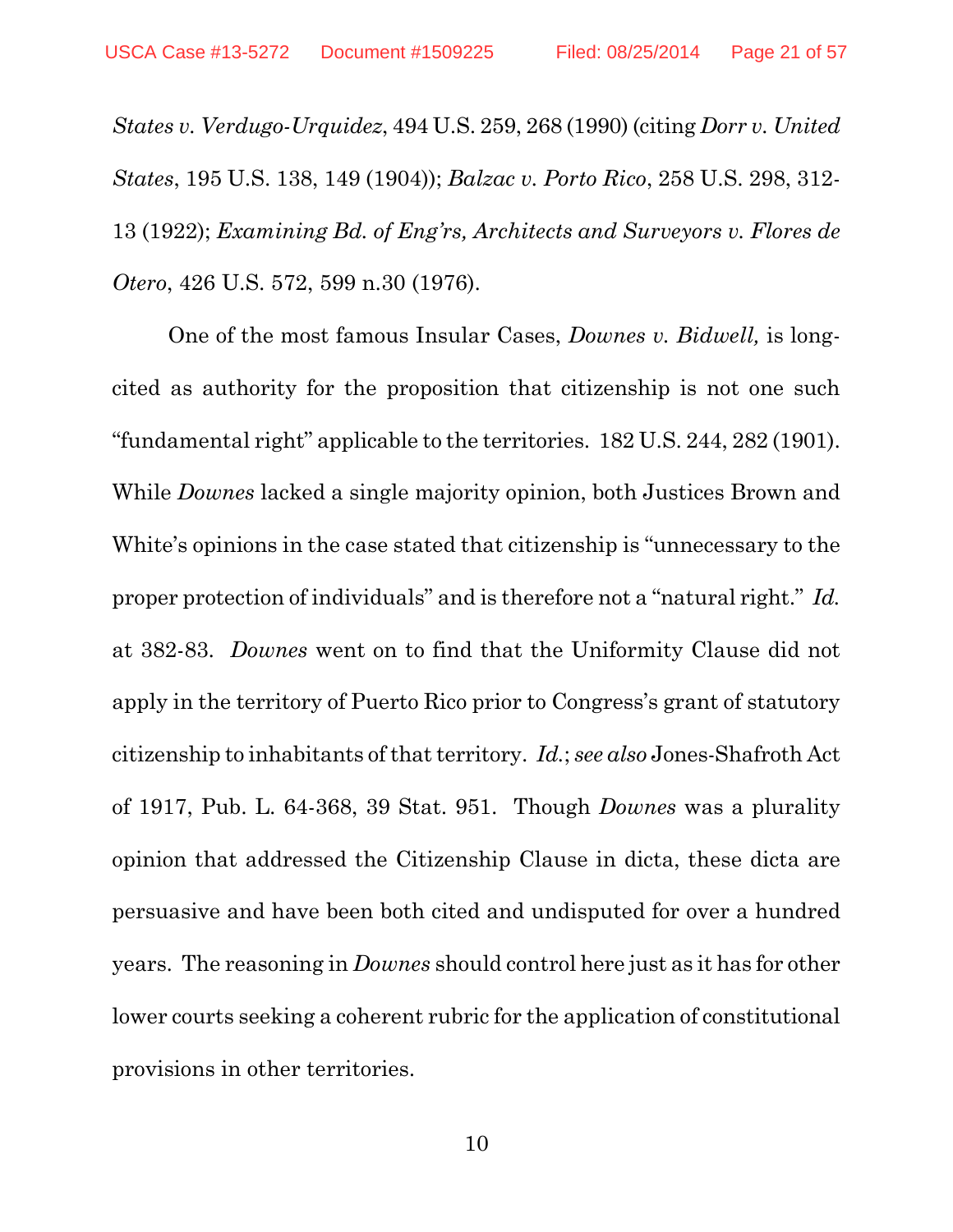One such case*, Rabang v. Boyd,* rejected a Filipino national's claim that *"*his status as a national" bore a "close relationship to the constitutionally secured birthright of citizenship acquired by the American-born." 353 U.S. 427, 430 (1957). *Amici* contend that *Rabang* is not on point, since it deals with Congress's power to divest those in the territories of non-alien status. Br. of Constitutional Law Scholars at 15 n.8. But limits on the power to grant and divest rights are similarly affected by citizenship. Far from assuming rights of citizenship applied to Filipino then-nationals, as Plaintiffs-Appellants would have the court do with respect to American Samoa, *Rabang* reiterated Congress's power to "prescribe upon what terms the United States will receive its inhabitants, and what their status shall be." *Id.* at 432 (citing *Downes*, 182 U.S. at 279) (internal quotation marks omitted). That power is at the heart of this lawsuit.

Since 1901 lower courts have adhered to the precedent of the Insular Cases in cases involving the Philippines, the Northern Mariana Islands, and the United States Virgin Islands. *See Eche v. Holder*, 694 F.3d 1026, 1027-28 (9th Cir. 2012) (finding the Citizenship Clause did not apply to the Northern Mariana Islands); *Valmonte v. INS*, 136 F.3d 914 (2d Cir. 1998);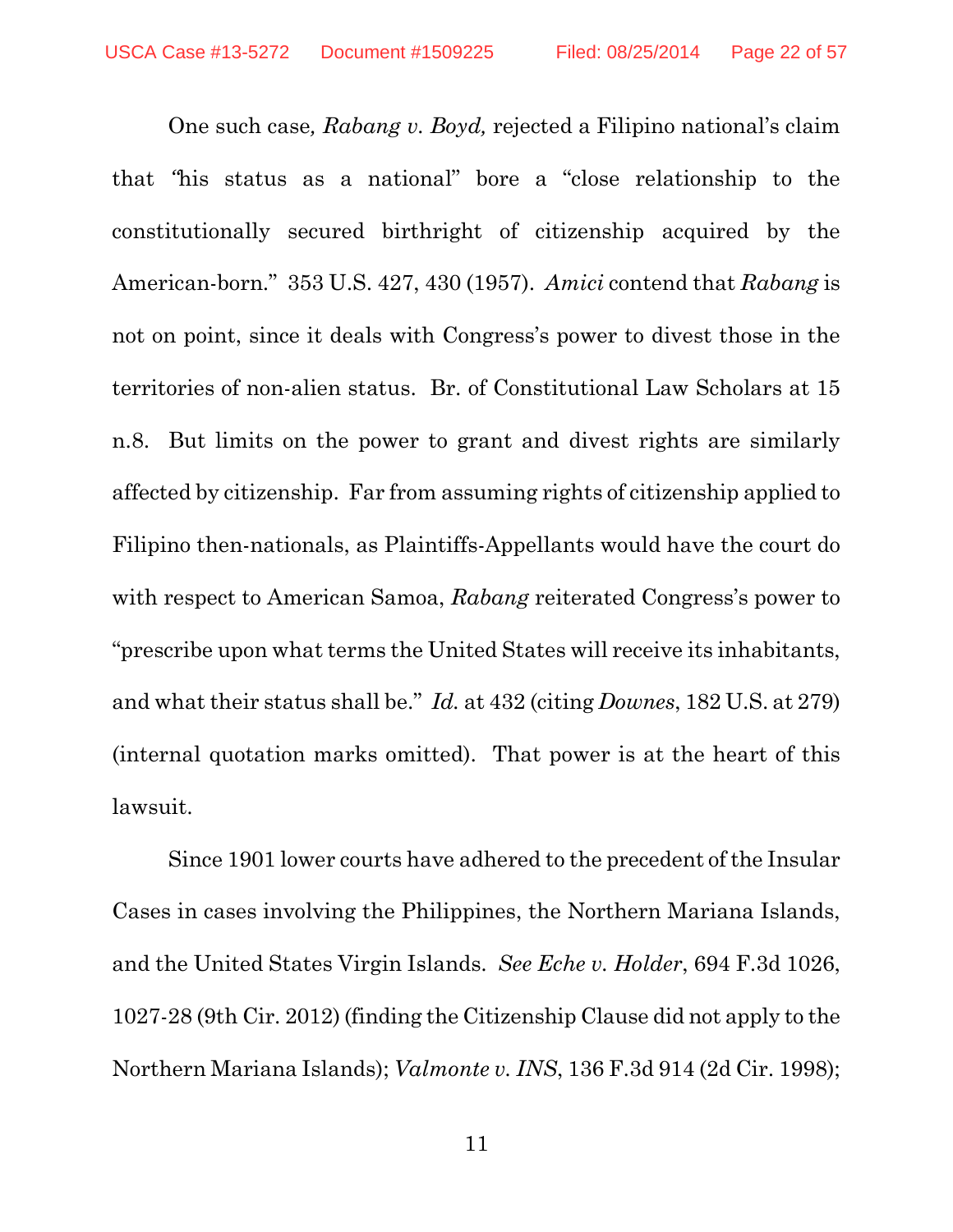*Lacap v. INS*, 138 F.3d 518 (3d Cir. 1998); *Rabang v. INS*, 35 F.3d 1449 (9th Cir. 1995) (all finding that "United States" in the Citizenship Clause did not include the Philippines during its time as an unincorporated territory); *Licudine v. Winter*, 603 F. Supp. 2d 129, 132-34 (D.D.C. 2009) (finding that, as an unincorporated territory, the Philippines did not enter the orbit of the Fourteenth Amendment); *Gov't of Virgin Islands v. Rijos*, 285 F. Supp. 126, 129 (D.V.I. 1968) (citing the *Insular Cases* to state that "[i]t is settled" that the Fifth Amendment right to a grand jury indictment does not govern a prosecution for offenses against the Virgin Islands "without Congressional approval"). These cases send a clear and consistent message: the territories of the United States are not automatically invested with constitutional citizenship. If all territories ought to be treated alike, as *amici* contend, *see* Br. of Certain Members of Congress at 9, then the Insular Cases are to be applied to American Samoa just as they have been to her sister territories. And although *amici* also claim that the Insular Cases should no longer be considered good law, Br. of Constitutional Law Scholars, at 4, this is simply not the case. *See* Pedro Malavet, *The Inconvenience of a "Constitution (That) Follows the Flag … but Doesn't Quite Catch Up with It": From* Downes v. Bidwell *to*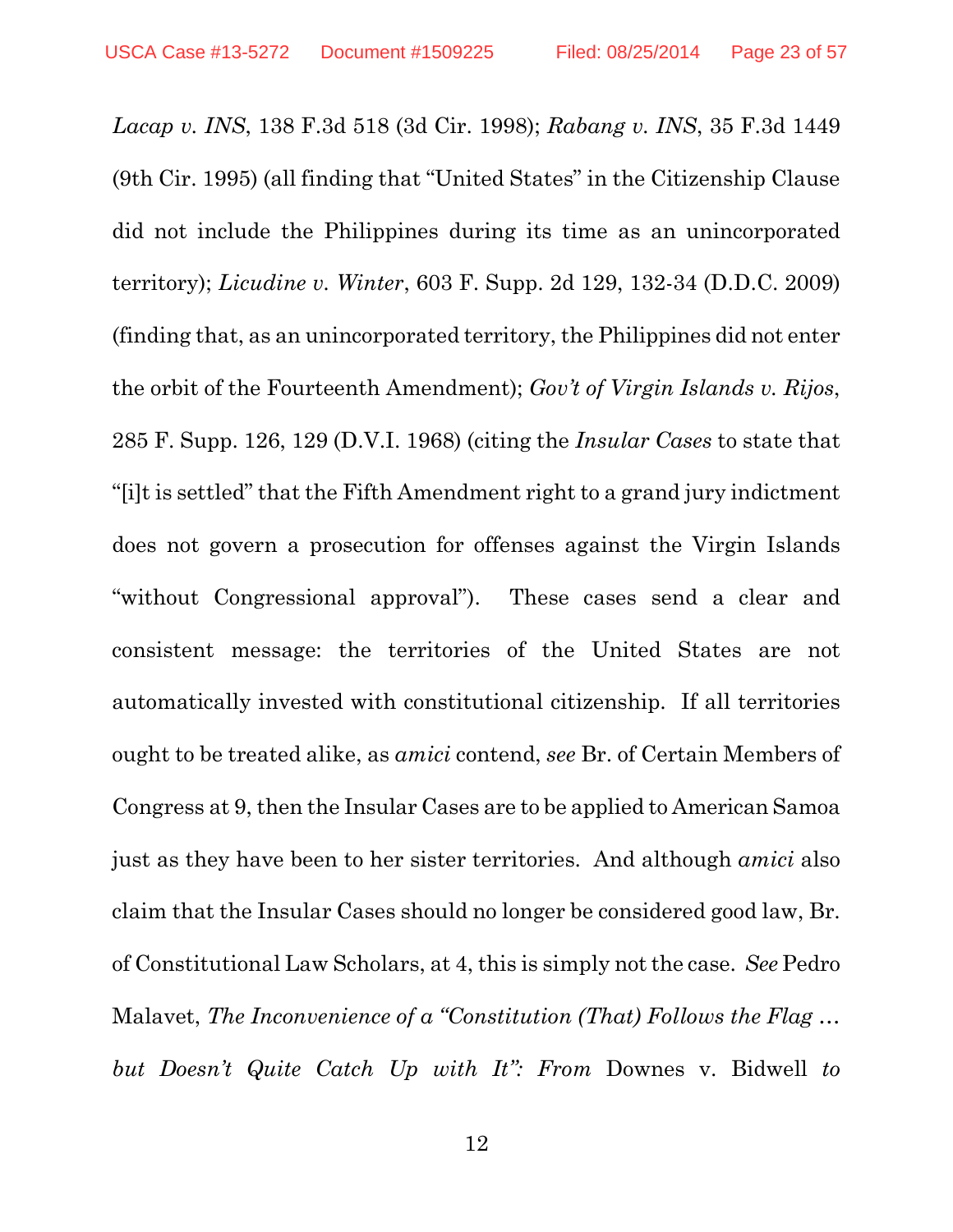Boumediene v. Bush, 80 Miss. L.J. 181, 182 (2010) ("While they disagreed on whether or not the rule should apply to Guantanamo, the dissenting justices and those in the majority agreed that the over-a-century-old rule of the *Insular Cases* … is still good law.").

In short, courts have refused to apply the Citizenship Clause to other territories for over a century. That precedent should be followed with respect to American Samoa. The Supreme Court and this Circuit have repeatedly emphasized that longstanding precedent should only be overruled in limited situations, such as when it has proven unworkable. *See, e.g.*, *Citizens United v. Fed. Election Comm'n*, 558 U.S. 310, 362 (2010); *Planned Parenthood v. Casey*, 505 U.S. 833, 854-55 (1992); *United States v. Burwell*, 690 F.3d 500, 504 (D.C. Cir. 2012). Where there is "wide acceptance in the legal culture," that is also "adequate reason not to overrule" precedent. *Dickerson v. United States,* 530 U.S. 428, 443-44 (2000) (finding, even without approval of *Miranda*'s reasoning or resulting rule, *Miranda* warnings were too embedded in routine police practice to justify overruling that precedent). Respect for precedent is also "indispensable" and "fundamental" to the rule of law, and serves many valuable policy ends. *Planned Parenthood*, 505 U.S. at 854; *Welch v. Texas*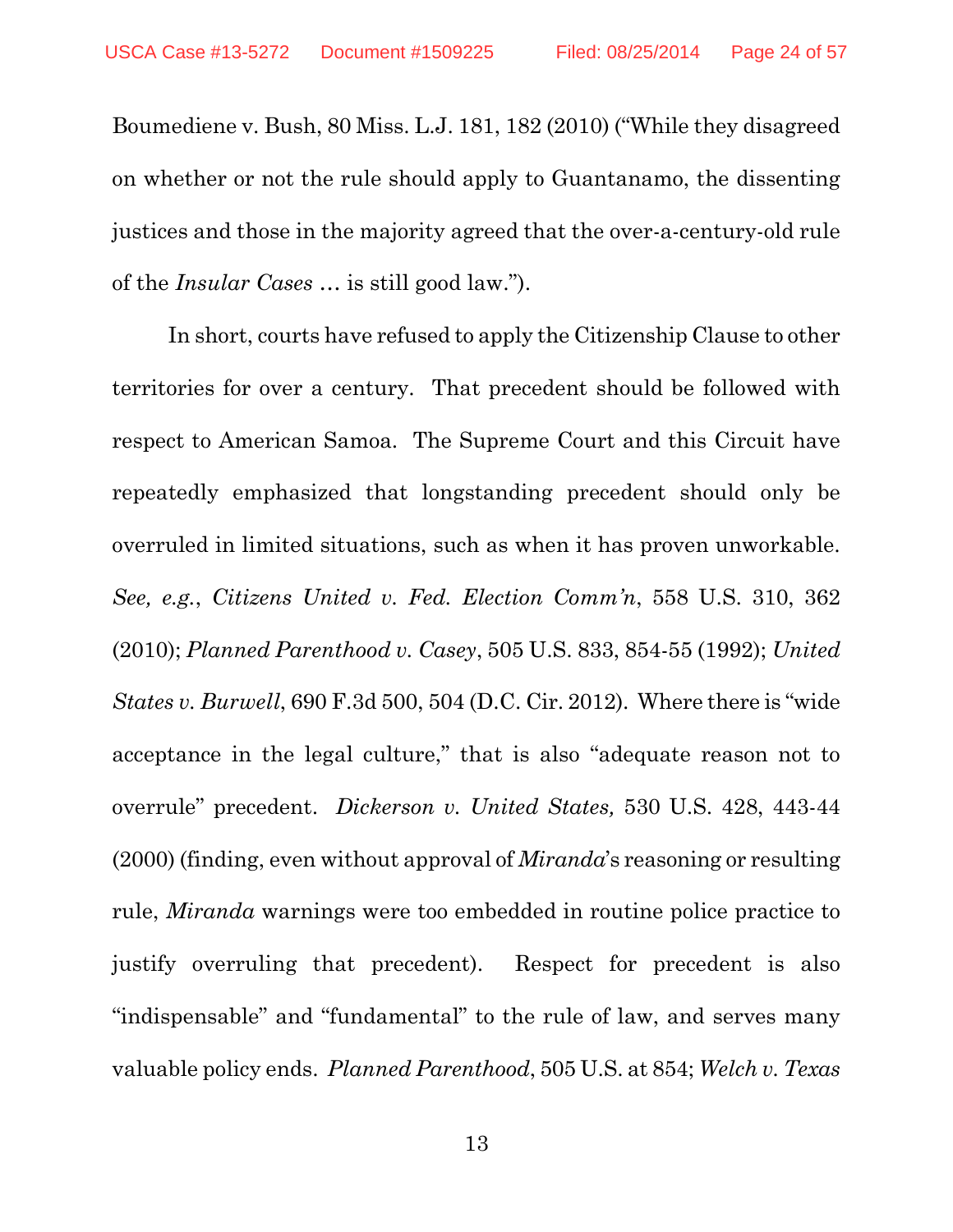*Dep't of Highways & Pub. Transp.,* 483 U.S. 468, 494 (1987). In particular, it enhances efficiency, promotes consistency, and fosters predictability. *See* Erwin Chemerinsky, *Decision-Makers: In Defense of Courts*, 71 Am. Bankr. L.J. 109, 128 (1997)*.*

Given that federal courts across the country have "adhered to the precedents of the Insular Cases" in cases involving unincorporated territories, Joint Appendix at 50, judicial policy favoring the application of settled precedent applies here. Should the Insular Cases be abandoned, it would upset a consistent history of deference to Congress on the management of unincorporated territories, while automatically naturalizing tens of thousands of people, and hampering the flexibility of the United States to distinguish between territory "in the United States" and territory "subject to the jurisdiction thereof," as the Constitution intended. U.S. Const. amend. XIV, § 1. Plaintiffs-Appellants rightly point out that "[b]irthright citizenship has already been recognized *by statute*…in the Territories of Puerto Rico, Guam, the U.S. Virgin Islands, and the Northern Mariana Islands." Brief of Plaintiffs-Appellants ("Appellants' Br.") at 58. Plaintiffs-Appellants' own argument thereby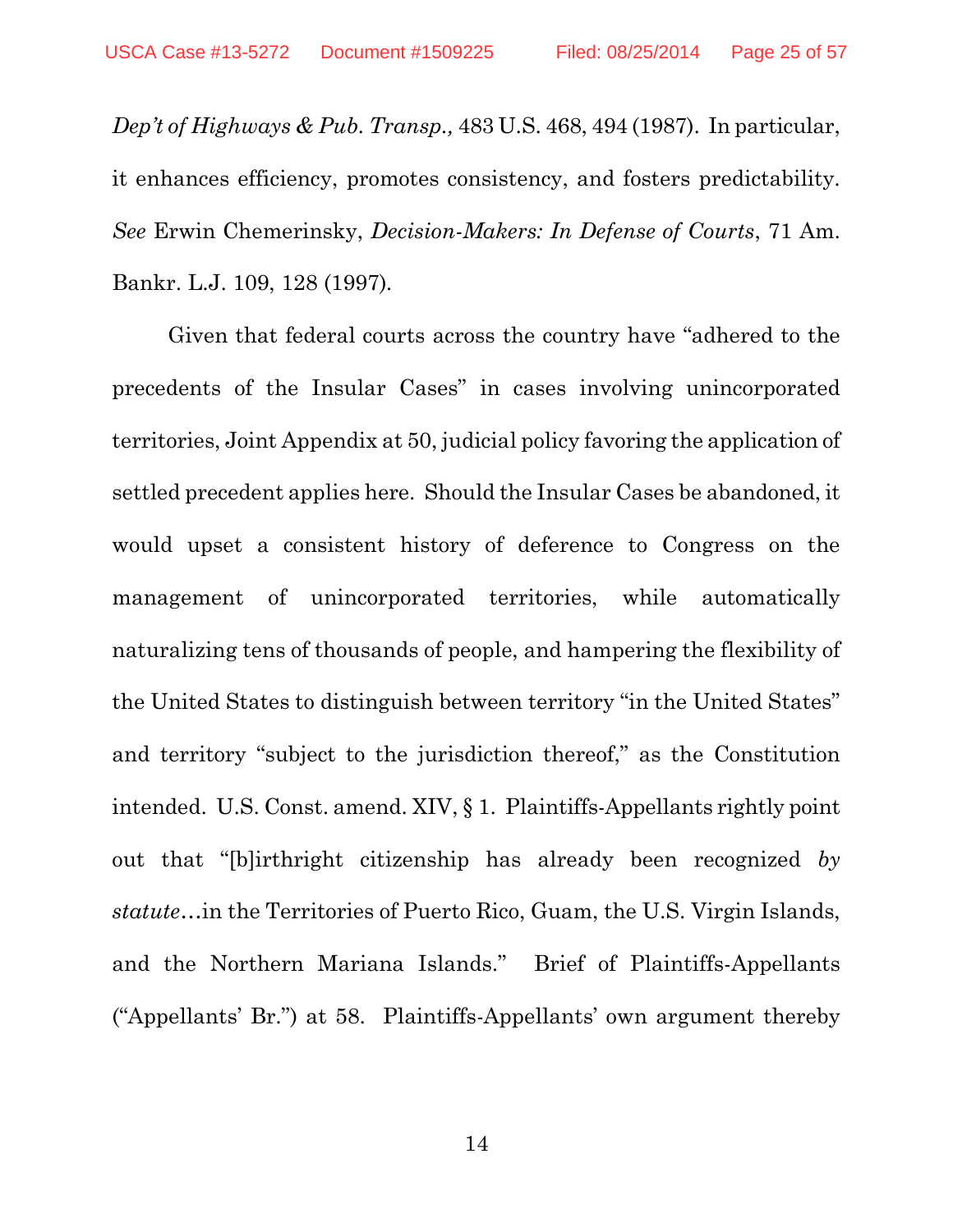makes clear the fundamental issue presented here: statutory citizenship is the norm, constitutional citizenship the exception.

Although Plaintiffs-Appellants' suit is foreclosed by the Insular Cases, even supposing it were not and that this is an issue of first impression, as Plaintiffs-Appellants contend, this Court should still follow the Insular Cases, in harmony with the Supreme Court's recent decision in *Noel Canning*. *NRLB v. Noel Canning,* Slip No. 12-1281, 573 U.S. \_\_ (2014).3 The Supreme Court in *Noel Canning* made clear that when interpreting a constitutional provision "for the first time in more than 200 years, [the Court] must hesitate to upset the compromises and working arrangements that the elected branches of Government themselves have reached." *Id.* at 9. This is especially true, the court observed, where the

l

<sup>3</sup> Plaintiffs-Appellants rely heavily on Judge Sentelle's *approach* in *Noel Canning* when it was before this Court. In their reading it supports the proposition that the Court should look to the original meaning of a constitutional provision over its historical practice and such a reading should be followed regardless of the then-imminent, now-recent Supreme Court opinion. Appellants' Br. at 15 n.7. But this disclaimer notwithstanding, the fact is that the majority of the Supreme Court decidedly rejected and overruled this Court's approach even as it agreed as to the outcome.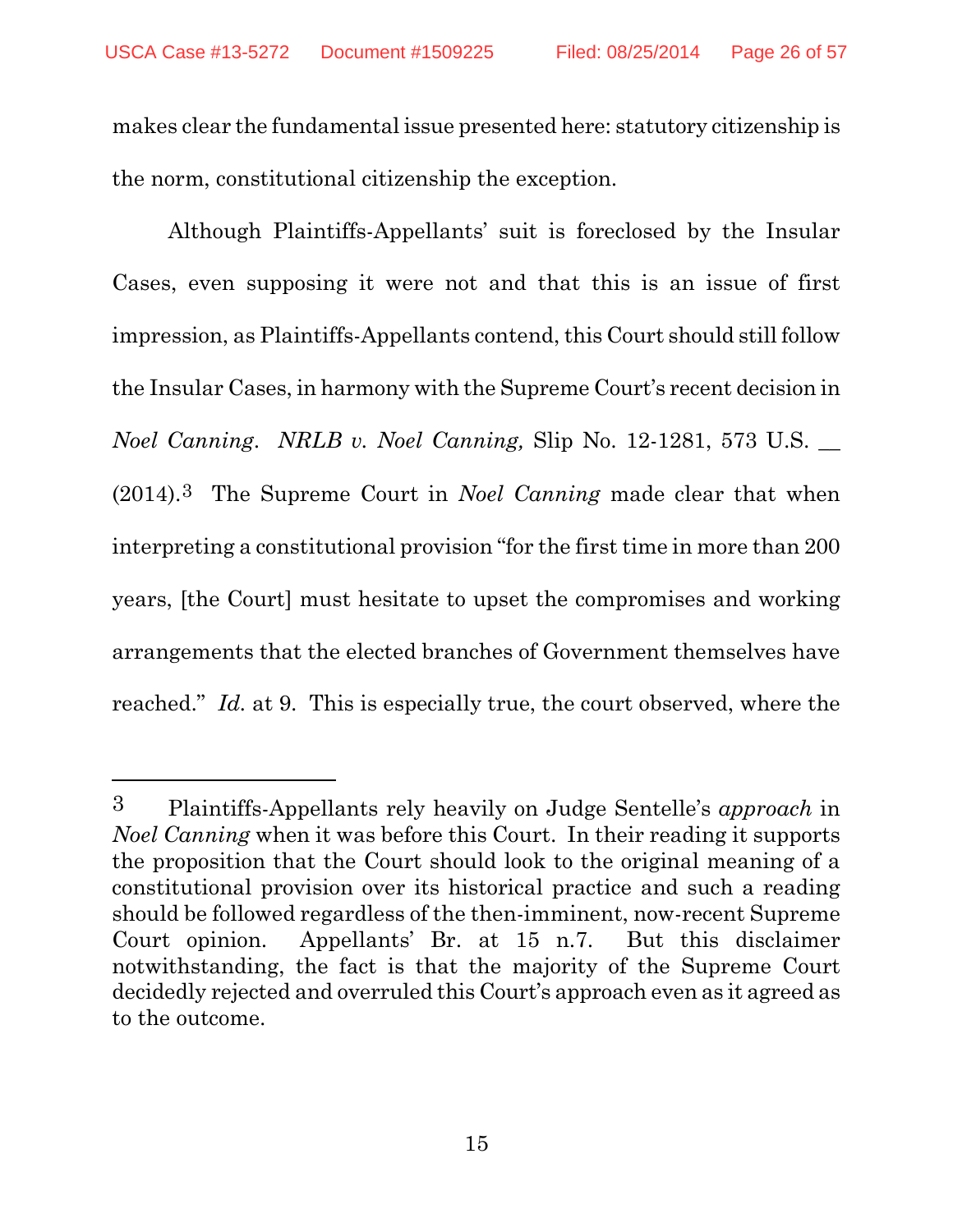question concerns "the allocation of power between two elected branches of Government." *See id.* at 7 (citing *The Pocket Veto Case*, 279 U.S. 655, 689 (1929); *McCullough v. Maryland*, 4 Wheat. 316, 401 (1819)). Here, the Insular Cases did just that: confirming Congress's power to decide the "status" of the territories. *See Downes*, 182 U.S. at 279 (asserting that Congress has the power to grant statutory rights to territories and to "prescribe … what their status shall be"). The interpretation of the Insular Cases has not only been followed by federal courts for over a hundred years, but Congress has also acquiesced, acting through *legislation* to grant statutory citizenship rights to certain territories as appropriate. Acquiescence to historical practice under is particularly warranted in this case, and the Court below rightly recognized such. Joint Appendix at 53 ("[T]his Court is mindful of the years of past practice in which territorial citizenship has been treated as a statutory, and not a constitutional, right.").

Furthermore, applying the Citizenship Clause to American Samoa would effectively decide its status within the political system of the United States. The Supreme Court in *Rabang* treated the question of citizenship as a question about status, and rightly so. Citizenship is "nothing less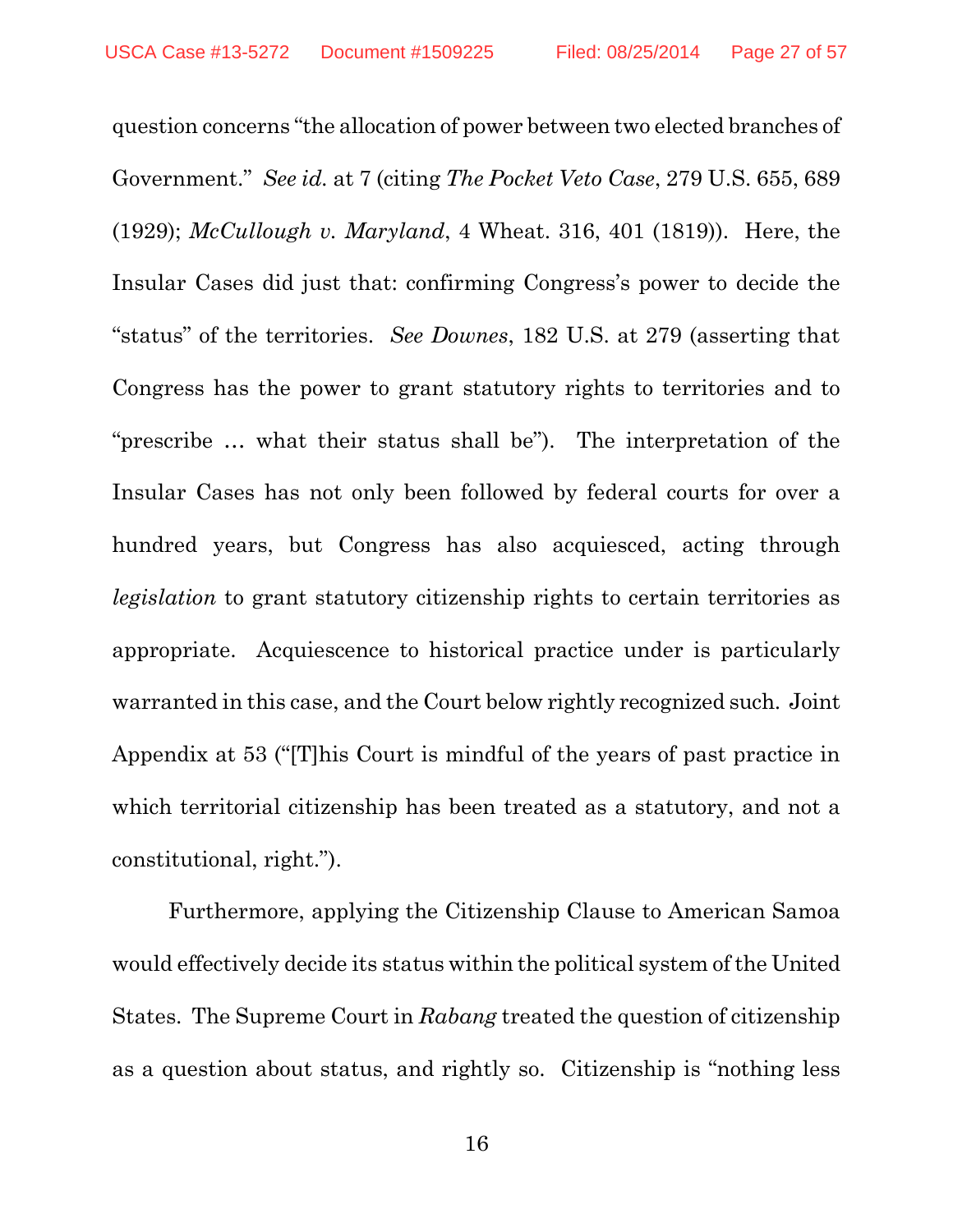$\overline{a}$ 

than the right to have rights." *Perez v. Brownell*, 356 U.S. 44, 64 (1958) (Warren, C.J., dissenting), *majority opinion overruled by Afroyim v. Rusk*, 387 U.S. 253, 267 (1967). *Amici* do not disagree. *See* Br. of David Cohen at 5. Yet Plaintiffs-Appellants and *amici* inexplicably claim that deciding the application of the Citizenship Clause to American Samoa will not decide the status of American Samoa as a permanent part of the United States. *See* Appellants' Br. at 26; Br. of Certain Members of Congress at 22-23. In doing so, Plaintiffs-Appellants draw a strained distinction between seeking birthright citizenship and seeking wholesale naturalization. Appellants' Br. at 36. But the effect of bestowing birthright citizenship on territories through a constitutional provision, as opposed to Act of Congress,  $4$  is that naturalization of all American Samoans results. *See Downes*, 182 U.S. at 306 (White, J., concurring) (cautioning that if any "territory when acquired becomes absolutely incorporated into the United States, every provision of the Constitution

<sup>4</sup> *See, e.g.*, statutes conferring citizenship on every other territory: 48 U.S.C. §1421 (Guam); Jones-Shafroth Act of 1917, Pub. L. 64-368, 39 Stat. 951 (Puerto Rico); 8 U.S.C. § 1406 (U.S. Virgin Islands); Act of March 24, 1976, Pub. L. No. 94-241, §301, 90 Stat. 266 (Northern Mariana Islands).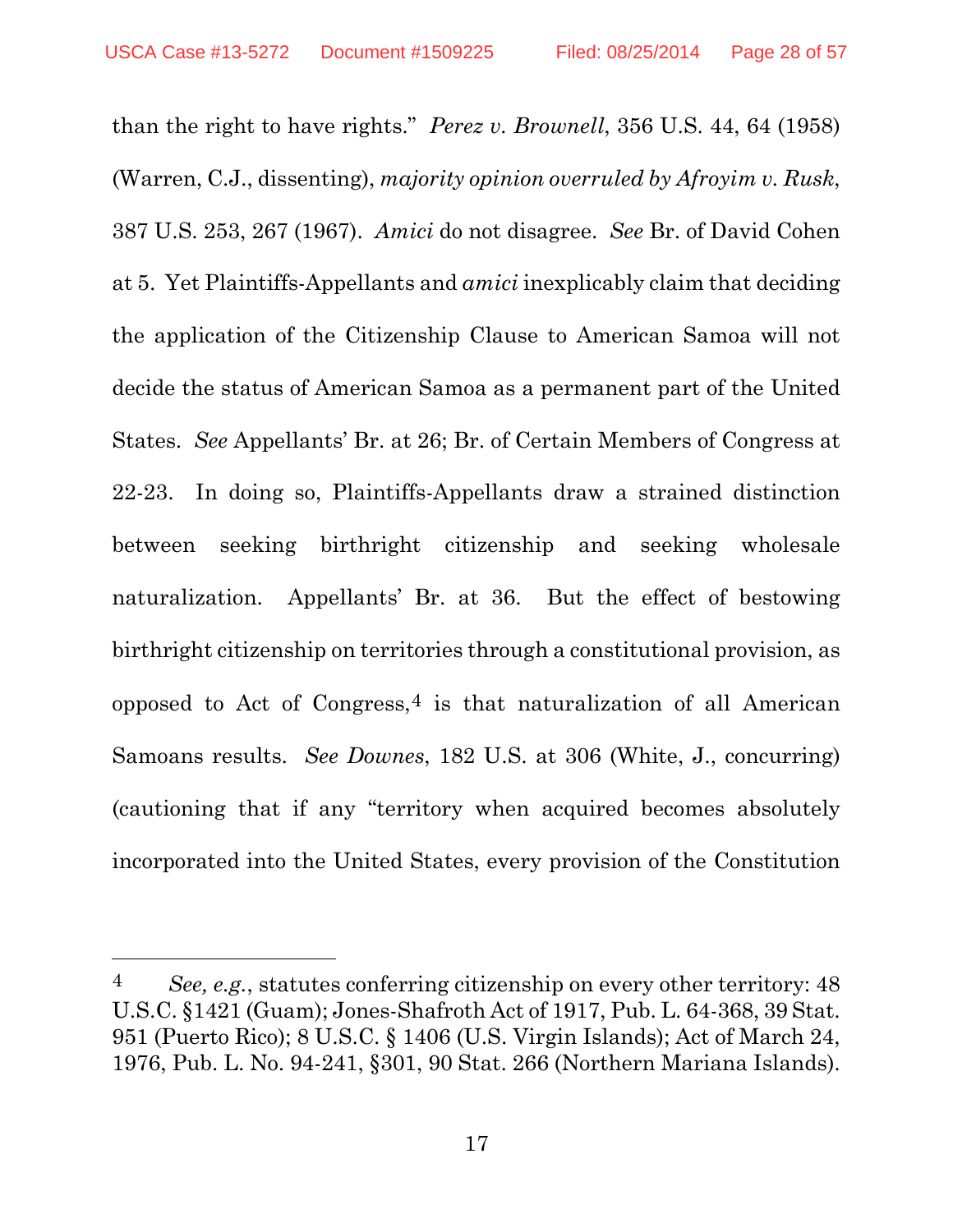which would apply under that situation is controlling in such acquired territory").

In addition to conferring status, citizenship also confers other rights. Plaintiffs-Appellants' own cited authority, the *Slaughter-House Cases*, supports that all "fundamental rights, privileges, and immunities which belong to [an individual] as a free man and a free citizen, now belong to him as a citizen of the United States." Appellants' Br. at 50 (citing 83) U.S. 36, 95 (1872)). Even *amici* in support of Plaintiffs-Appellants argue that "[a]t the most tangible level, citizenship is a 'turn-key'—a right that unlocks a set of other rights that federal, state, and local laws have keyed to the legal concept of citizenship." Br. of David Cohen at 4. Plaintiffs-Appellants cannot have it both ways; either citizenship will not affect application of other constitutional provisions to American Samoa or it will.

Importantly, Plaintiffs-Appellants offer no coherent method of interpreting the Fourteenth Amendment. Instead, they rely on a series of question-begging inferences to support their interpretation of the phrase "in the United States." First, Plaintiffs-Appellants cite the *Slaughter-House* cases as authoritative on whether the Citizenship Clause reaches to the territories. That precedent assumed only that citizenship applied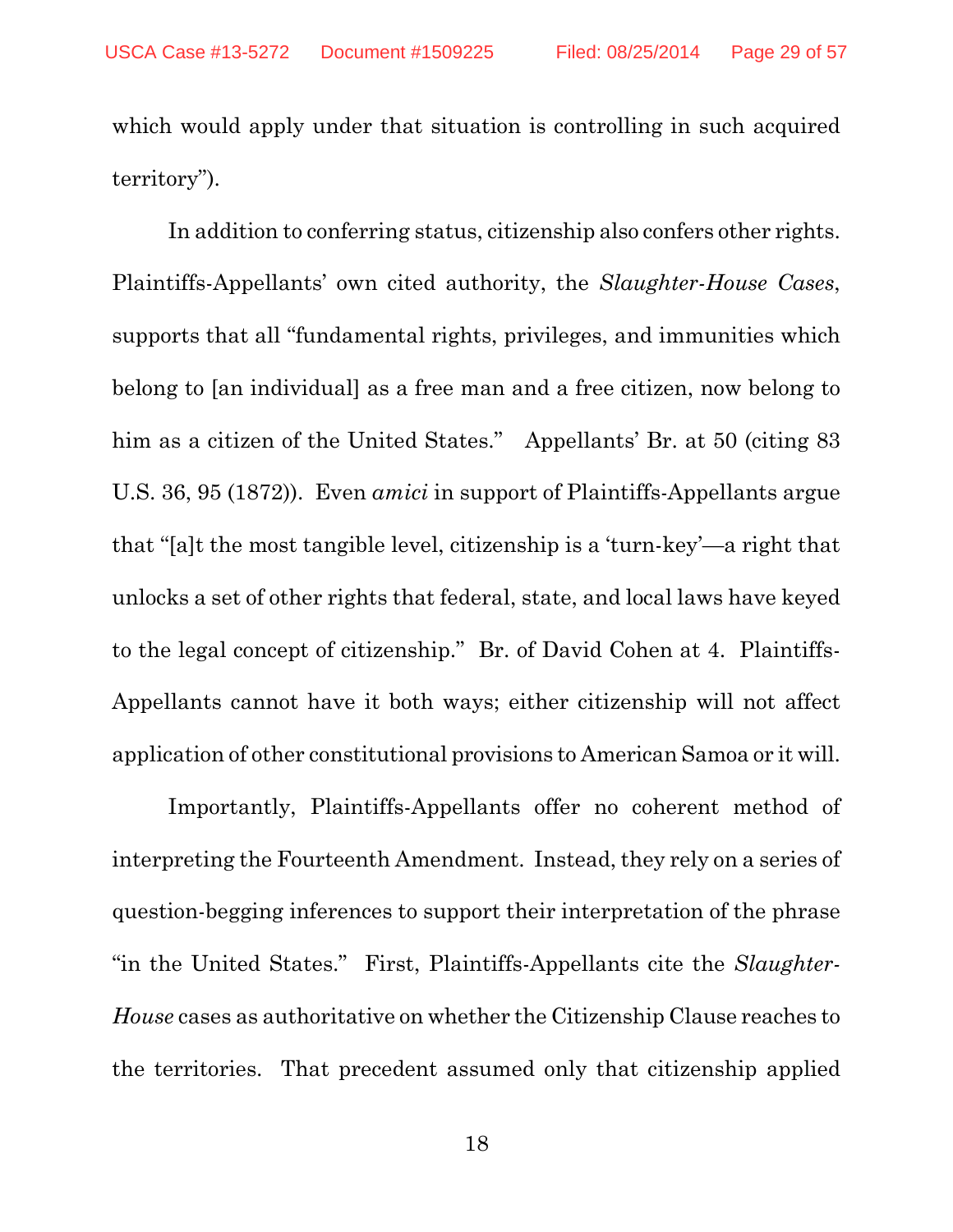l

"within the United States." 83 U.S. 36, 72-73 (1872); *see also Loughborough v. Blake*, 18 U.S. 317, 319 (1820) (noting that "the United States" includes the "district of Columbia" and "the territory west of the Missouri").5 This meaning of "within the United States" is circular. Furthermore, the *Slaughter-House* cases largely interpreted the Privileges or Immunities Clause, not the Citizenship Clause. With respect to the Citizenship Clause, they primarily observed that the Fourteenth Amendment had overturned *Dred Scott* to grant citizenship to *all* persons born "in the United States." 83 U.S. at 73-74. Again, the meaning of this phrase is precisely what is at issue in this suit. Plaintiffs-Appellants next invoke *Wong Kim Ark*, another case that applied the Fourteenth Amendment to an American-born individual in San Francisco, without disputing that San Francisco was "within the United States." 169 U.S. 649, 693 (1898). Both *Slaughter-House* and *Wong Kim Ark* affirm that

<sup>5</sup> The cases Plaintiffs-Appellants do not cite, curiously, are those finding the Citizenship Clause does apply to the then-territories of Hawaii and Alaska. *See generally Hawaii v. Mankichi*, 190 U.S. 197 (1903) (Hawaii); *Rassmussen v. United States*, 197 U.S. 516 (1905) (Alaska). Clearly, there is a recognized dichotomy between incorporated and unincorporated territories. But even without this dichotomy, the Plaintiffs-Appellants' application of the phrase "the United States" in these cases is inapposite.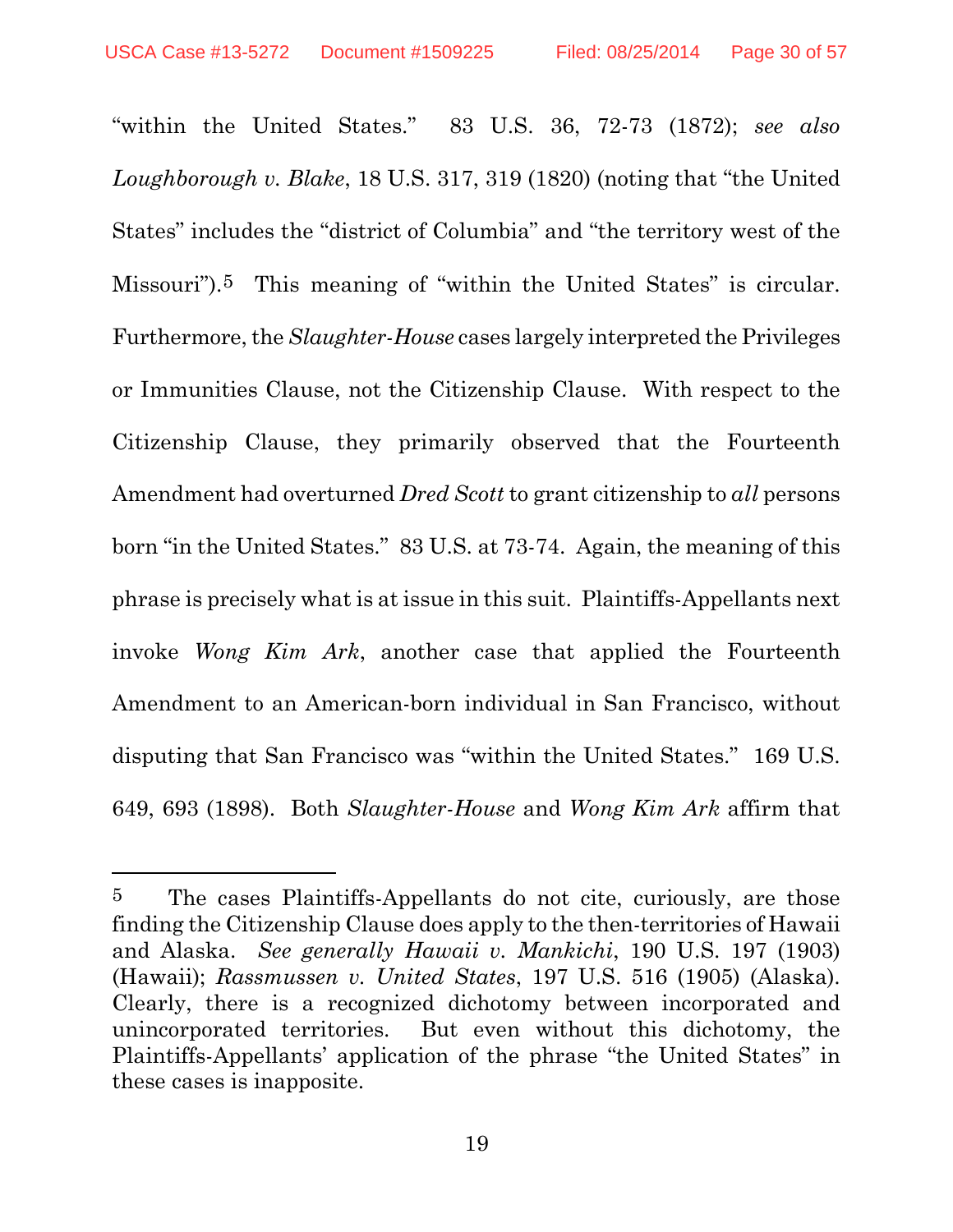citizenship applies "within the United States." But as Plaintiffs-Appellants point out, the very scope of the phrase "in the United States" is the issue here. Appellants' Br. at 10. Therefore, these cases cannot be "authoritative." *Id.* at 25.

As additional support for the supposedly far-reaching consensus on the meaning of "in the United States," Plaintiffs-Appellants refer to acts of Congress. First, they cite to the 1866 Civil Rights Act, which famously predated, and precipitated, the Fourteenth Amendment. Section 1 of the statute states:

"all persons born *in the United States* and not subject to any foreign power … are hereby declared to be citizens of the United States; and such citizens … shall have the same right, in every State and Territory in the United States."

Appellants' Br. at 22 (citing 14 Stat. 27, § 1 (1866)). Plaintiffs-Appellants use this statutory provision to support the proposition that "in the United States" includes both "State[s] and Territor[ies]. *Id.* But the provision clearly draws a distinction between the grant of citizenship "in the United States" and its recognition in States and territories. It never defines "in the United States" related to the grant of citizenship.

Second, Plaintiffs-Appellants draw comparisons between the Citizenship Clause and provisions of the Naturalization Act. But all this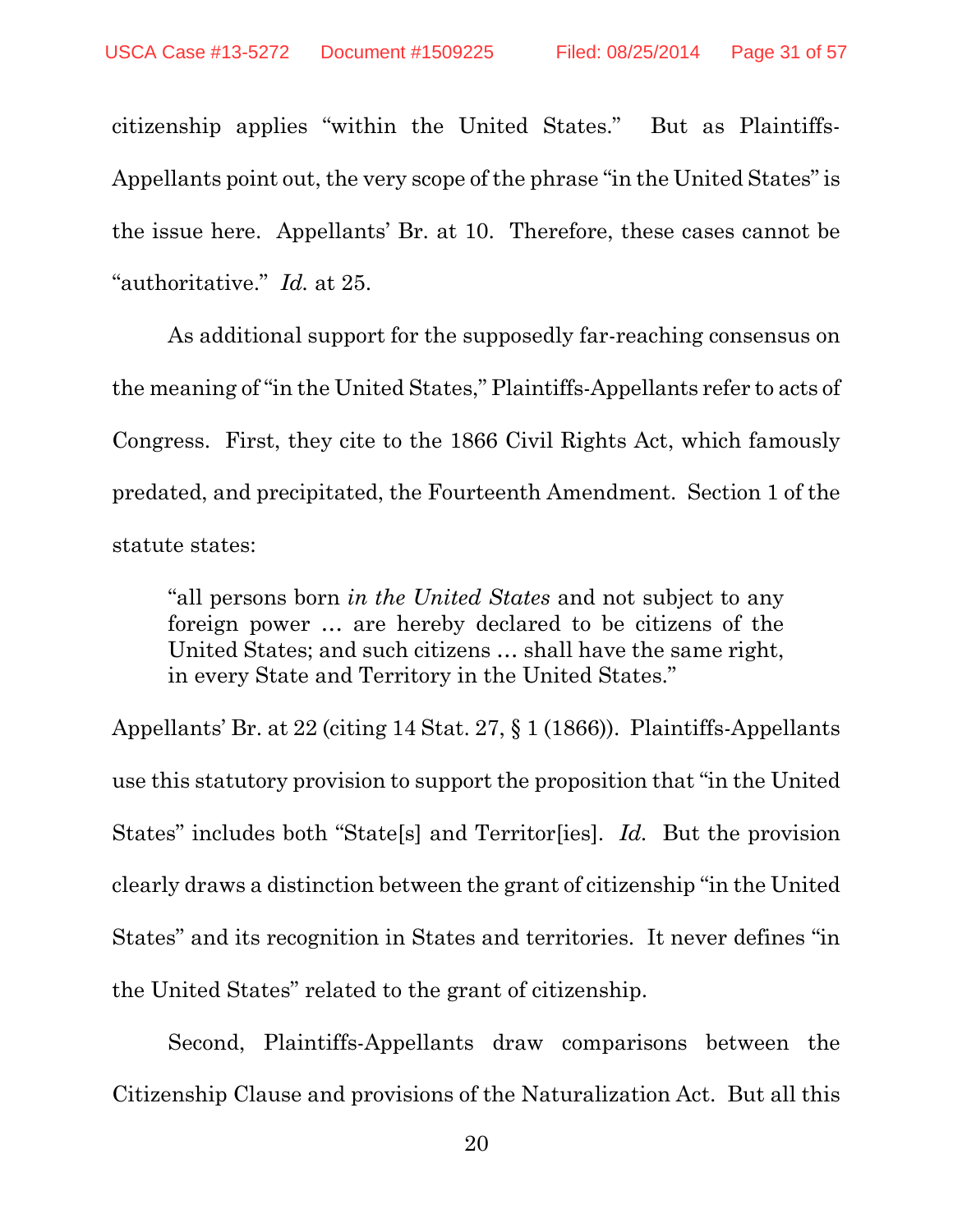act does is condition naturalization on residence "within the limits and under the jurisdiction of the United States," which may include one year "within the state or territory" where the petition is heard. Naturalization Act of 1795, 1 Stat. 414, § 1, ¶¶ 2-3. Far from being a clear and authoritative interpretation of the text of the Citizenship Clause (or the Naturalization Clause, for that matter), the Naturalization Act clarifies the residency requirement for *naturalization*, saying nothing about birthright citizenship. Indeed, Plaintiffs-Appellants themselves highlight the difference between the birthright citizenship and naturalization as reassurance that citizenship would not have far-reaching results. Appellants' Br. at 36. The Naturalization Act does not speak to the status of citizens or the meaning of "the United States" for purposes of the Citizenship Clause. And, indeed, a statute does not necessarily determine constitutional interpretation at all. *See Nat'l Fed'n of Indep. Bus. v. Sebelius*, 132 S. Ct. 2566, 2583 (2012) (explaining that Congress cannot decide the meaning of a phrase "for constitutional purposes simply by describing it as one or the other [in a statute]").

In short, this court is faced with the choice between Plaintiffs-Appellants' chaotic array of non-persuasive sources on the one hand, and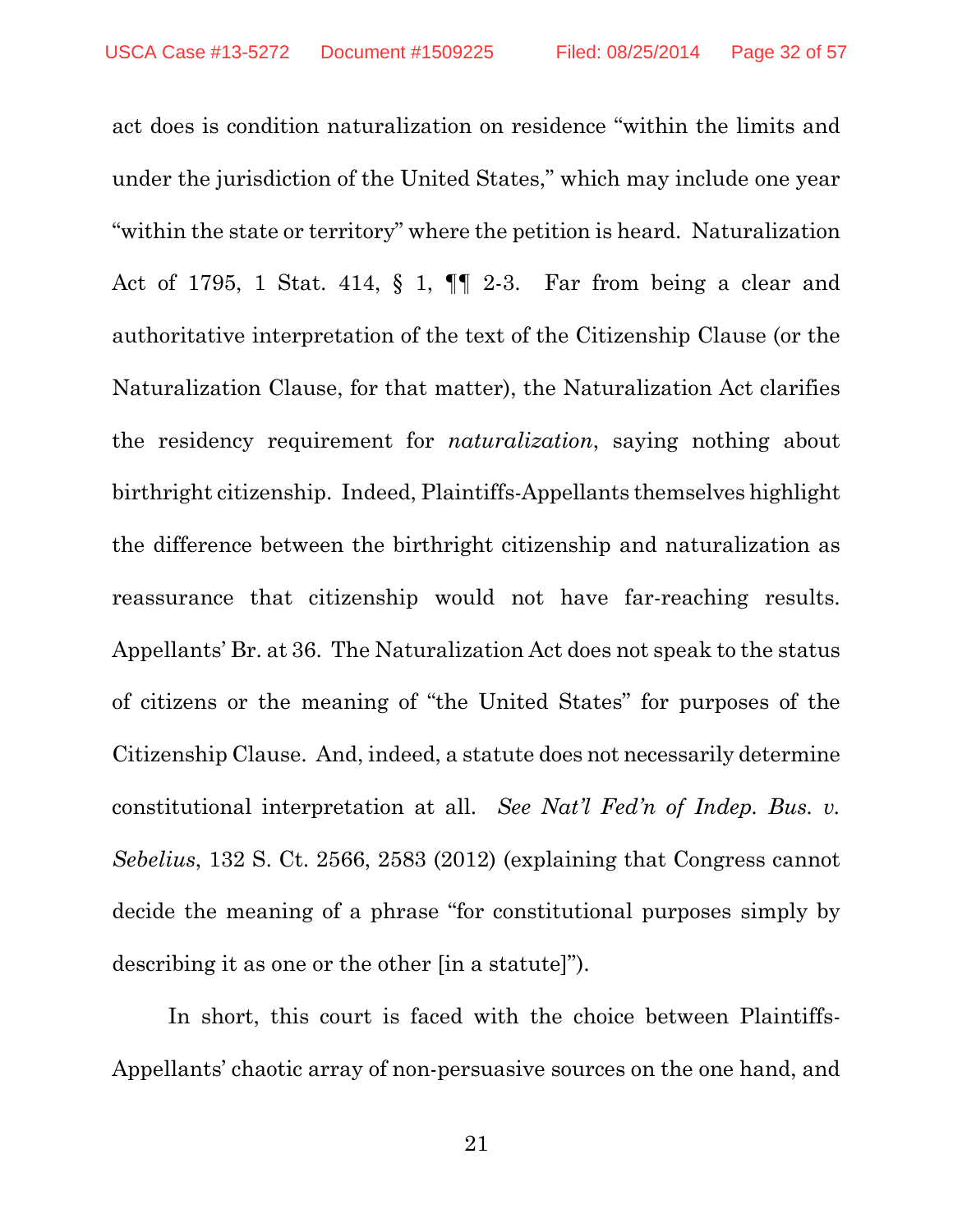over a century of precedent and practice on the other. The Supreme Court just this term observed that shorter periods of historical practice are worthy of deference. *See Noel Canning*, at 7 ("at least twenty years … is entitled to great regard in determining the true construction of a constitutional provision"); *id.* at 31-33 ("three-quarters of a century" of practice is entitled to "great regard"). And even if there are scattered examples that counter historical practice, that does not upset its reliability. *Id.* at 21. Although some courts, following the Insular Cases, have extended "fundamental rights" to unincorporated territories, *see, e.g.*, *Boumediene*, 553 U.S. at 757-58, those rights have been interpreted very narrowly, *see* Joint Appendix at 52-53 (citing *Corp. of Presiding Bishop of Church of Jesus Christ of the Latter-Day Saints v. Hodel*, 830 F.2d 374, 385 (D.C. Cir. 1987) (excluding due process access to Article III courts from those "principles which are the basis of all free government")). And the *only* cases to explicitly recognize rights of citizenship in territories dealt with *American citizens* in those territories. *See, e.g.*, *King v. Morton*, 520 F.2d 1140, 1147 (D.C. Cir. 1975); *Reid v. Covert*, 354 U.S. 1, 75 (1957).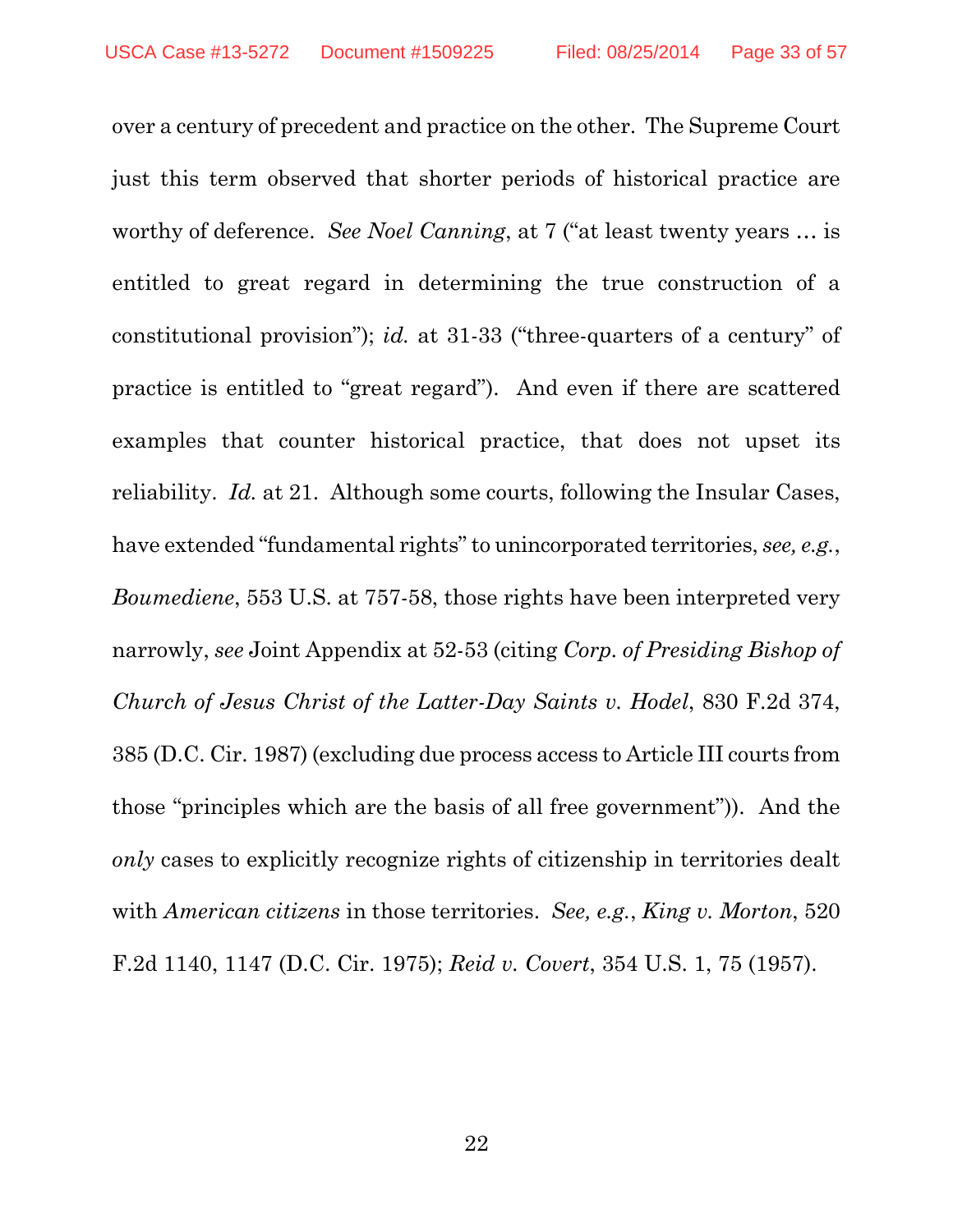## **II. CONGRESS AND THE PEOPLE OF AMERICAN SAMOA, NOT THE COURTS, SHOULD DECIDE WHETHER TO EXTEND BIRTHRIGHT CITIZENSHIP TO AMERICAN SAMOA.**

Whether or not to extend birthright citizenship to the people of American Samoa is a question for Congress and not the courts. In *every other territory*, the grant of birthright citizenship has been made by Congress without any significant controversy. This is as it should be, because questions of birthright citizenship are tied to questions of political status, and thus necessarily political questions.

## **A. The Imposition Of Birthright Citizenship By Judicial Fiat Would Have Unintended Negative Consequences For The Culture Of American Samoa, Which Congress Has Long Protected.**

American Samoa occupies a truly unique position among the territories of the United States. As explained above, American Samoa is a territory of the United States that has managed to maintain unique cultural practices such as *matai* titles and community-owned American Samoan land; these traditions are unlike anything else in the United States, and Congress has made sure to preserve this unique culture for over a century.

The American Samoan way of life, the *fa'a Samoa*, is of critical importance to the American Samoan people. For example, American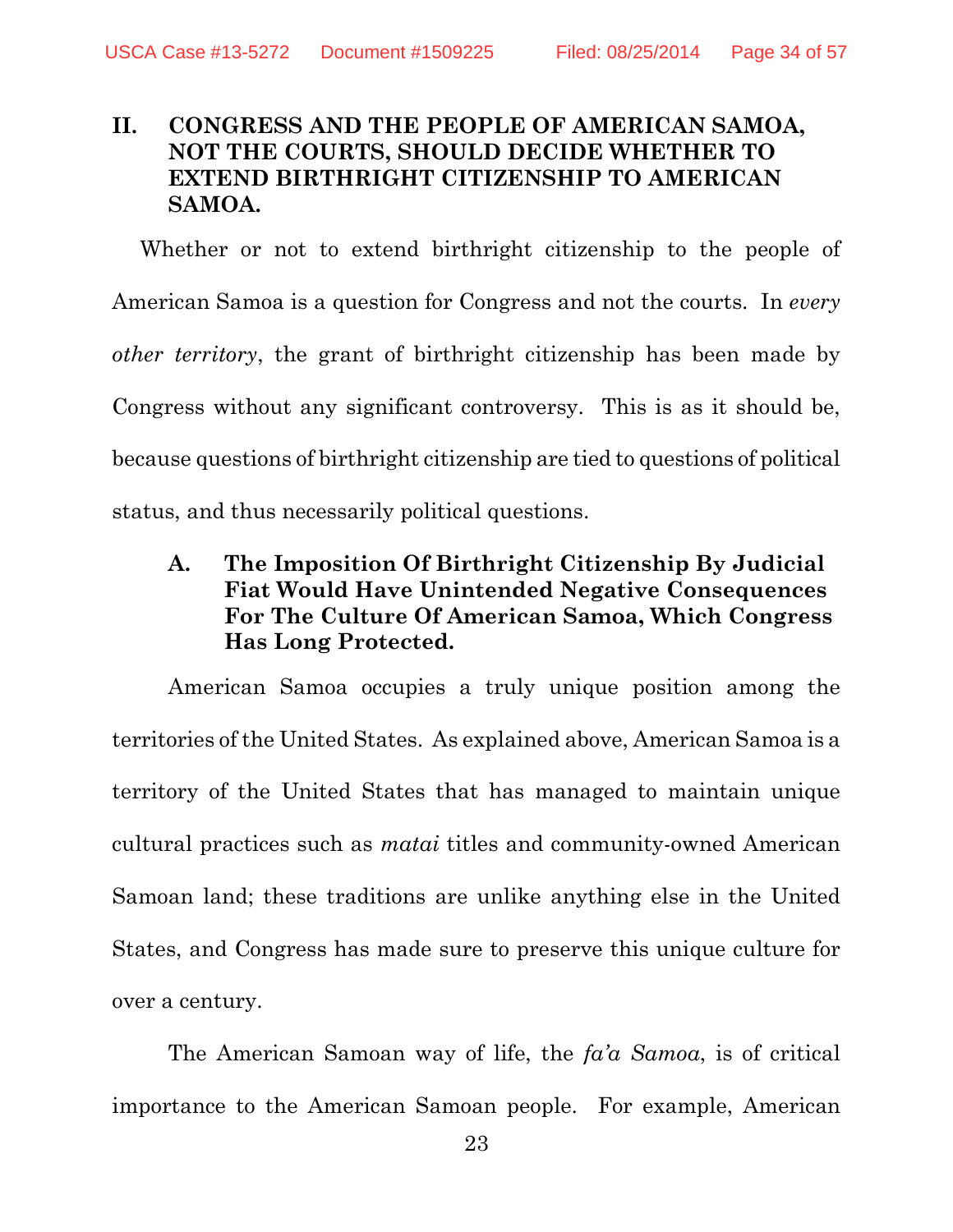Samoa's land-tenure system and its clan-based restrictions on ownership are longstanding and rooted in the very nature of insular life and the scarcity of land it entails. *See* Stanley K. Laughlin, Jr., *The Application of the Constitution in the United States Territories: American Samoa, A Case Study*, 2 U. Haw. L. Rev. 337, 371 (1981) (explaining the "land oriented" culture of "Insular peoples" due to their "limited land resources"); Statement of Hon. Salanoa S.P. Aumoeualogo, LH, *Revised Constitution of Am. Samoa: Hearing before the Subcomm. on Energy Conservation and Supply of the Comm. on Energy and Natural Res.*, 98th Cong. (May 8, 1984) ("*Constitution Hearing*") ("Land to the American Samoan is life itself."). As such, American Samoan social institutions revolve around the communal ownership and management of the land for the good of the community. This is primarily accomplished through the '*aiga* or extended family or clan, which is the *basic social unit* of American Samoan society. *See* Stanley K. Laughlin, Jr., *Cultural Preservation in Pacific Islands: Still A Good Idea-and Constitutional*, 27 U. Haw. L. Rev. 331, 337 (2005). The '*aiga*, which can range in number from dozens to thousands, own the land in common for the benefit of the group, and the property is managed via the *matai* or chiefs. *Id.* at 338. The *matai*, in turn, supervise the economic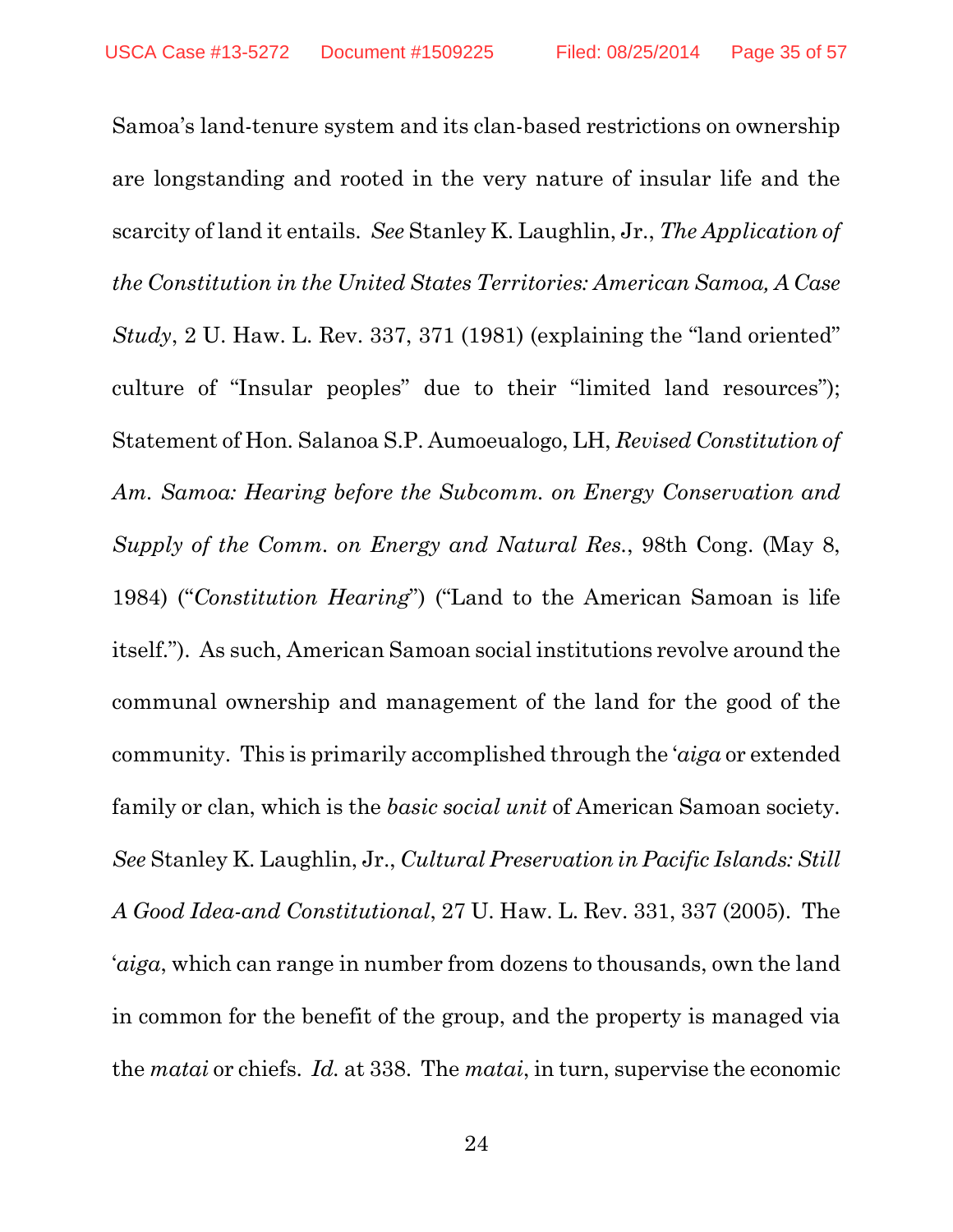activity of the common land and meet with each other in council, known as *fono*, to organize larger projects. *See* Arnold H. Leibowitz, *American Samoa: Decline of a Culture*, 10 Cal. W. Int'l L.J. 220, 224-25 (1980). Since all of this occurs in the context of communal land, it is unsurprising that this Court has observed, "Communal ownership of land is the cornerstone of the traditional Samoan way of life." *Corp. of Presiding Bishop*, 830 F.2d at 377.

The United States has long recognized the importance of the American Samoan way of life and the American Samoan people value the role the United States and Congress play as the protectors of this way of life. When Congress voted to amend the American Samoan Constitution in 1984, the legislative history was instructive of this relationship. It made clear that "[i]t has been the constant policy of the United States, partly as a matter of honor, partly as a result of treaty obligations, not to impose our way of life on Samoa." Statement of Robert B. Shanks, Deputy Assistant Attorney General, Office of Legal Counsel, *Constitution Hearing* at 53. Indeed, as the then-Governor of American Samoa said to Congress during the same hearing, "[t]he United States in turn has guaranteed protection to American Samoa not only of our islands themselves but also of our land,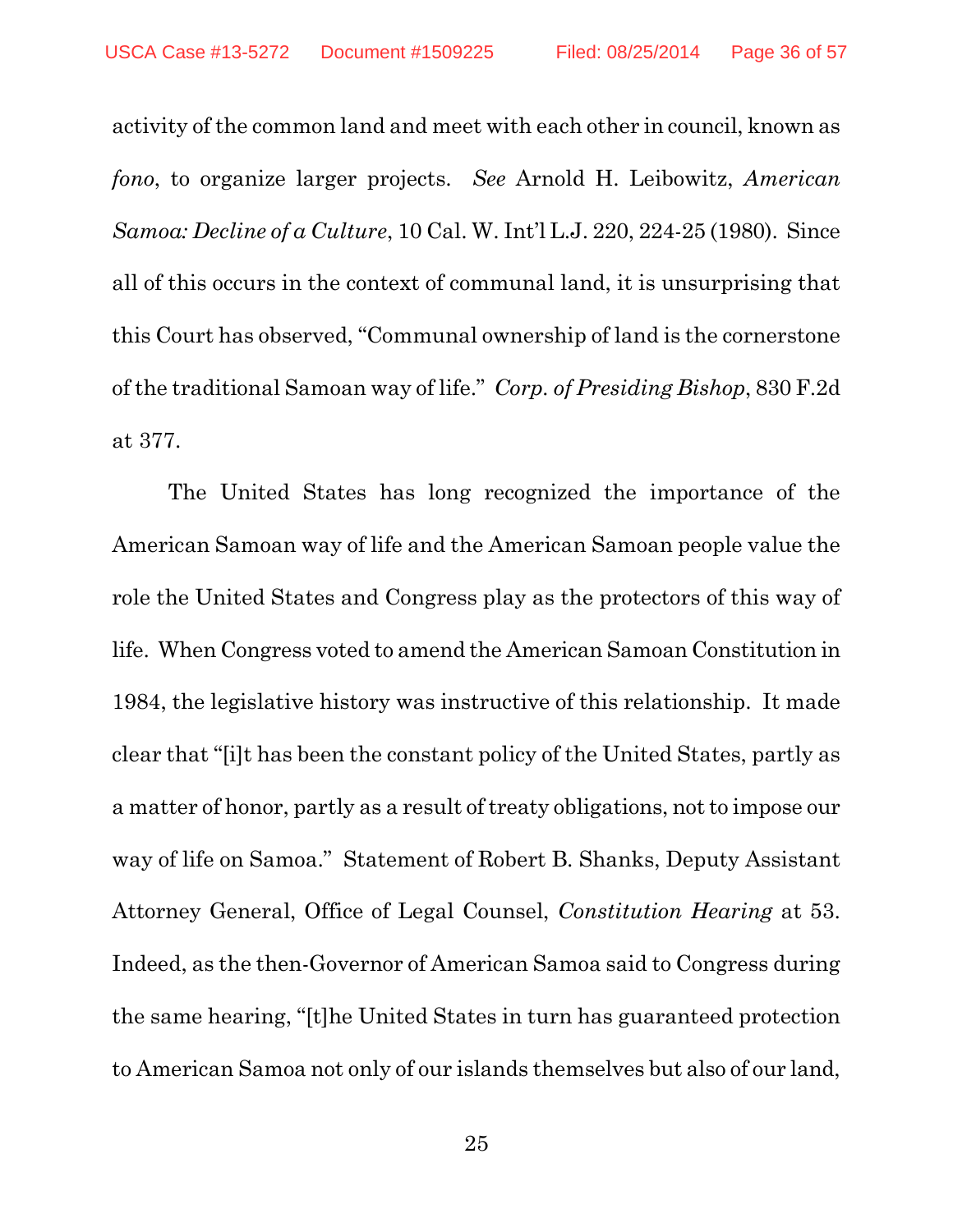customs and traditions." Statement of Hon. Peter Tali Coleman, *Constitution Hearing* at 10. Governor Coleman went on to note that "Congress has played, and we pray, that it will continue to play a meaningful role in our development, and particularly, the role of being the protector of the Samoan way of life." *Id.* at 16.

Birthright citizenship by judicial fiat would upend this longstanding relationship and jeopardize the *fa'a Samoa*. The traditional way of life in American Samoa would likely face heightened scrutiny under the United States Constitution if the scope of the Citizenship Clause were read to reach American Samoa. Most problematically, the communal land system at the heart of the *fa'a Samoa* is protected by Samoan law restricting the sale of community land to anyone with less than fifty percent racial Samoan ancestry. Am. Samoa Code Ann. § 37.0204(a) (1992). This restriction is consistent with practice going back to when America assumed possession of American Samoa in 1900 and Commander B.F. Tilley prohibited the alienation of land to non-Samoans. Jeffrey B. Teichert, J.D., *Resisting Temptation in the Garden of Paradise: Preserving the Role of Samoan Custom in the Law of American Samoa*, 3 Gonz. J. Int'l L. 35, 47 (2000). As the Department of Justice noted to Congress during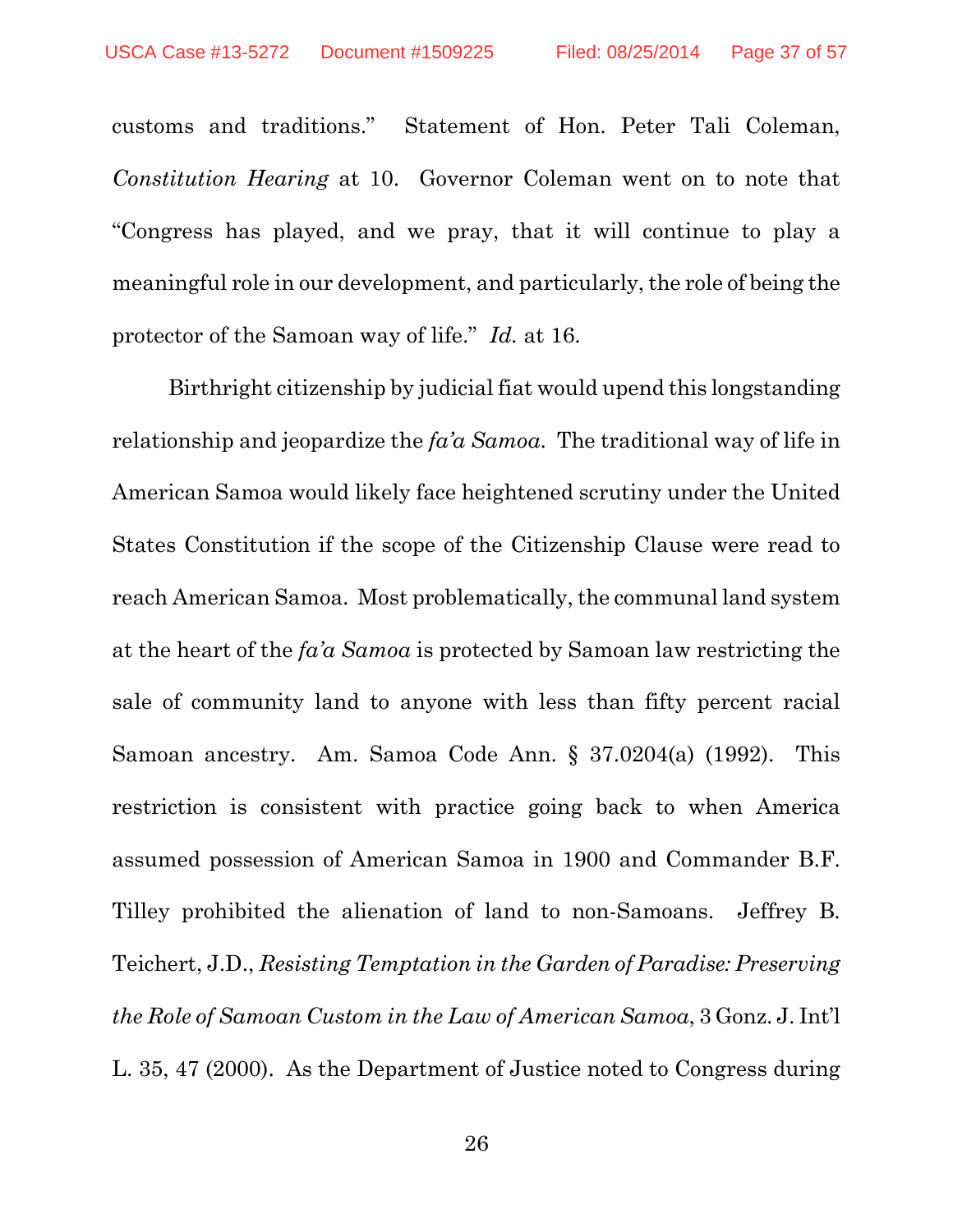American Samoa's constitutional debates of 1984, protecting the American

Samoan culture and way of life

 $\overline{a}$ 

has been based partly on treaty and partly simply on our sense of obligation of not imposing our ways arbitrarily on others. That protection … has been accomplished in part through a legal isolation of American Samoa, which stems *in part from the fact that American Samoans are noncitizen nationals rather than American citizens*.

Statement of Robert B. Shanks, *Constitution Hearing* at 47 (emphasis added). Without the buffers of national-status and the Insular Cases, American Samoa's restrictions on land alienation might be subject to "the most exacting scrutiny." *Palmore v. Sidoti*, 466 U.S. 429, 432 (1984).

As experience in other territories shows, even clear protections for traditional practices are quickly circumscribed when courts begin to scrutinize the rights of citizens under the Equal Protection Clause. Just this last May, the United States District Court for the Northern Mariana Islands struck down the Commonwealth of the Northern Mariana Islands' (CNMI's) laws restricting voting in constitutional referenda to the indigenous people of CNMI (known as Chamorros and Carolinians).6

<sup>6</sup> Perhaps tellingly, CNMI is the only territory not represented in Plaintiffs-Appellants' *amici*.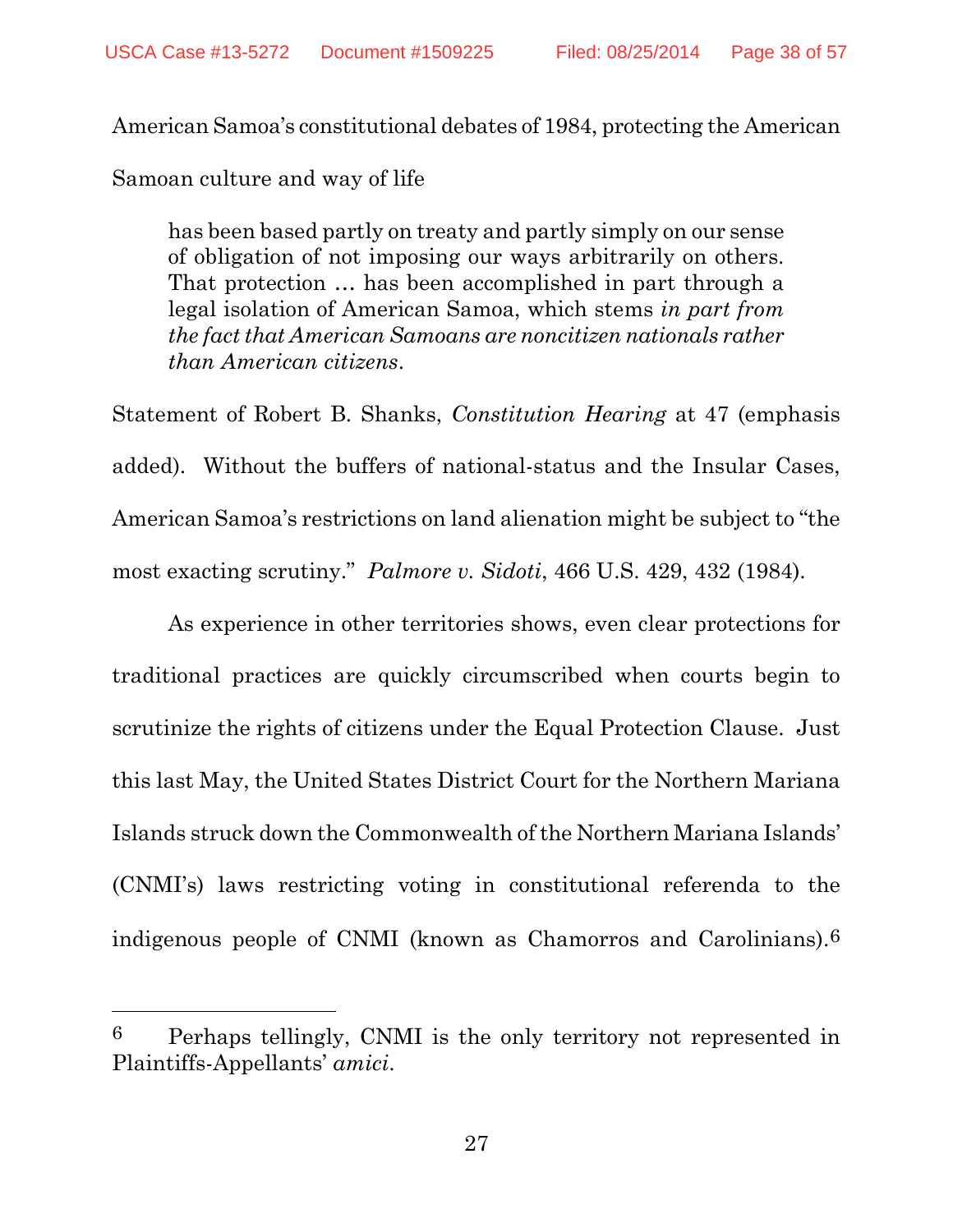$\overline{a}$ 

*Davis v. Commonwealth Election Comm'n*, 14-CV-00002, 2014 WL 2111065 (D.N.M.I. May 20, 2014). Those voting restrictions were put in place to safeguard CNMI's racial land-alienation provisions in its constitution.7 Nevertheless, the court found that "[a]ll citizens have an equal interest in whether they are entitled to buy real property, and on what terms." *Id.* at \*38. Indeed, the court went on to conclude,

The interest of the non-privileged class in whether the privilege will be extended to them is as substantial as the interest of the privileged class in whether it will remain exclusive. This is not to discount the interest of Northern Marianas Chamorros and Carolinians, recognized in the Covenant and validated in *Wabol*, to preserve their ancestral lands. But that interest does not override the stake the Commonwealth's non-[Northern Mariana descent] citizens have in whether they will ever be able to own outright the land on which they make their homes.

<sup>7</sup> *Amici* for Plaintiffs-Appellants make much of the fact that these racial-alienation laws have been upheld so far under Equal Protection challenge. *See Wabol v. Villacrusis*, 958 F.2d 1450, 1460-61 (1990). But the alienation laws in CNMI, importantly, are not in fact similar to those of American Samoa. In the former case there are simply restrictions on who may buy land. Covenant to Establish a Commonwealth of the Northern Mariana Islands in Political Union with the United States of America, Proclamation No. 4534, 42 Fed. Reg. 56,593 (Oct. 24, 1977) § 805 (restricting for a period of time "the alienation of permanent and long-term interest in real property so as to restrict the acquisition of such interests to persons of Northern Mariana Islands descent"). In American Samoa the racial land alienation rules are tied into the *communal* ownership of land and its relation to both the *matai* hierarchy and the '*aiga* clan system.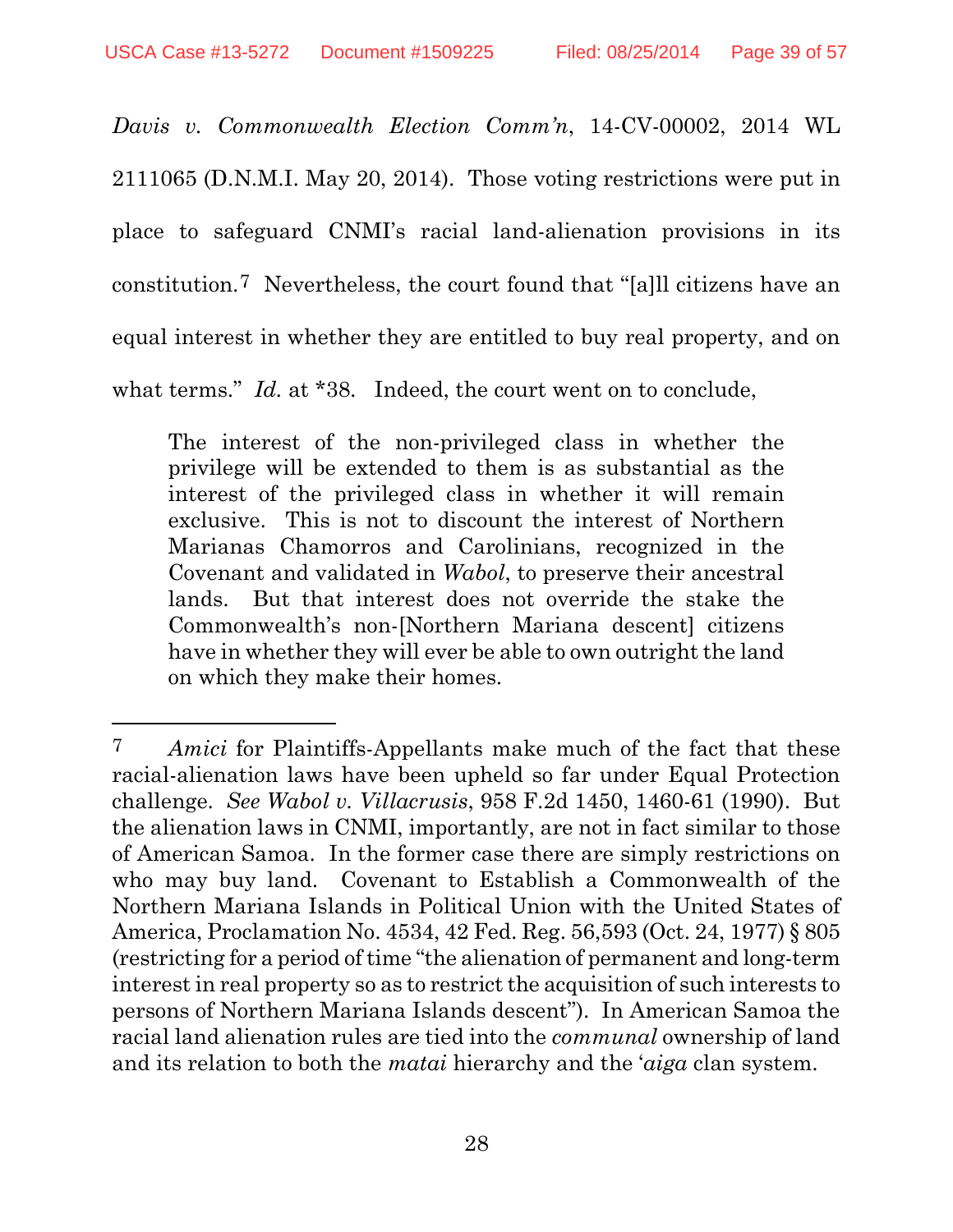*Id.* at 38-39. That is, even with the CNMI's racial-alienation laws being held constitutional under established precedent, equal citizenship will not permit one group of people to be privileged in CNMI law over another.

It also does not avail Plaintiffs-Appellants to say that the landalienation laws of CNMI have been found constitutional in the past. *See* Appellants' Br. at 58. The entire point of this lawsuit is that prior determinations of constitutionality do not control. As explained above, courts have repeatedly concluded that the Citizenship Clause does not apply to unincorporated territories of the United States over the course of decades, and yet Plaintiffs-Appellants insist that the courts must set aside those determinations in favor of a novel revisionist reading of the Citizenship Clause. While seeking to dismantle a century of precedent, Plaintiffs-Appellants incredibly tell the people of American Samoa not to worry about their traditional way of life because there is legal precedent protecting it.

But there is not. The case cited by Plaintiffs-Appellants in support of the theory that land-alienation laws can survive equal protection challenge, *Wabol v. Villacrusis*, was critically decided *under the framework of the Insular Cases*. *See Wabol*, 958 F.2d at 1459 ("It is well established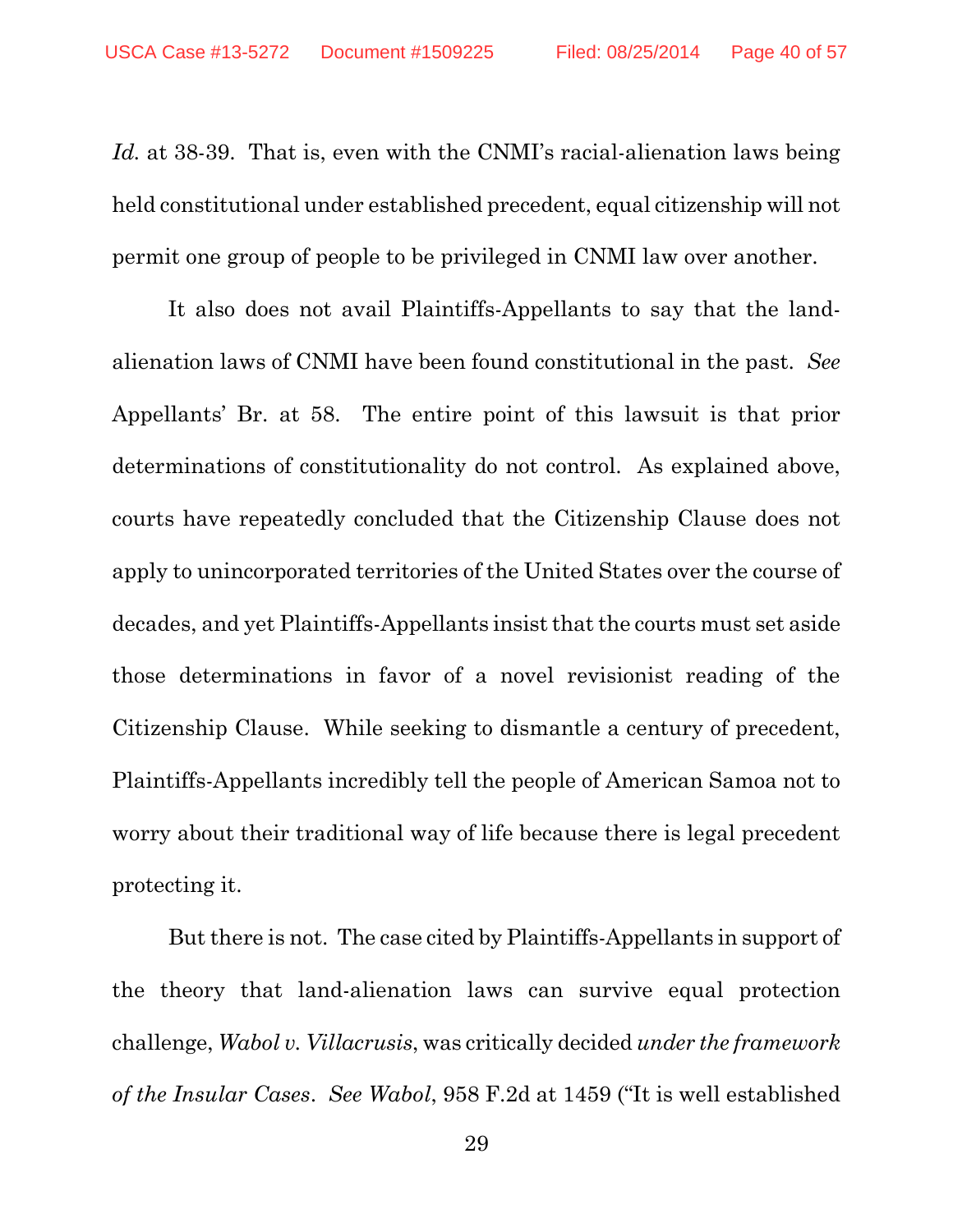that the entire Constitution applies to a United States territory *ex proprio vigore*—of its own force—only if that territory is "incorporated." Elsewhere, absent congressional extension, only "fundamental" constitutional rights apply in the territory.") Plaintiffs-Appellants and *amici* seek to upend this very framework in extending the Citizenship Clause to American Samoa. Once the Insular Cases no longer govern the relationship between the United States and American Samoa, new challenges to aspects of the *fa'a Samoa* will be subject to new analysis consistent with newly articulated constitutional principles. *See, e.g.*, *Ezell v. City of Chicago*, 651 F.3d 684, 707-10 (7th Cir. 2011) (inferring the appropriate standard of review for first-impression challenges to Chicago's gun laws in the wake of *Heller* and *McDonald*).

These new cases of first impression will also involve the constitutional rights of natural-born citizens of the United States. Citizens have already been involved in the cases importing American legal principles to American Samoa. *King v. Morton*, 520 F.2d 1140, 1141 (D.C. Cir. 1975). This should come as no surprise: as *amicus* David Cohen notes in his brief, "At the most tangible level, citizenship is a "turn-key"—a right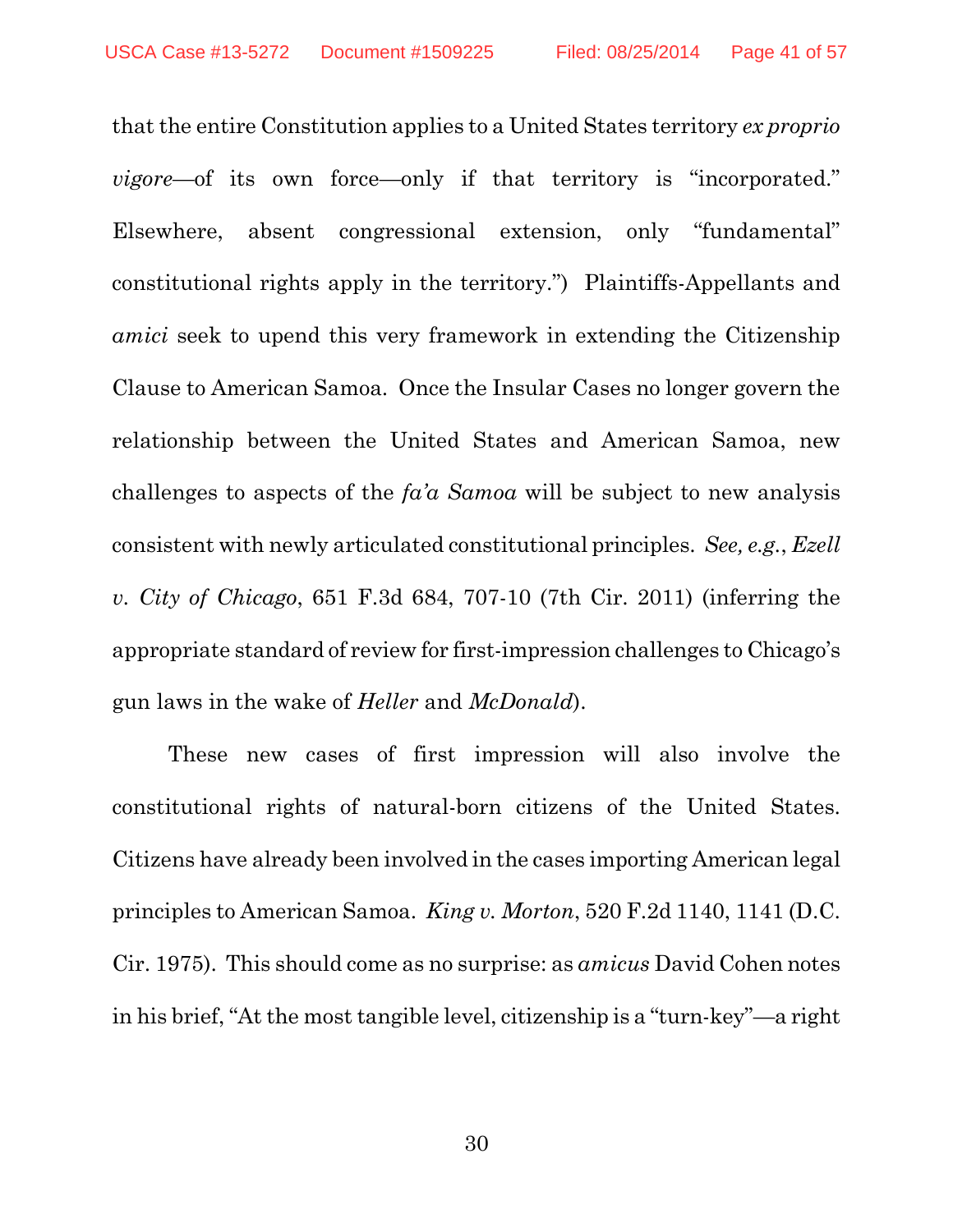that unlocks a set of other rights that federal, state, and local laws have keyed to the legal concept of citizenship." Br. of David Cohen at 4.

Last, all the other assurances given to the people of American Samoa by *amici* from her sister territories that citizenship presents no difficulties are inapposite for precisely the reasons presented here: these territories received citizenship by statute, as required by the Constitution. *Amici* claim that citizenship has not proved impractical in any other territory, citing the experience of Guam, Puerto Rico, CNMI, and the U.S. Virgin Islands. Br. of Certain Members of Congress at 4-13. Tellingly, though, *not one* of these territories received citizenship by judicial fiat. Each received it by Act of Congress. *See* 48 U.S.C. §1421 and 8 U.S.C. §1407 (Guam); Jones-Shafroth Act of 1917, Pub. L. 64-368, 39 Stat. 951 (Puerto Rico); Act of March 24, 1976, Pub. L. No. 94-241, § 301, 90 Stat. 266 (CNMI); 8 U.S.C. § 1406 (U.S. Virgin Islands). Indeed, the territory most analogous to American Samoa, CNMI (which, again, is not represented by *amici*) was able to strike a careful balance through legislation to preserve aspects of its culture that might not conform to mainland legal values. *See Wabol*, 958 F.2d 1450; 8 U.S.C. § 1406 (U.S. Virgin Islands) (establishing a procedure to renounce birthright citizenship in favor of national status).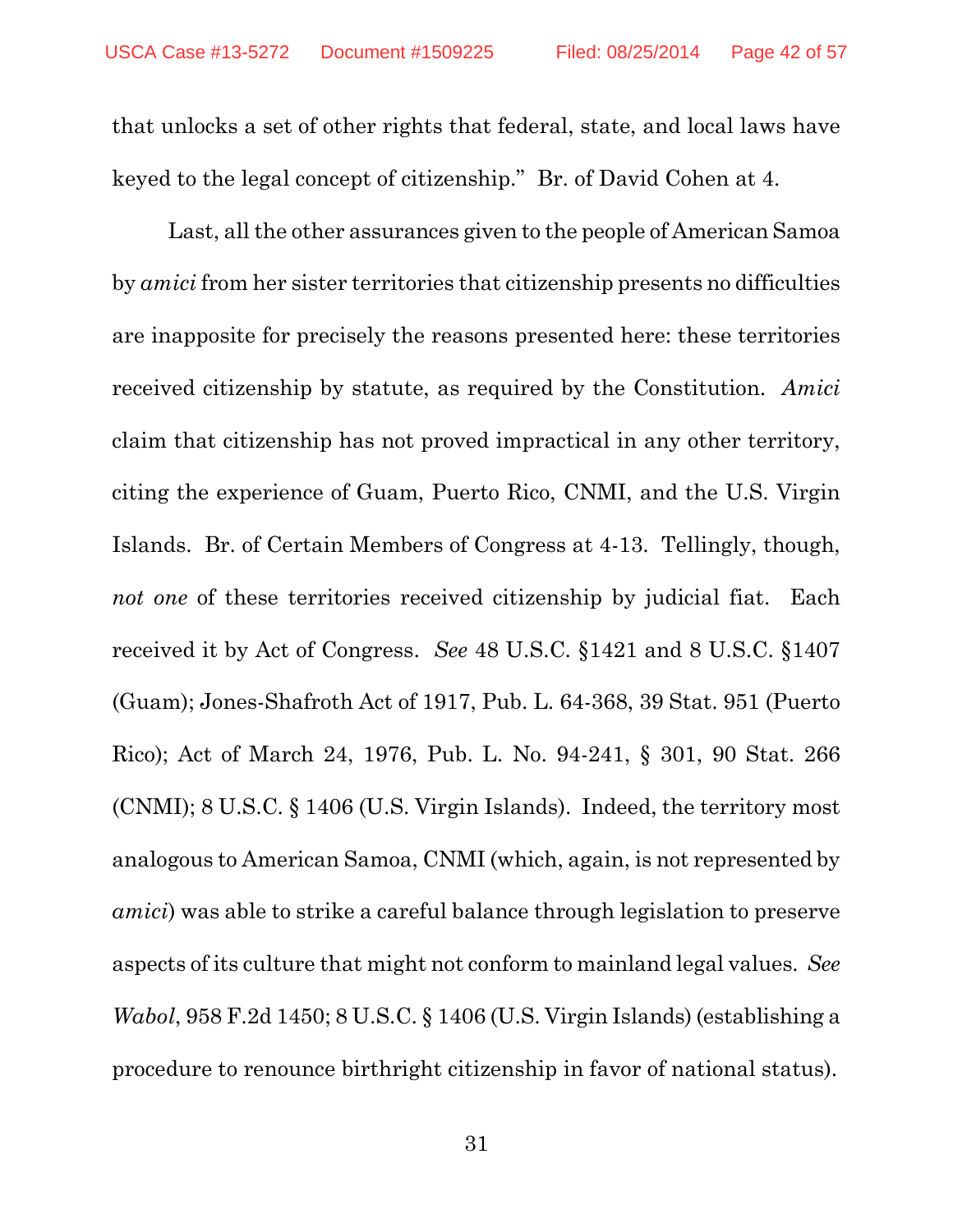If American Samoa is to take solace from the experience of the other territories, it should not be denied the right to resolve these questions legislatively like they were. If anything, these examples prove the point: the *fa'a Samoa* is not threatened by *legislative* grants of citizenship, and thus any such grant should come from Congress.

## **B. The Imposition Of Birthright Citizenship Would Upset A Political Process That Ensures Self-Determination For The People Of Unincorporated Territories.**

If Plaintiffs-Appellants and *amici* are correct and the courts must set aside the framework of the Insular Cases, it would undercut the very predicate of the *fa'a Samoa*. American Samoa has worked closely with Congress to maintain a deliberate distance between the territory and the law of the United States. It has done so because this distance is necessary to respect the cultural autonomy of American Samoa and its way of life. *See* Statement of Hon. Salanoa S.P. Aumoeualogo, LH, *Constitution Hearing* at 15, 16 ("American Samoa enjoy and welcome our present status as an unincorporated and unorganized territory of the United States. It signifies our desire to be part of the American Family, and at the same time, it preserves and protects our communal land and *matai* system, the basic core of our Samoan way of life."). If the courts bridge this distance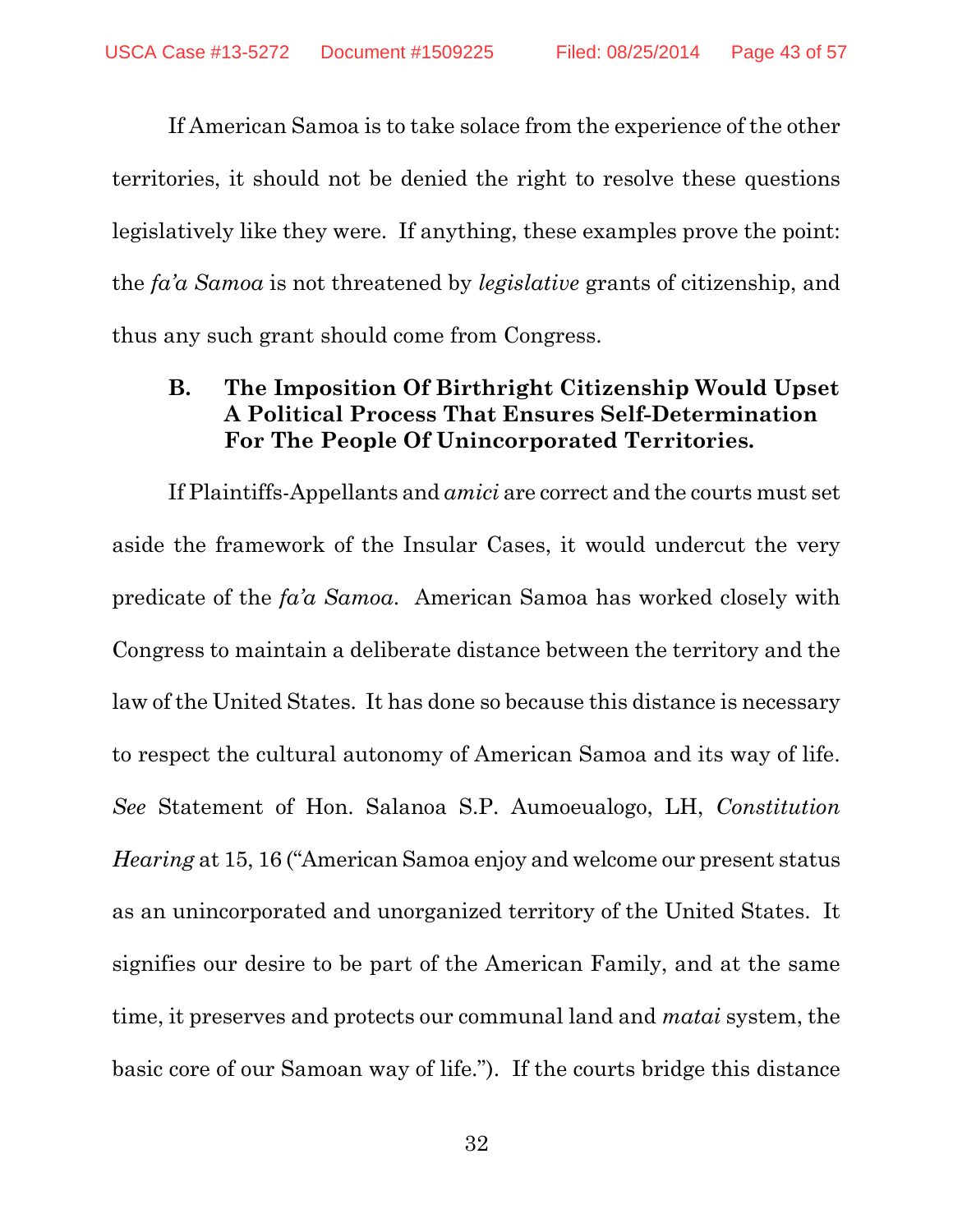with a novel application of the Citizenship Clause it would effectively decide the political status of American Samoa without any democratic input.

Ultimately, a decision for citizenship is a decision for statehood. Proposed Intervenors cannot think of any example of a territory that was deemed part of the United States for constitutional citizenship purposes where the result has been anything other than closer union. Any such decision *must* be made by Congress and the people of American Samoa.

Plaintiffs-Appellants attempt to distinguish the highly relevant Filipino citizenship cases on the grounds that the Philippines were not expected to stay in the United States for the long term. *See* Appellants' Br. at 41-44. While Plaintiffs-Appellants are correct in quoting Congressman Faleomavaega noting that American Samoa values its relationship with the United States, *see id.* at 43, the fact is that American Samoa has not requested a change in its status. Nevertheless, it is neither for Plaintiffs-Appellants nor an Article III court nor Congressman Faleomavaega to proclaim how long American Samoa will maintain its status as a United States territory. *See* U.S. Const. art. IV, § 3. That is a legislative and *political* decision. Indeed, Congressman Faleomavaega has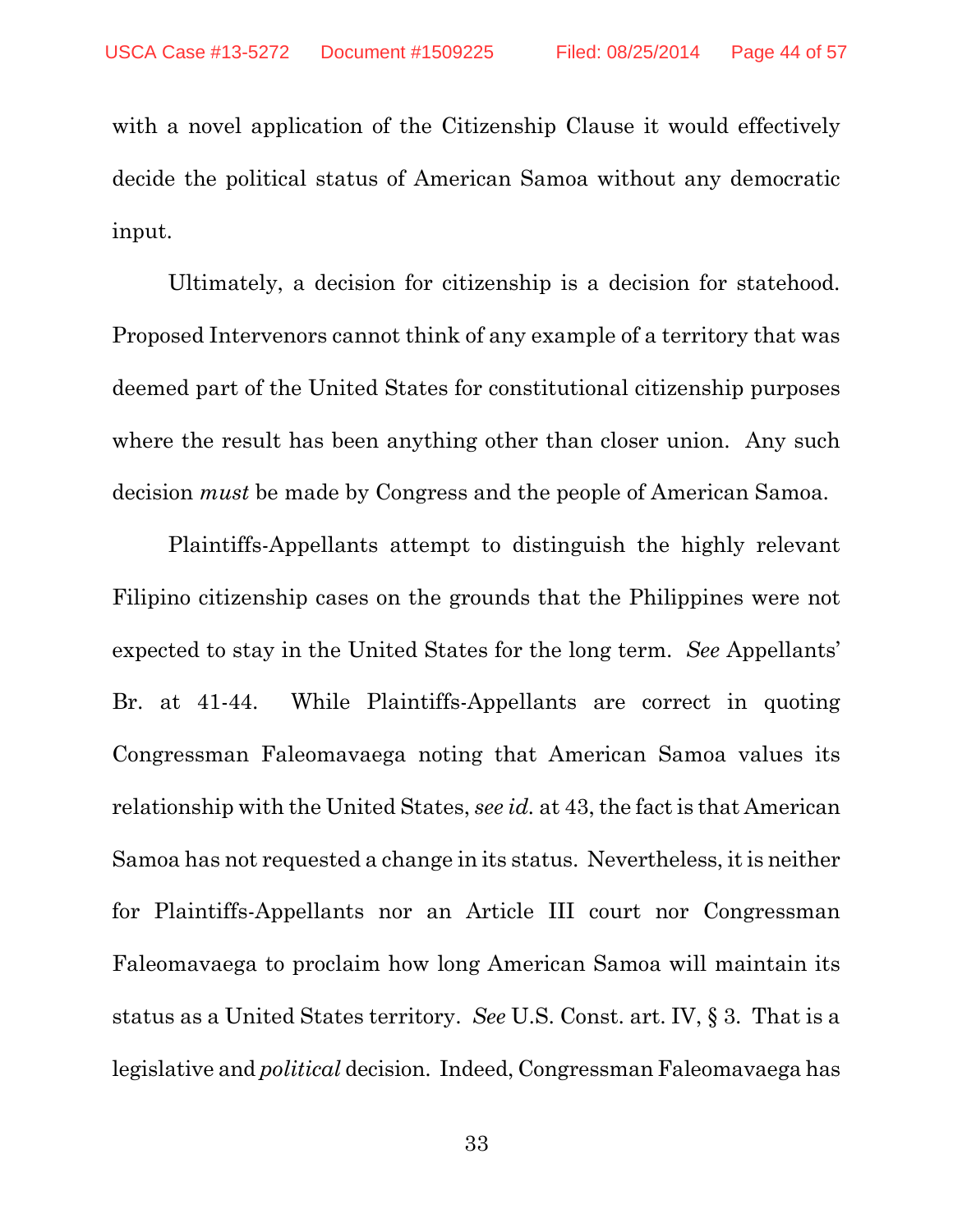long advocated that the people of American Samoa put serious thought into their status in the United States. *See American Samoa must consider independence - congressman*, Radio Australia, May 18, 2012, *available at* http://www.radioaustralia.net.au/international/radio/program/pacificbeat/american-samoa-must-consider-independence-congressman/946070. Among the options currently available to American Samoa are closer relationship (like Puerto Rico or the CNMI), Free Association (like the Marshall Islands or the Federated States of Micronesia), or even independence (like the Philippines).

But a decision extending constitutional citizenship to American Samoans would short-circuit this process and undeniably put American Samoa on a path to greater union with the United States. And accepting the Plaintiffs-Appellants' view would have some of the same political implications for the other unincorporated territories. But this union, however, could not mean statehood for American Samoa given its small population (of 55,519 people according to the 2010 Census) and remote location. With statehood and nationhood foreclosed, American Samoa would be permanently precluded from equal voting representation at the national government level. Thus, if Plaintiffs-Appellants have their way,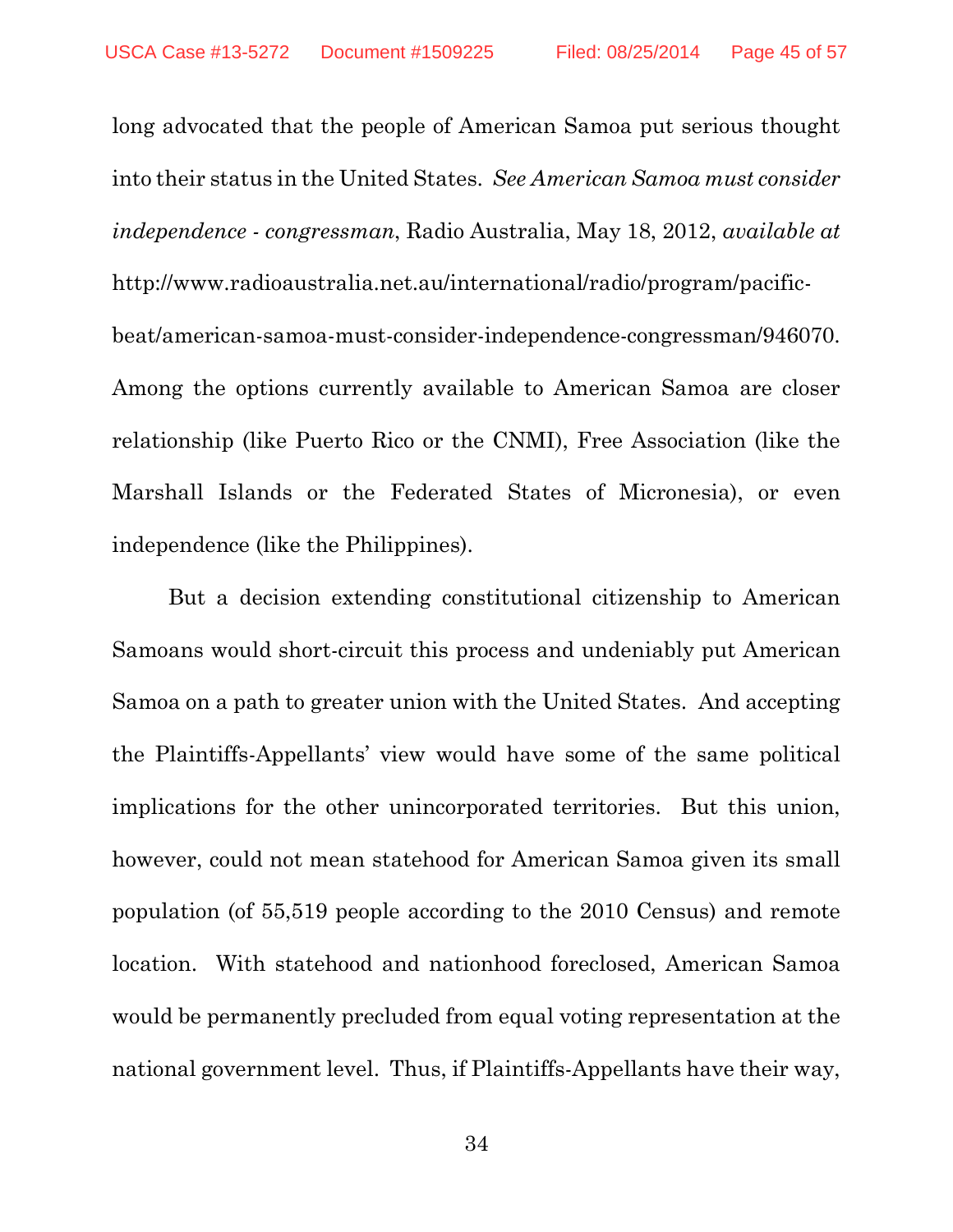American Samoa will be rendered a permanent unequal territory of the United States. Ironically, under the guise of "equality," the judiciary would achieve what the U.S. Navy could not: the conquest of American Samoa.

## **III. THE AMERICAN SAMOA GOVERNMENT AND CONGRESSMAN ENI F.H. FALEOMAVAEGA SHOULD BE PERMITTED TO INTERVENE.**

The American Samoa Government and Congressman Faleomavaega have distinct and exceptionally important interests at stake in this appeal, which, if successful, would have a significant impact on the entire people of American Samoa. Because the Government and the Congressman's interests will not be adequately represented by the parties to this appeal, the American Samoa Government and Congressman Faleomavaega respectfully move to intervene as of right or, in the alternative, seek permission to intervene as an exercise of this Court's discretion.

The American Samoa Government is the elected government of the people of American Samoa, and the Honorable Eni F.H. Faleomavaega represents the territory of American Samoa in the United States House of Representatives. Congressman Faleomavaega has held his position since 1989 and was reelected to his thirteenth term in November 2012. In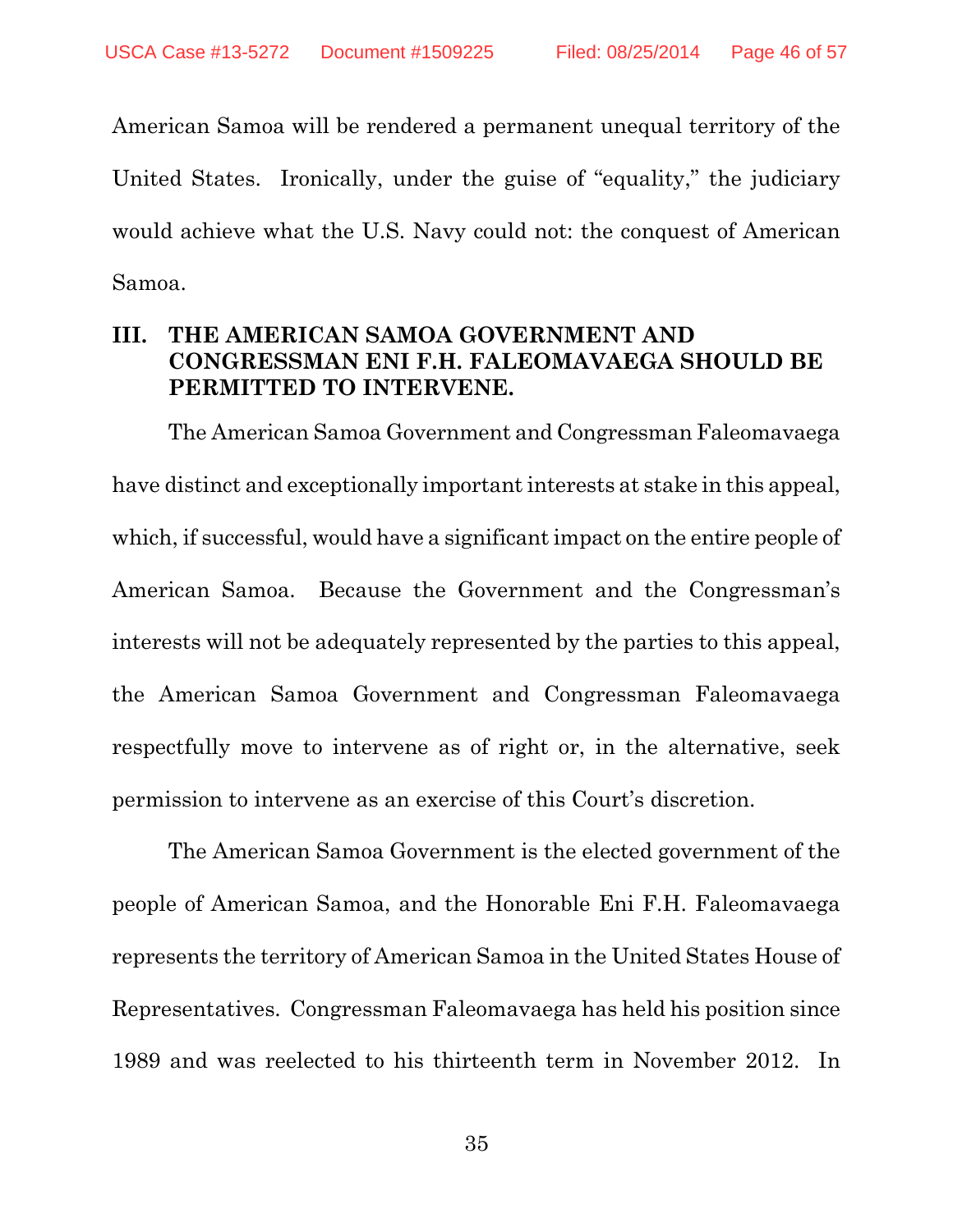addition to his responsibilities in the U.S. Congress, Congressman Faleomavaega holds the *matai* orator title *Faleomavaega* in American Samoa.

The American Samoa Government and Congressman Faleomavaega have a unique perspective on the relationship between the U.S. Government and the people of American Samoa. The American Samoa Government is tasked with the day-to-day administration of the territory and communicates with the federal government about issues important to its people. Since he began his congressional tenure more than 20 years ago, Congressman Faleomavaega has taken a particularly important role in strengthening the bonds between the federal government and the American Samoa Government while carefully protecting the special status of American Samoa.

Importantly, while Plaintiffs-Appellants have marshaled an array of parties as *amici* in support of their position, none of these parties have any *direct* connection to or interest in American Samoa. The American Samoa Government and Congressman Faleomavaega are the only parties to this appeal who can credibly claim to represent the interests of the people who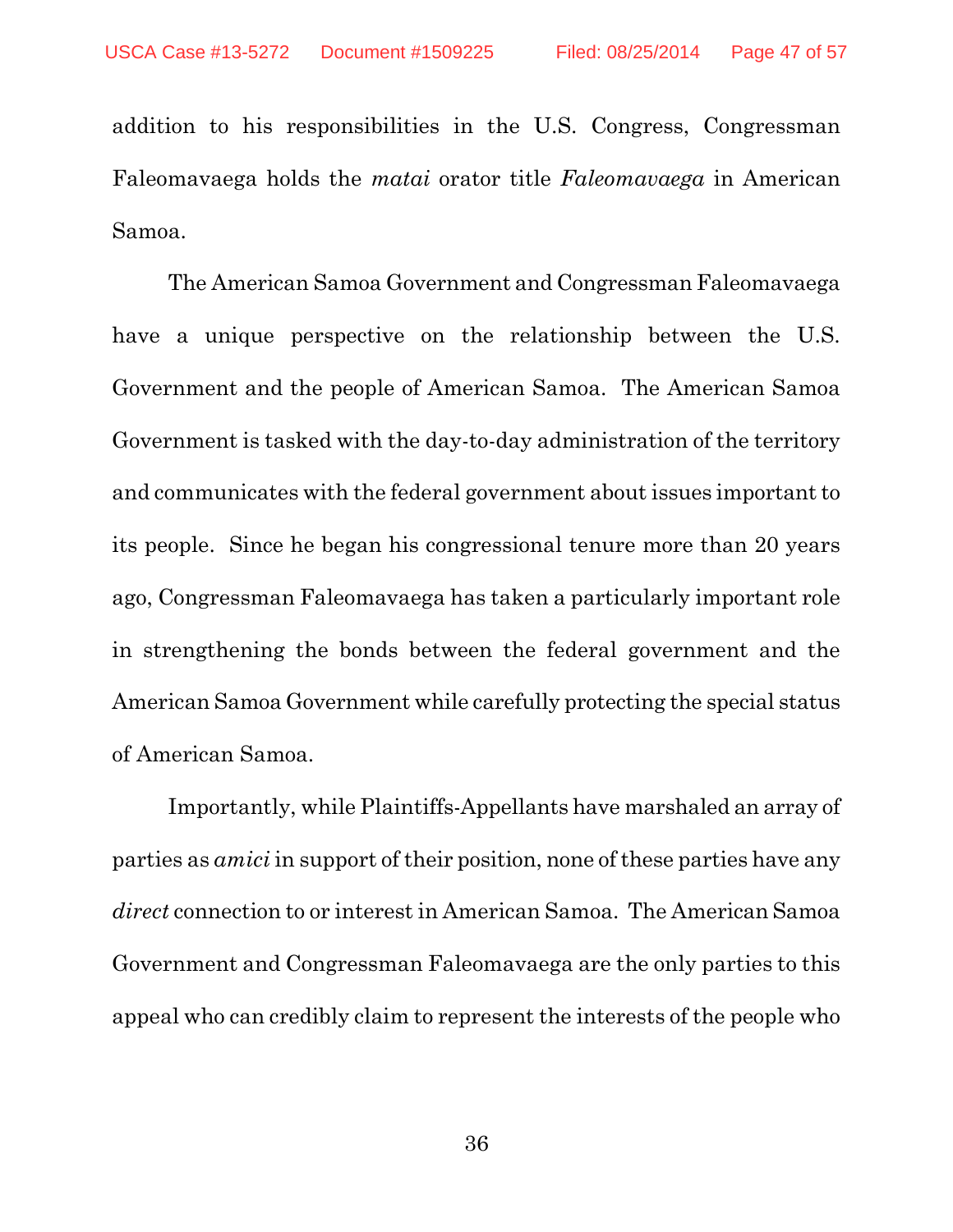will be most affected by its outcome: the people of American Samoa who elected them.

## **A. This Court Should Grant The Motion Of The American Samoa Government and Congressman Faleomavaega To Intervene As Of Right.**

Although the Federal Rules of Appellate Procedure do not explicitly provide for intervention on appeal, the Supreme Court has counseled that "the policies underlying intervention [outlined in the Federal Rules of Civil Procedure] may be applicable in appellate courts." *International Union, UAW, Local 283 v. Scofield*, 382 U.S. 205, 217 n.10 (1965). Under Federal Rule of Civil Procedure 24(a)(2), a court must grant a timely motion to intervene when the movant "claims an interest relating to the property or transaction that is the subject of the action, and is so situated that disposing of the action may as a practical matter impair or impede the movant's ability to protect its interest, unless existing parties adequately represent that interest." Fed. R. Civ. P. 24(a)(2). The American Samoa Government and Congressman Faleomavaega satisfy each of these requirements.

The American Samoa Government and Congressman Faleomavaega have a direct and substantial interest in the subject matter of this action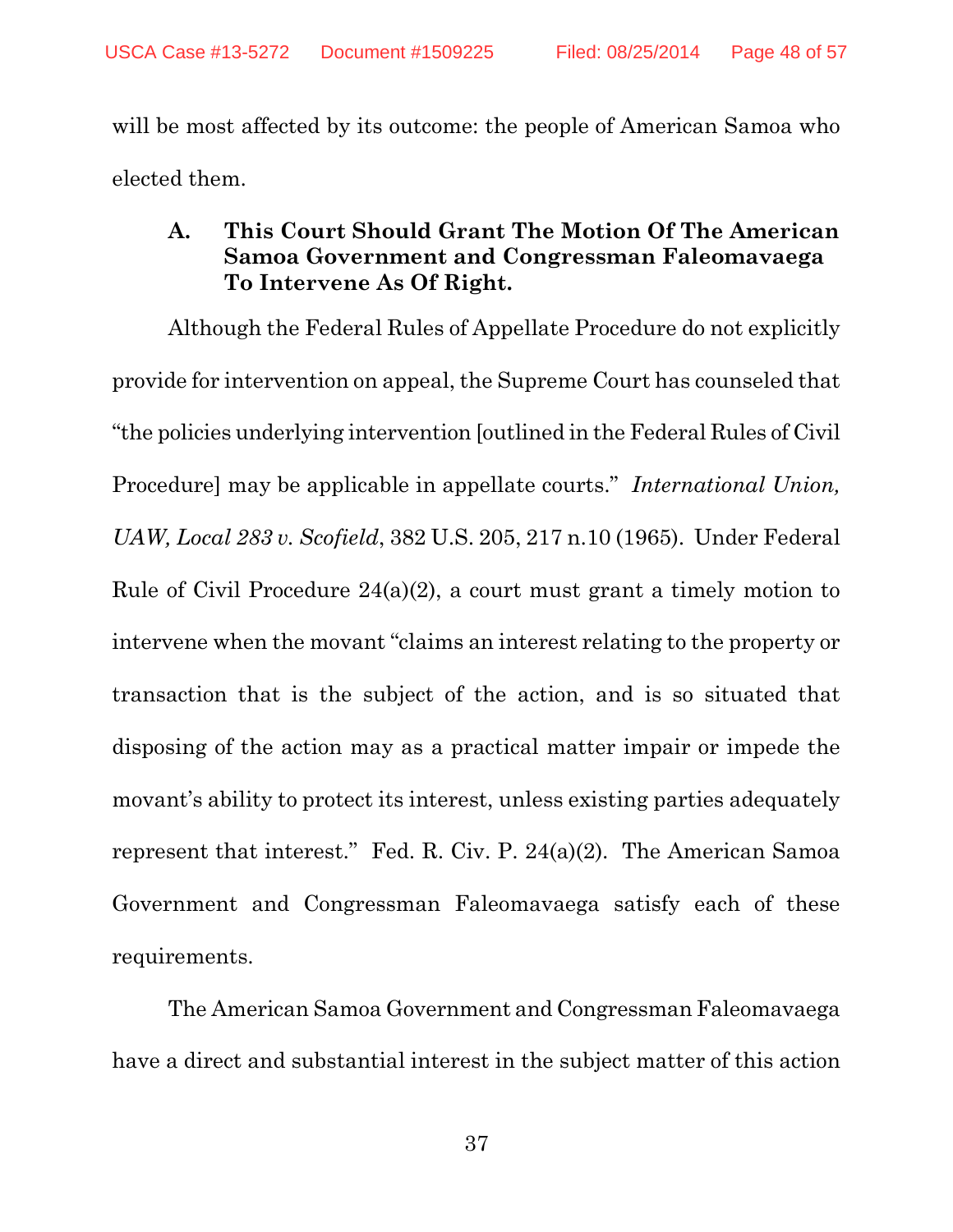and are so situated that disposing of the action may impede their ability to protect that interest. This Court has explained that the interest test of Rule 24(a) is "primarily a practical guide to disposing of lawsuits by involving as many apparently concerned persons as is compatible with efficiency and due process." *Smuck v. Hobson*, 408 F.2d 175, 179 (D.C. Cir. 1969) (en banc) (internal quotation marks omitted).

The American Samoa Government is the democratically elected government of the people of American Samoa, and Congressman Faleomavaega is the only elected representative of the American Samoa people to the U.S. Congress. A decision from this Court that the Citizenship Clause of the Fourteenth Amendment applies would impede the historical ability of the American Samoa Government to negotiate with the federal government about the naturalization status of American Samoans and the ability of Congressman Faleomavaega to represent the Samoan people on this important issue before Congress.

The interests of American Samoa will not be adequately represented by the parties to this action. As Congressman Faleomavaega explained to the district court, a ruling that the Citizenship Clause of the Fourteenth Amendment encompasses the people of American Samoa could have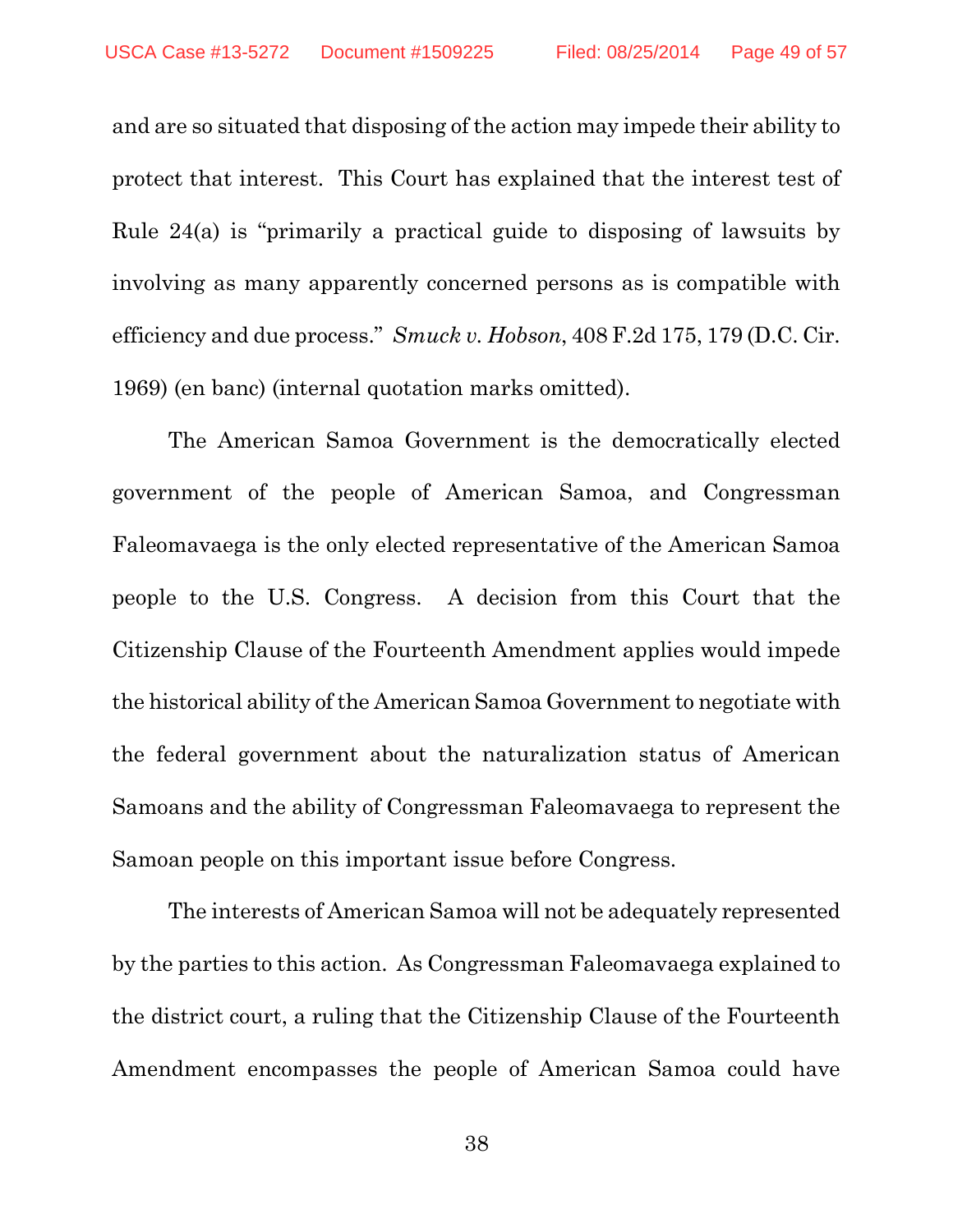unintended and harmful effects on their culture. The American Samoa Government shares this view. The position of the Plaintiffs-Appellants and their non-Samoan *amici* is directly opposed to it. The Plaintiffs-Appellants assert individual harms based on their status as U.S. nationals, but they do not consider the potential societal harms that their proposed remedy could cause in American Samoa. And although the U.S. defendants have taken the legal position that Proposed Intervenors advocate, the U.S. defendants have no particular interest in protecting the traditional way of life in American Samoa.

The request of American Samoa to intervene is timely and will not prejudice any of the parties. Their Motion to Intervene was filed in accordance with the initial order of this Court. Because Congressman Faleomavaega participated as *amicus curiae* in the district court, the parties are well aware of the arguments that Congressman Faleomavaega advances on this subject. In fact, no fewer than two *amici* and Plaintiffs-Appellants themselves have already responded to arguments advanced by Congressman Faleomavaega and the American Samoa Government. The district court also heard from Congressman Faleomavaega in briefs and at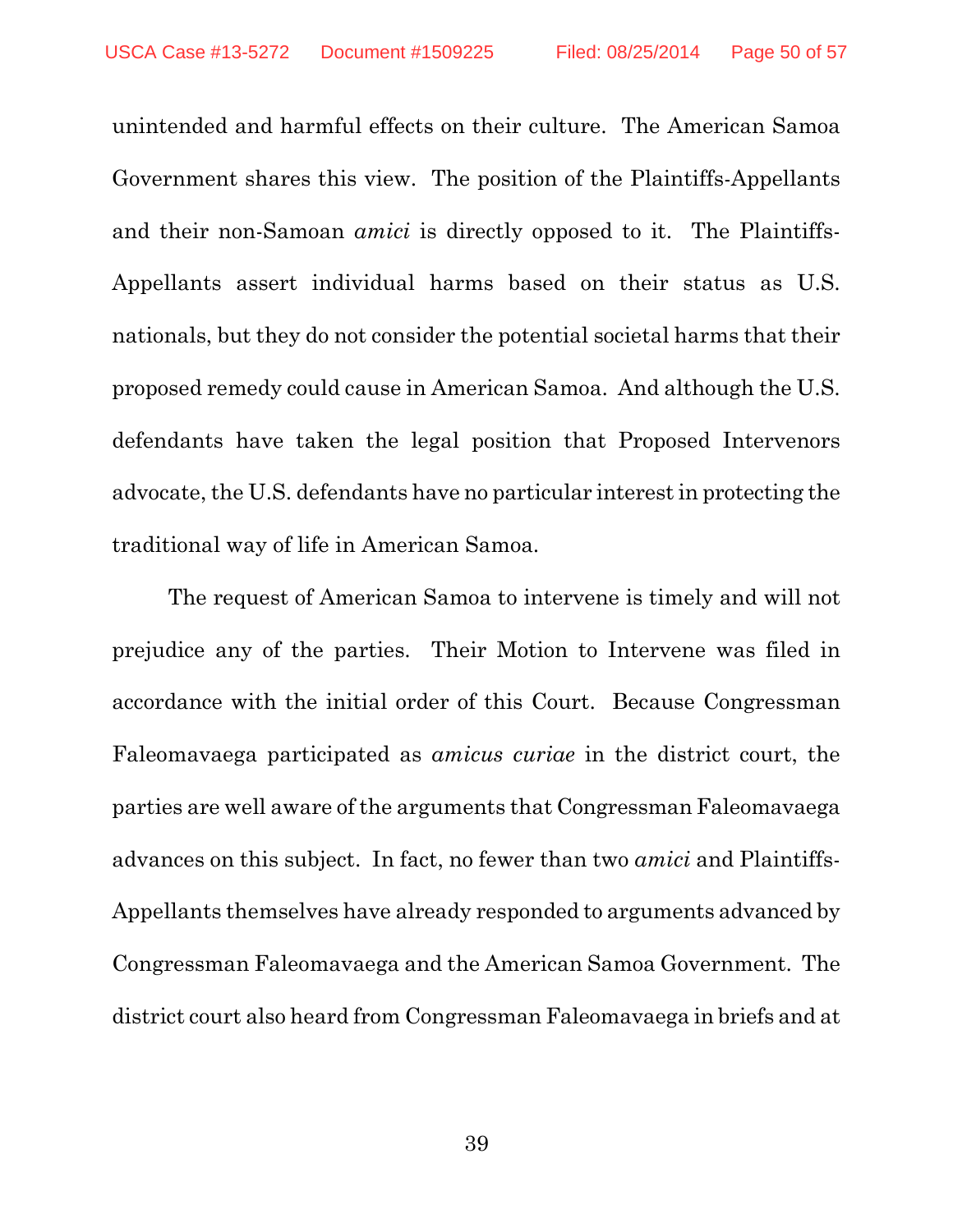oral argument and relied upon some of the Congressman's arguments in its decision.

The American Samoa Government and Congressman Faleomavaega also have standing to participate in this suit. Under the law of this circuit, all movants who seek to intervene as of right must demonstrate both Article III and prudential standing. *Deutsche Bank Nat'l Trust Co. v. FDIC*, 717 F.3d 189, 193 (D.C. Cir. 2013). "It is axiomatic that Article III requires a showing of injury-in-fact, causation, and redressability." *Id.* And, although elements of the prudential standing inquiry have recently been called into question by the Supreme Court, there remains a general prohibition on a "litigant's raising another person's legal rights" and the "adjudication of generalized grievances more appropriately addressed in the representative branches." *See Lexmark Int'l, Inc. v. Static Control Components, Inc.*, 134 S.Ct. 1377, 1386 (2014), *abrogating in part Elk Grove Unified Sch. Dist. v. Newdow*, 542 U.S. 1, 12 (2004). The American Samoa Government satisfies these requirements in its capacity as *parens patriae*, and Congressman Faleomavaega satisfies these requirements because of his personal interest in the action.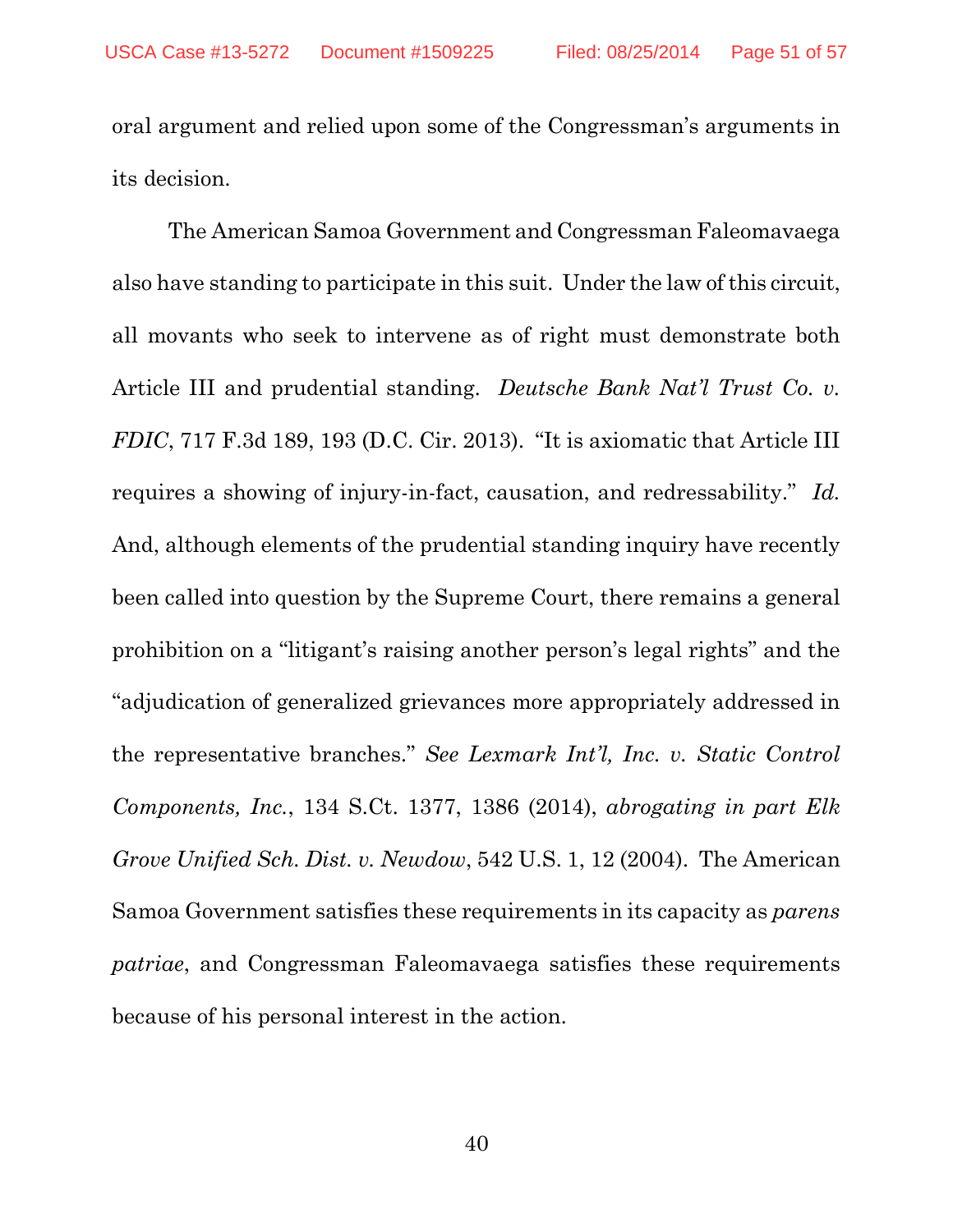The American Samoa Government possesses *parens patriae* standing. *See Alfred L. Snapp & Son, Inc. v. Puerto Rico, ex. rel., Barez*, 458 U.S. 592, 607–08 (1982) (concluding that Puerto Rico had *parens patriae* standing in a suit involving the federal employment system). As the Supreme Court has counseled, "One helpful indication in determining whether an alleged injury to the health and welfare of its citizens suffices to give the State standing to sue as *parens patriae* is whether the injury is one that the State, if it could, would likely attempt to address through its sovereign lawmaking powers." *Id.* at 607; *see also Massachusetts v. EPA*, 549 U.S. 497, 519 (2007). Naturalization laws fall squarely in this category. Through this suit, the plaintiff Samoans seek to circumvent the historical role of the American Samoa Government in negotiating with the United States about the rights of the American Samoan people, and this Court should not exclude the America Samoa Government from that litigation, particularly because the interests advanced by the Plaintiff-Appellant Samoans are adverse to those advanced by the American Samoa Government.

Although Congressman Faleomavaega shares the interest of the American Samoa Government in representing the will of the Samoan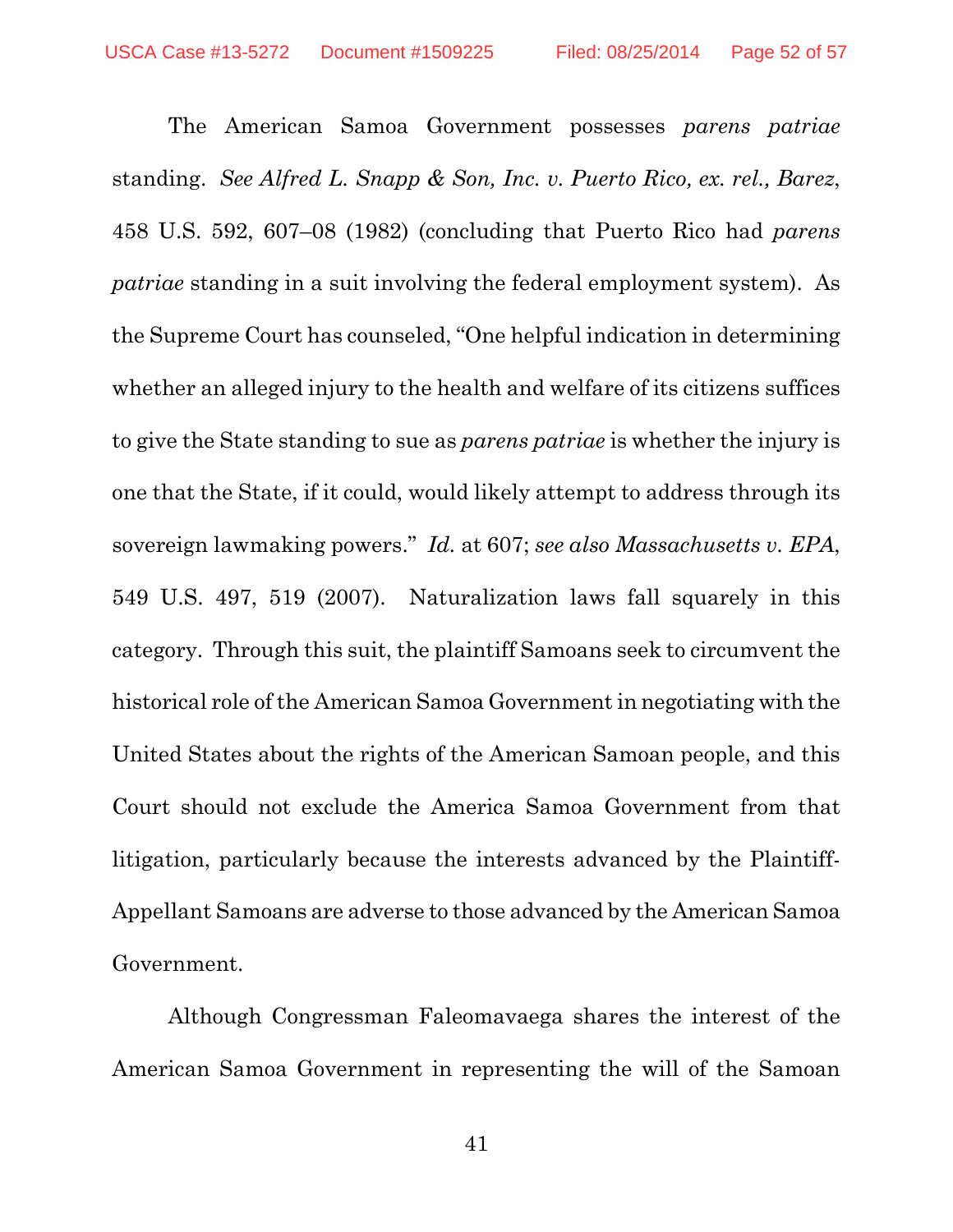people, Congressman Faleomavaega also has personal interests at stake in the action. If the Plaintiff-Appellant Samoans succeed in this suit, Congressman Faleomavaega will suffer several, specific harms: it will undermine his role as advisor to Congress on the question of Samoan citizenship; it will nullify his ability to guide legislation through the House of Representatives on the subject of Samoan citizenship; it may preclude him from choosing U.S. national status in the future; and it can jeopardize his *matai* standing as *Faleomavaega*. For these reasons, Congressman Faleomavaega also has standing to intervene in this suit.

## **B. In The Alternative, The American Samoa Government And Congressman Faleomavaega Request That This Court Grant Them Permissive Intervention.**

For many of the same reasons explained above, the American Samoa Government and Congressman Faleomavaega also meet the standard for permissive intervention under Federal Rule of Civil Procedure 24(b). The American Samoa Government and Congressman Faleomavaega intend to support the position of the United States that the Citizenship Clause does not apply to persons born in American Samoa and, as a result, they "ha[ve] a claim or defense that shares with the main action a common question of law or fact." *See* Fed. R. Civ. P. 24(b)(1)(B). And because Congressman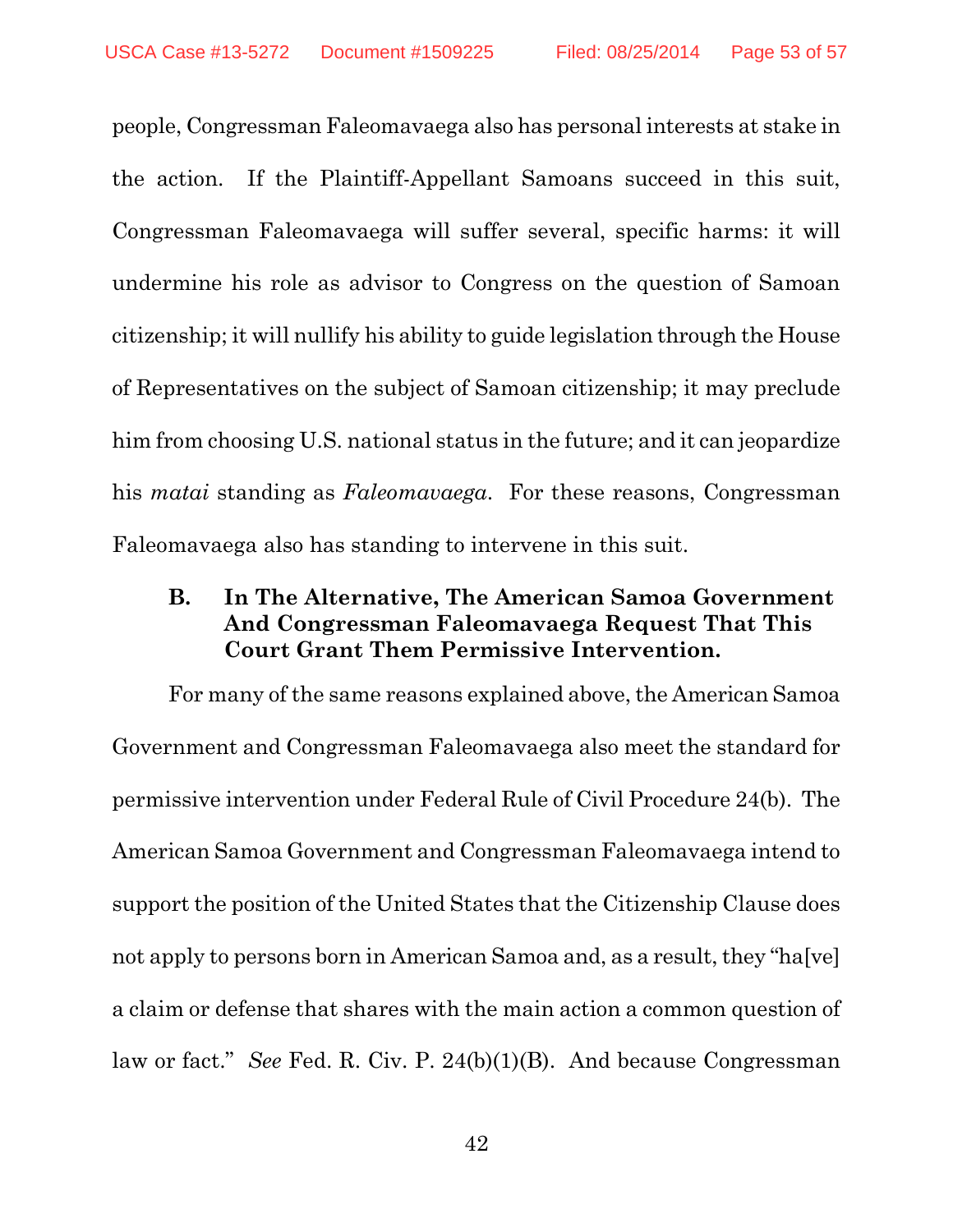Faleomavaega participated extensively as *amicus curiae* below and the movants timely filed their motion, their intervention would not "unduly delay or prejudice the adjudication of the original parties' rights." *Id.*  $24(b)(3)$ .

"It remains … an open question in this circuit whether Article III standing is required for permissive intervention," *Defenders of Wildlife v. Perciasepe*, 714 F.3d 1317, 1327 (D.C. Cir. 2013), but, if this Court is inclined to address the question in this matter, this Court should conclude that the American Samoa Government and Congressman Faleomavaega need not establish standing to obtain permissive intervention on behalf of the defendant-respondents. As this Court has acknowledged in dicta, "requiring standing of someone who seeks to intervene as a defendant runs into the doctrine that the standing inquiry is directed at those who invoke the court's jurisdiction." *Roeder v. Islamic Republic of Iran*, 333 F.3d 228, 233 (D.C. Cir. 2003). This Court has since required individuals who seek to intervene as of right on behalf of defendants to establish standing—in no small part a prophylactic measure intended to address the potential problems that arise from an unwieldy number of intervenors. *See Deutsche Bank*, 717 F.3d at 195–96 (Silberman, J., concurring). Such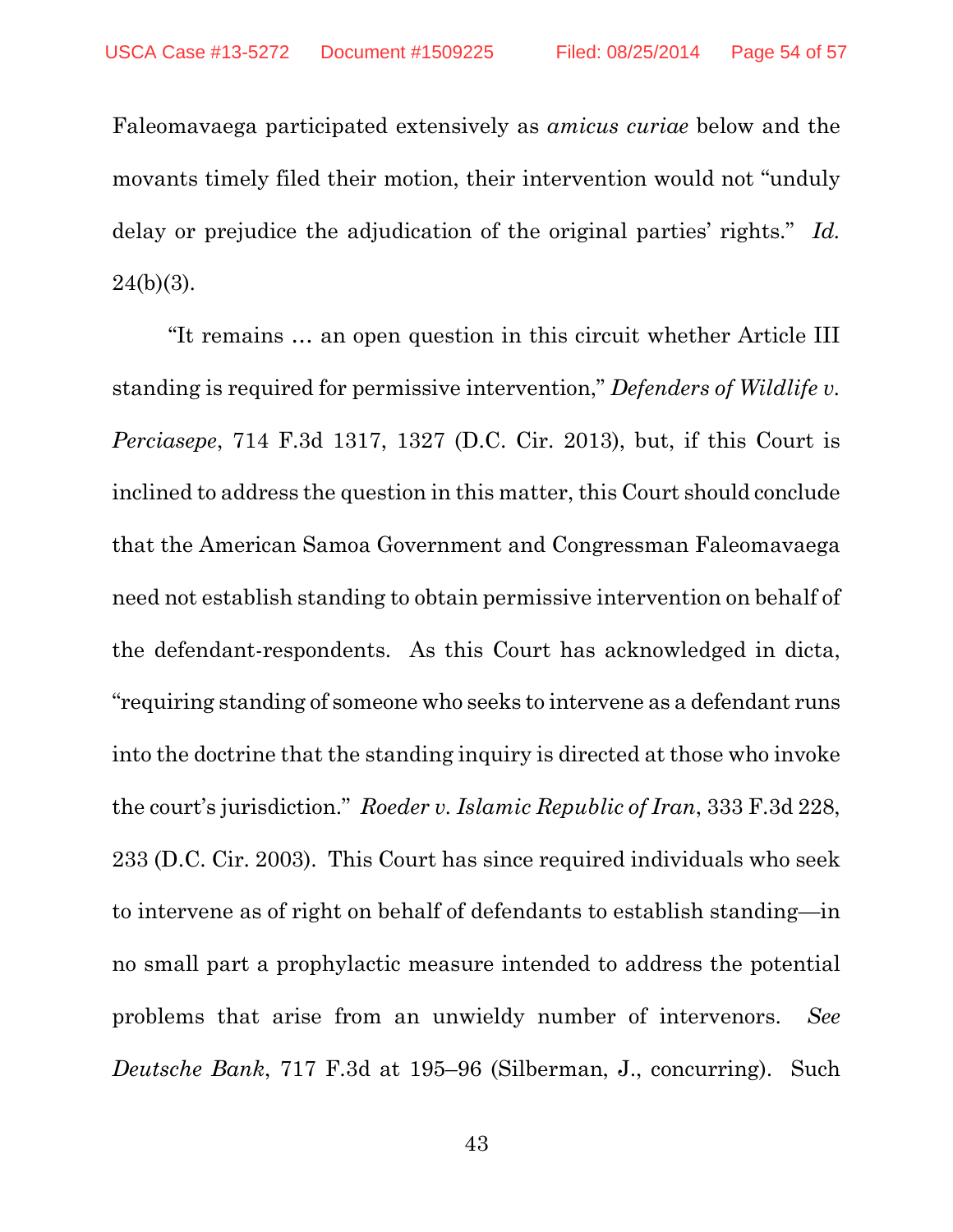concerns are neither present in permissive intervention, in which courts possess substantial discretion to decide whether the intervention would serve the interests of judicial economy and justice, nor present in this case, as the would-be intervenors are the American Samoa Government itself and the only representative of the American Samoan people in Congress.

### **CONCLUSION**

For the foregoing reasons, this Court should affirm the district court's decision dismissing the Plaintiffs-Appellants' claims as a matter of law.

August 25, 2014 Respectfully submitted,

/s/ Michael F. Williams Michael F. Williams Kathleen A. Brogan KIRKLAND & ELLIS LLP 655 Fifteenth Street, N.W. Washington, DC 20005 (202) 879-5000

*Counsel for the American Samoa Government and Congressman Eni F.H. Faleomavaega*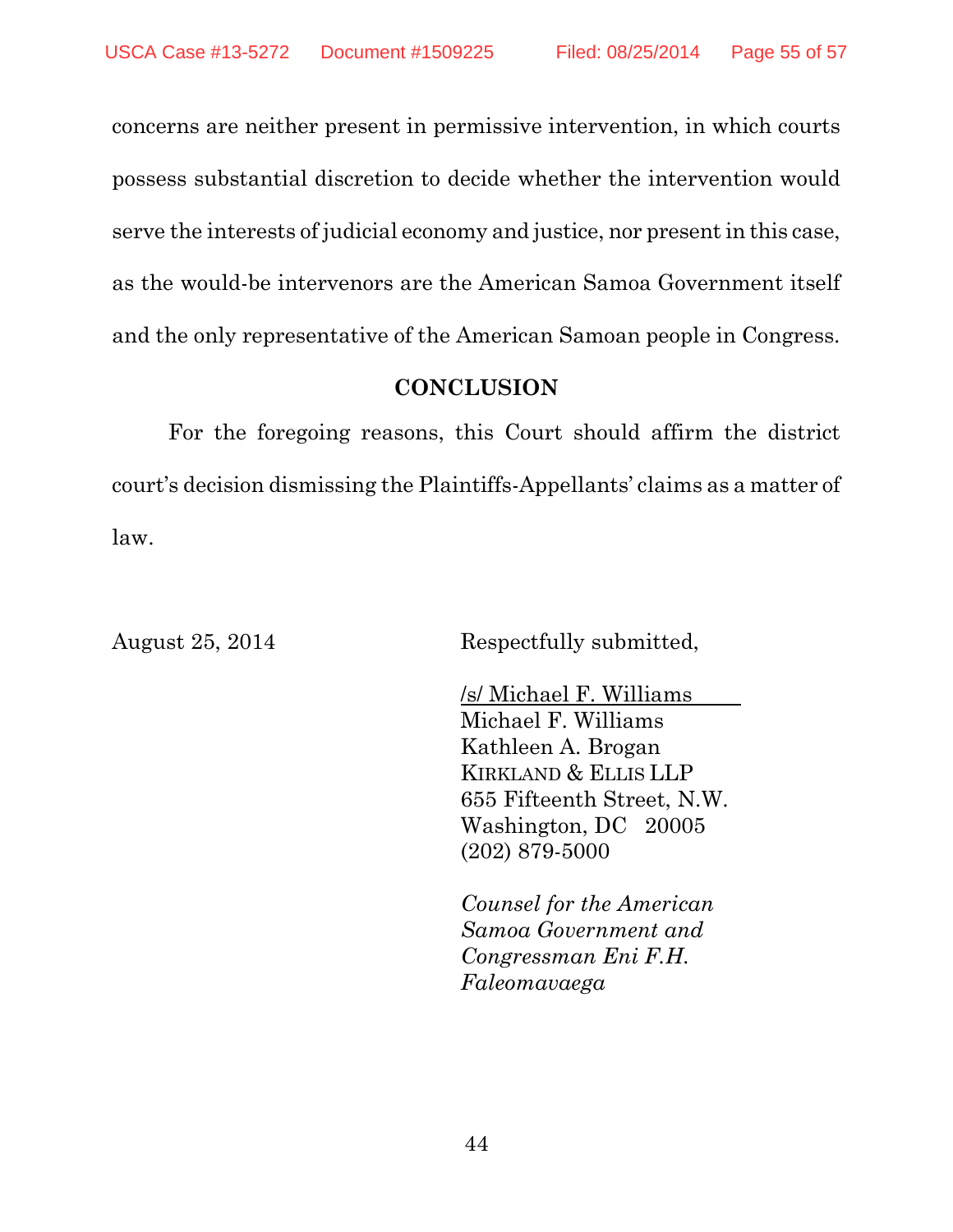## **CERTIFICATE OF COMPLIANCE**

Pursuant to Fed. R. App. P. 32(a)(7), I hereby certify that this brief contains 8734 words, excluding the parts of the brief exempted by Fed. R. App. P.  $32(a)(7)(B)(iii)$  and D.C. Cir. R.  $32(a)(1)$ , on the basis of a count made by the word processing system used to prepare the brief.

> /s/ Michael F. Williams Michael F. Williams